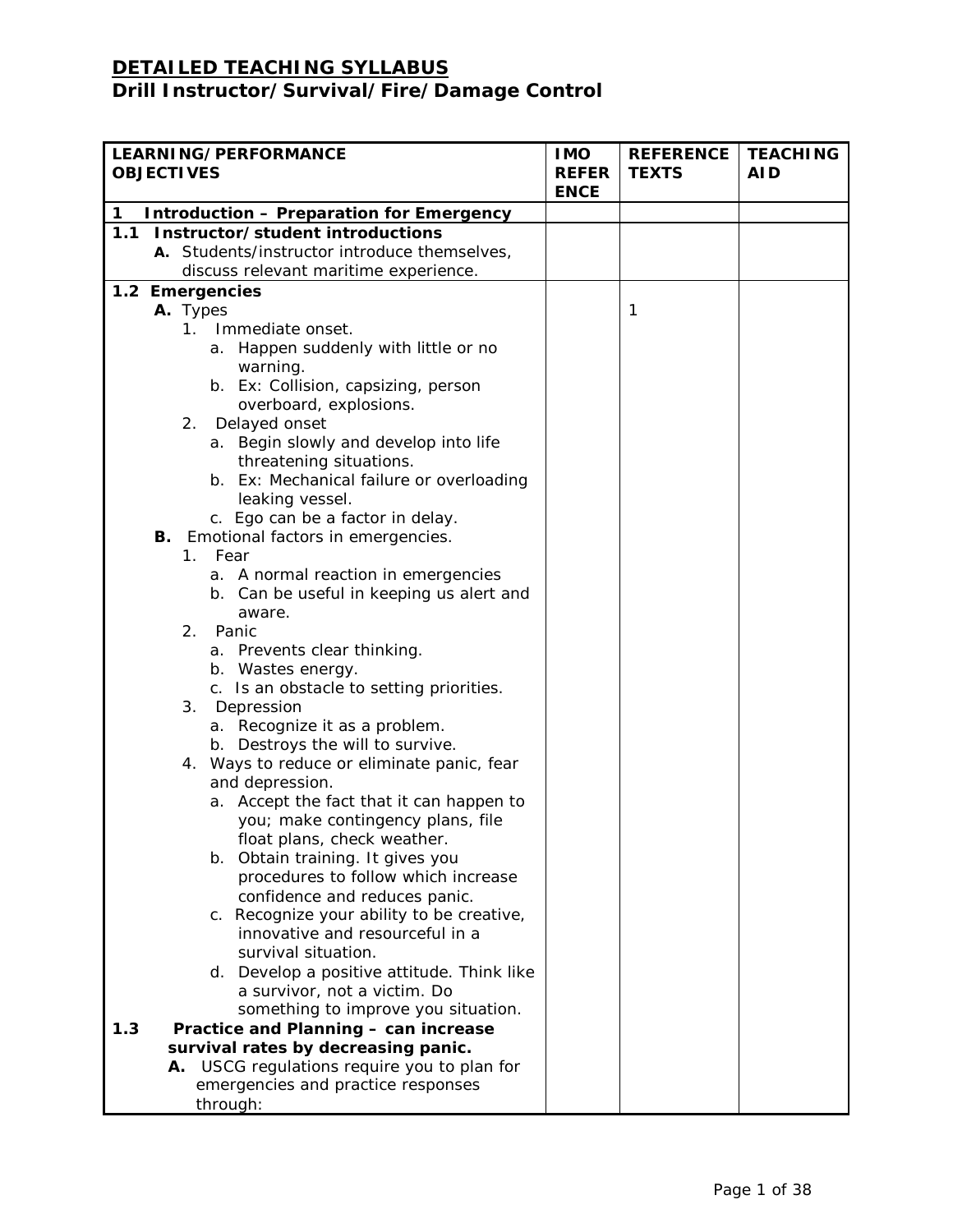#### **LEARNING/PERFORMANCE OBJECTIVES IMO REFER ENCE REFERENCE TEXTS TEACHING AID** 1. Orientation of all crew members. [46CFR28.270 (e)(f)] 2. Emergency Instructions [46CFR28.265] a. Vital information for crew. b. Procedures for handling emergency situations. 3. Station bills [46CFR28.265] a. Your emergency plan b. Who, what, where in emergencies. 4. Drills [46CFR28.270 (a)(b)] a. Practice monthly drills that follow your procedures and plans. b. Build crew expertise to respond as a team in an emergency. 5. As this class progresses, you will build your knowledge and skills of procedures and develop your emergency plans for the practice drills. Shipboard emergency planning - the Safety Orientation [ 46 CFR 28.270 (e,f)] A. familiarize crew with vessel layout, rules, safety policies B. instruct crew on what kind lifesaving equipment is carried on board, where it is kept, and how and when it is used 1) portable fire extinguishers 2) portable pumps 3) SCBAs 4) Distress signals 5) Liferafts 6) Immersion suits/PFDs 7) Man-overboard recovery gear 8) First aid/trauma kits 9) Emergency gear lockers C. instruct crew on vessel emergency systems, how they operate, when to operate them and by whose order 1) installed fire suppression system 2) fire pump/fire main system 3) bilge system 4) emergency fuel shut-offs 5) emergency power supplies 6) emergency/damage control equipment 7) systems unique to the vessel (e.g. foam 44 45 47 48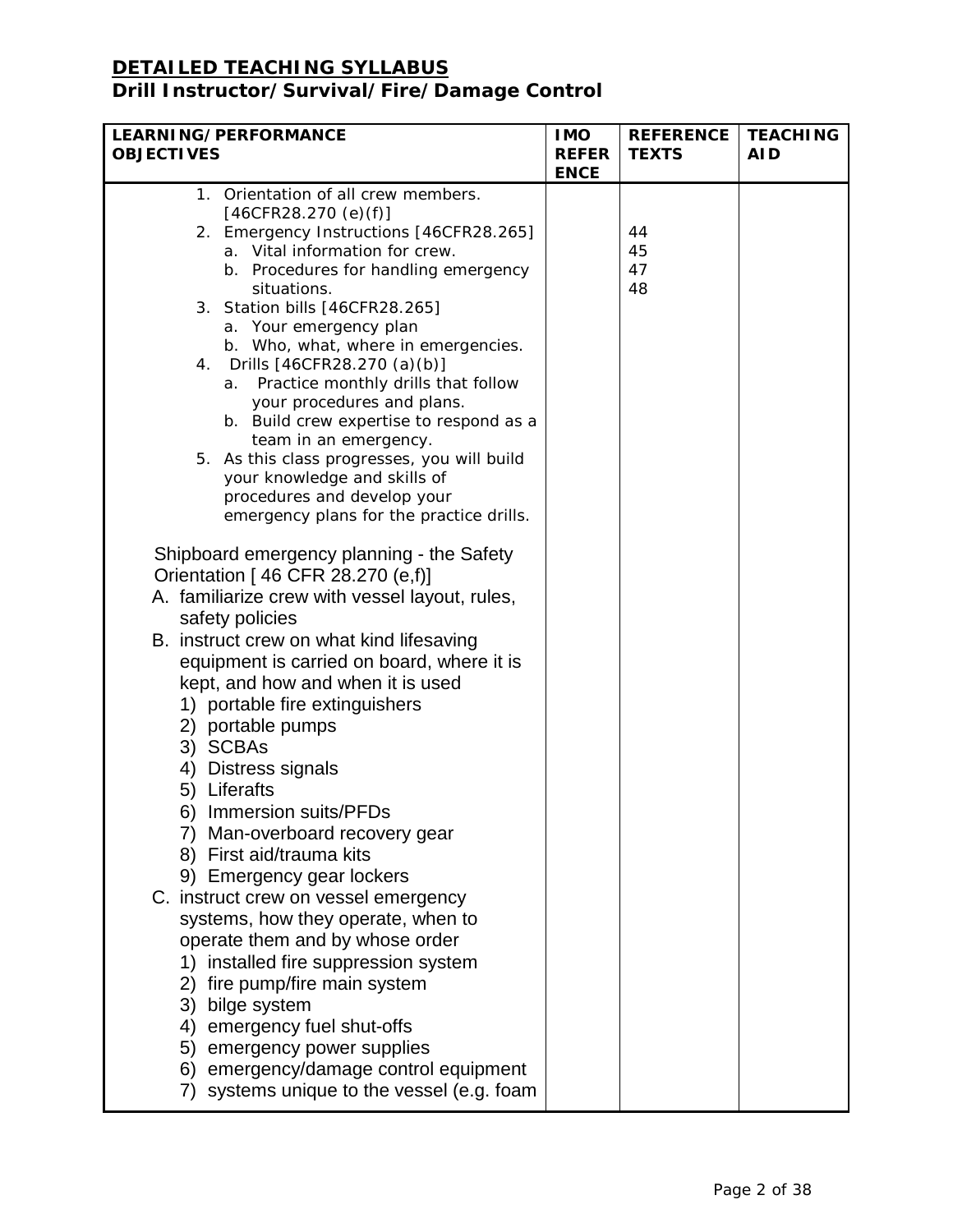| LEARNING/PERFORMANCE |  |    |                                                                       | <b>IMO</b>                  | <b>REFERENCE</b> | <b>TEACHING</b> |
|----------------------|--|----|-----------------------------------------------------------------------|-----------------------------|------------------|-----------------|
| <b>OBJECTIVES</b>    |  |    |                                                                       | <b>REFER</b><br><b>ENCE</b> | <b>TEXTS</b>     | <b>AID</b>      |
|                      |  |    | fire fighting system)                                                 |                             |                  |                 |
|                      |  |    |                                                                       |                             |                  |                 |
| 1.4                  |  |    | <b>Summary</b>                                                        |                             |                  |                 |
|                      |  |    | A. Types of emergencies                                               |                             |                  |                 |
|                      |  |    | 1. Immediate onset                                                    |                             |                  |                 |
|                      |  |    | 2. Delayed onset<br><b>B.</b> Think like a survivor, not a victim: Do |                             |                  |                 |
|                      |  |    | something to improve your situation.                                  |                             |                  |                 |
|                      |  |    | <b>C.</b> USCG Regulations                                            |                             |                  |                 |
|                      |  |    | 1. The development and use of crew                                    |                             |                  |                 |
|                      |  |    | orientation, emergency instructions,                                  |                             |                  |                 |
|                      |  |    | and station bills help you think through                              |                             |                  |                 |
|                      |  |    | and plan for emergencies.                                             |                             |                  |                 |
|                      |  |    | 2. Practice through drills will help you to                           |                             |                  |                 |
|                      |  |    | act positively in an emergency                                        |                             |                  |                 |
|                      |  |    | situation.                                                            |                             |                  |                 |
|                      |  |    | 3. Act; don't react.                                                  |                             |                  |                 |
| $\overline{2}$       |  |    | Use & maintenance of Immersion Suits &                                |                             |                  |                 |
| other PFDs           |  |    |                                                                       |                             |                  |                 |
| 2.1                  |  |    | <b>Survival Equipment</b>                                             |                             |                  |                 |
|                      |  |    | A. Types of Personal Flotation Devices (PFDs)                         |                             | 19               |                 |
|                      |  |    | 1. Type I                                                             |                             |                  |                 |
|                      |  |    | a. Flotation primarily in the chest area.                             |                             |                  |                 |
|                      |  |    | b. Provides maximum buoyancy (22#                                     |                             |                  |                 |
|                      |  |    | minimum)                                                              |                             |                  |                 |
|                      |  |    | c. Tends to turn most unconscious victims                             |                             |                  |                 |
|                      |  |    | face up in water unless worn over anti-                               |                             |                  |                 |
|                      |  |    | exposure coveralls or an immersion                                    |                             |                  |                 |
|                      |  |    | suit.<br>d. Poor thermal protection.                                  |                             |                  |                 |
|                      |  |    | 2. Type II                                                            |                             |                  |                 |
|                      |  |    | a. Horse collar shaped device.                                        |                             |                  |                 |
|                      |  |    | b. Minimum buoyancy 15.5#                                             |                             |                  |                 |
|                      |  |    | Tends to turn some unconscious                                        |                             |                  |                 |
|                      |  |    | victims face up in water.                                             |                             |                  |                 |
|                      |  |    | d. Poor thermal protection                                            |                             |                  |                 |
|                      |  |    | 3. Type III                                                           |                             |                  |                 |
|                      |  |    | a. Includes vests, float coats and                                    |                             |                  |                 |
|                      |  |    | coveralls.                                                            |                             |                  |                 |
|                      |  |    | b. Same buoyancy as type II $(15.5#$                                  |                             |                  |                 |
|                      |  |    | minimum)                                                              |                             |                  |                 |
|                      |  |    | c. Little or no ability to turn unconscious                           |                             |                  |                 |
|                      |  |    | victim face up in water.                                              |                             |                  |                 |
|                      |  |    | d. Variety of styles, colors and sizes.                               |                             |                  |                 |
|                      |  |    | e. Fair thermal protection; however,                                  |                             |                  |                 |
|                      |  |    | cooling rate can double in rough water                                |                             |                  |                 |
|                      |  |    | over calm.                                                            |                             |                  |                 |
|                      |  | f. | Anti-exposure coveralls meet Type III                                 |                             |                  |                 |
|                      |  |    | only if worn.                                                         |                             |                  |                 |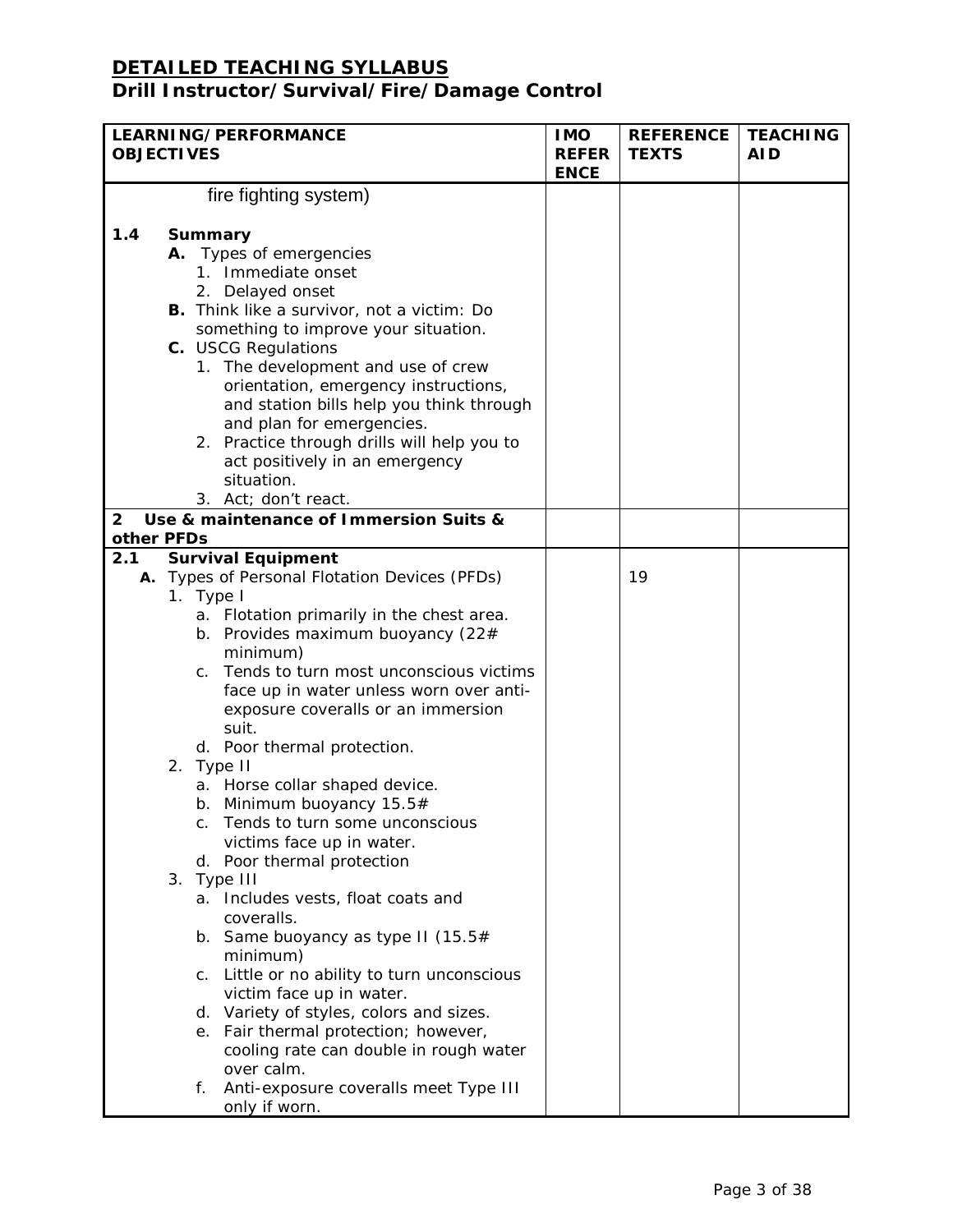| <b>LEARNING/PERFORMANCE</b> |    |                                                                                     | <b>IMO</b>                  | <b>REFERENCE</b> | <b>TEACHING</b> |
|-----------------------------|----|-------------------------------------------------------------------------------------|-----------------------------|------------------|-----------------|
| <b>OBJECTIVES</b>           |    |                                                                                     | <b>REFER</b><br><b>ENCE</b> | <b>TEXTS</b>     | <b>AID</b>      |
|                             |    | g. Fair to good thermal protections.<br>Cooling rate increases in rough seas.       |                             |                  |                 |
|                             |    | 4. Type IV                                                                          |                             |                  |                 |
|                             |    | a. A throwable device.                                                              |                             |                  |                 |
|                             |    | b. Designed for rescue.                                                             |                             |                  |                 |
|                             |    | 1. Ring buoys, buoyant cushions.                                                    |                             |                  |                 |
|                             |    | 2. Buoyant cushions should be worn                                                  |                             |                  |                 |
|                             |    | on front of body.                                                                   |                             |                  |                 |
|                             | C. | Minimum of $16.5#$ of buoyancy.                                                     |                             |                  |                 |
|                             |    | d. Never take the place of Type I or Type                                           |                             |                  |                 |
|                             |    | Н.                                                                                  |                             |                  |                 |
|                             |    | e. Should have a floating line attached for                                         |                             |                  |                 |
|                             |    | throwing or retrieving.                                                             |                             |                  |                 |
|                             |    | 5. Type V                                                                           |                             |                  |                 |
|                             |    | a. Any USCG approved PFD for restricted                                             |                             |                  |                 |
|                             |    | use (e.g. anti-exposure coveralls)                                                  |                             |                  |                 |
|                             |    | 6. Type V Hybrid                                                                    |                             |                  |                 |
|                             |    | a. Combines inherent buoyancy with a                                                |                             |                  |                 |
|                             |    | bladder inflated by mouth or CO <sub>2</sub>                                        |                             |                  |                 |
|                             |    | cartridge.                                                                          |                             |                  |                 |
|                             |    | b. Comfortable and easily worn during                                               |                             |                  |                 |
|                             |    | fishing.                                                                            |                             |                  |                 |
|                             |    | c. Can be used in place of some types of                                            |                             |                  |                 |
|                             |    | PFDs as indicated on label of the type                                              |                             |                  |                 |
|                             |    | V.                                                                                  |                             |                  |                 |
|                             |    | d. Basic method for inflation must be oral.                                         |                             |                  |                 |
|                             |    | e. Not inflated provides 7.5# of buoyancy<br>intended to keep an adult afloat until |                             |                  |                 |
|                             |    | the PFD can be inflated to 15.5 or $22#$ .                                          |                             |                  |                 |
|                             |    | 7. Immersion Suits                                                                  |                             |                  |                 |
|                             |    | a. Also called survival or exposure suits,                                          |                             |                  |                 |
|                             |    | but don't guarantee survival.                                                       |                             |                  |                 |
|                             |    | b. Provide excellent buoyancy (min. 22#)                                            |                             |                  |                 |
|                             | C. | Designed to be worn when abandoning                                                 |                             |                  |                 |
|                             |    | ship.                                                                               |                             |                  |                 |
|                             |    | d. Offers the best hypothermia protection.                                          |                             |                  |                 |
|                             | e. | Should be stored in an accessible                                                   |                             |                  |                 |
|                             |    | location.                                                                           |                             |                  |                 |
|                             | f. | Must have proper fit (size, face seal,                                              |                             |                  |                 |
|                             |    | mobility)                                                                           |                             |                  |                 |
|                             |    | 8. Entering the water in a PFD                                                      |                             |                  |                 |
|                             | а. | Don PFD.                                                                            |                             |                  |                 |
|                             |    | b. Enter the water as slowly as possible,                                           |                             |                  |                 |
|                             |    | feet first.                                                                         |                             |                  |                 |
|                             |    | c. With one hand hold nose and cover                                                |                             |                  |                 |
|                             |    | mouth.                                                                              |                             |                  |                 |
|                             |    | d. With the other arm cross over the first                                          |                             |                  |                 |
|                             |    | arm and grab the opposite shoulder of                                               |                             |                  |                 |
|                             |    | the PFD.                                                                            |                             |                  |                 |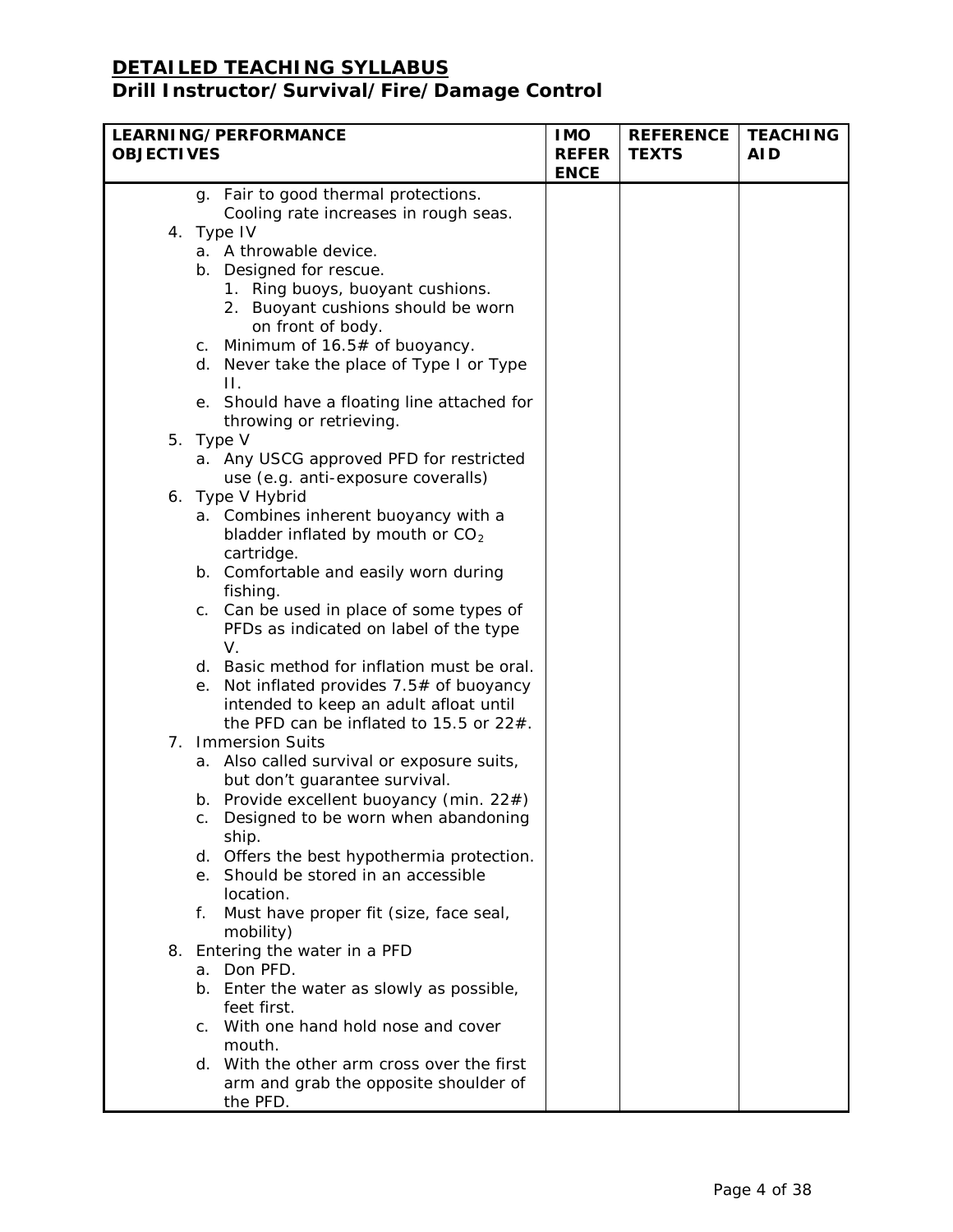| LEARNING/PERFORMANCE                                         | <b>IMO</b>                  | <b>REFERENCE</b> | <b>TEACHING</b> |
|--------------------------------------------------------------|-----------------------------|------------------|-----------------|
| <b>OBJECTIVES</b>                                            | <b>REFER</b><br><b>ENCE</b> | <b>TEXTS</b>     | <b>AID</b>      |
| NOTE: This method helps to avoid cold                        |                             |                  |                 |
| water shock and prevents the PFD from                        |                             |                  |                 |
| coming up over the head.                                     |                             |                  |                 |
| 9. Entering the water in an immersion suit.                  |                             |                  |                 |
| a. Don suit completely with face flap                        |                             |                  |                 |
| closed.                                                      |                             |                  |                 |
| b. Best spot to embark is on lee side as                     |                             |                  |                 |
| close to the water as possible; specific                     |                             |                  |                 |
| location will be determined by the type                      |                             |                  |                 |
| of vessel, nature of the casualty,                           |                             |                  |                 |
| obstructions, etc.                                           |                             |                  |                 |
| c. Face bow or stern, sideways to the<br>boat.               |                             |                  |                 |
| d. Arm nearest boat protects the head                        |                             |                  |                 |
| and holds top of hood in place.                              |                             |                  |                 |
| e. The other hand holds the suit away                        |                             |                  |                 |
| from face (insert thumb or finger) to let                    |                             |                  |                 |
| air escape, and covers nose and                              |                             |                  |                 |
| mouth.                                                       |                             |                  |                 |
| $f_{\perp}$<br>CAUTION!! Do not inflate air bladder          |                             |                  |                 |
| before jumping into water (may cause                         |                             |                  |                 |
| neck injury or tear away).                                   |                             |                  |                 |
| g. Check water for debris or people.                         |                             |                  |                 |
| h. Slip slowly into the water if possible; if                |                             |                  |                 |
| not jump feet first with legs crossed.                       |                             |                  |                 |
| Once in the water, inflate air bladder.<br>i.<br>10. Marking |                             |                  |                 |
| 11. Prospective buyers should read the                       |                             |                  |                 |
| information pamphlet generally                               |                             |                  |                 |
| accompanying the PFD to insure that the                      |                             |                  |                 |
| PFD meets their needs and requirements.                      |                             |                  |                 |
| B. Care and Maintenance - periodic inspection a              |                             |                  |                 |
| MUST.                                                        |                             |                  |                 |
| 1. Kapok vests and seat cushions should be                   |                             |                  |                 |
| checked for leaks in the sealed plastic                      |                             |                  |                 |
| flotation pouches.                                           |                             |                  |                 |
| 2. Immersion suits                                           |                             |                  |                 |
| a. Store unzipped                                            |                             |                  |                 |
| b. Lubricate zippers regularly                               |                             |                  |                 |
| Inflate bladders and check for leaks.<br>$\mathsf{C}$ .      |                             |                  |                 |
| d. Check for holes at seams and stress                       |                             |                  |                 |
| points                                                       |                             |                  |                 |
| e. Inspect monthly.                                          |                             |                  |                 |
| 3. Types I, II, and V PFDs can be damaged by                 |                             |                  |                 |
| sitting on them.                                             |                             |                  |                 |
| 4. Approved PFD light with up-to-date power                  |                             |                  |                 |
| supply should be attached to the shoulder                    |                             |                  |                 |
| of all PFDs. (Required on ocean waters)                      |                             |                  |                 |
| a. Attaching whistles to PFDs is                             |                             |                  |                 |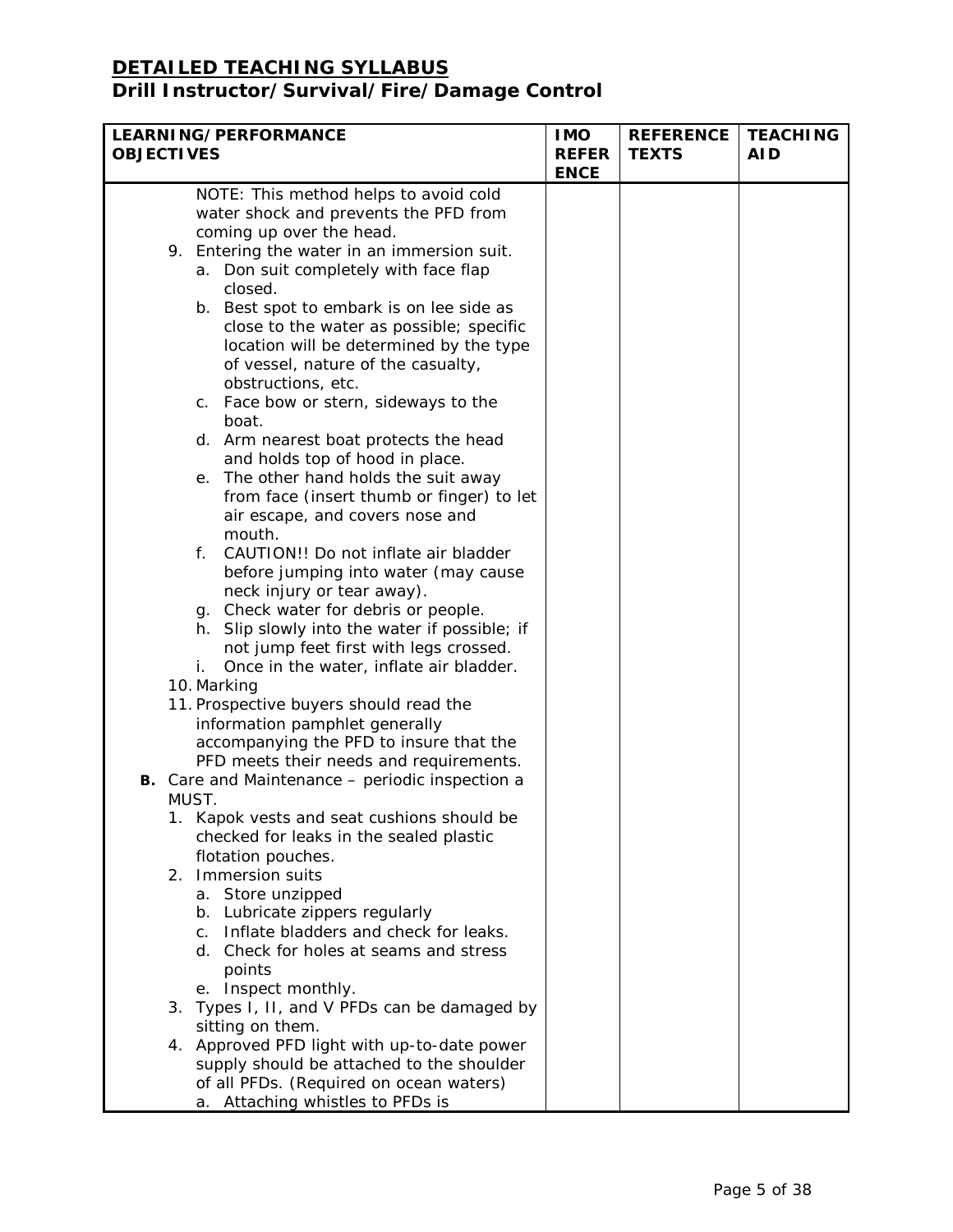| <b>LEARNING/PERFORMANCE</b>                       |                             | <b>REFERENCE</b> | <b>TEACHING</b> |
|---------------------------------------------------|-----------------------------|------------------|-----------------|
| <b>OBJECTIVES</b>                                 | <b>REFER</b><br><b>ENCE</b> | <b>TEXTS</b>     | <b>AID</b>      |
| recommended.                                      |                             |                  |                 |
| 5. Inflatable PFDs:                               |                             |                  |                 |
| a. Take special care of inflation                 |                             |                  |                 |
| mechanisms.                                       |                             |                  |                 |
| b. Follow manufacturer's instructions.            |                             |                  |                 |
| <b>C.</b> Other Considerations                    |                             |                  |                 |
| 1. Federal requirements:                          |                             |                  |                 |
| a. Determine the PFDs required for your           |                             |                  |                 |
| vessel and area of operation.                     |                             |                  |                 |
| b. All PFDs must carry USCG approval, be          |                             |                  |                 |
| serviceable and an appropriate size for           |                             |                  |                 |
| the wearer.                                       |                             |                  |                 |
| c. All wearable PFDs and immersion suits          |                             |                  |                 |
| must be readily accessible.                       |                             |                  |                 |
| d. Throwable devices must be                      |                             |                  |                 |
| immediately accessible.                           |                             |                  |                 |
| 2. Personal considerations                        |                             |                  |                 |
| a. Cost - wide range                              |                             |                  |                 |
| b. Color - bright colors facilitate rescue.       |                             |                  |                 |
| c. Life style - will it be worn?                  |                             |                  |                 |
| d. Maximize safety - PFDs can be made             |                             |                  |                 |
| safer by attaching signals, etc.                  |                             |                  |                 |
| e. Area of operation                              |                             |                  |                 |
| i.<br>Close to town                               |                             |                  |                 |
| ii.<br>Near shore                                 |                             |                  |                 |
| iii.<br>Offshore                                  |                             |                  |                 |
| iv.<br>Water temperature, seasonal                |                             |                  |                 |
| operations                                        |                             |                  |                 |
| <b>PFD Signaling Equipment</b><br>$2.2^{\circ}$   |                             |                  |                 |
| A. Whistles $-3$ to 5 times louder than the human |                             | 5                |                 |
| voice.                                            |                             |                  |                 |
| <b>B.</b> Strobe and other lights.                |                             | 4                |                 |
| 1. Strobe and "steady" lights                     |                             |                  |                 |
| a. Update batteries annually.                     |                             |                  |                 |
| b. Check bulb regularly.                          |                             |                  |                 |
| 2. Chemical light sticks:                         |                             |                  |                 |
| Dim in cold water.<br>а.                          |                             |                  |                 |
| b. Green and blue light sticks cannot be          |                             |                  |                 |
| seen by night vision goggles.                     |                             |                  |                 |
| C. Retro-reflective Tape                          |                             |                  |                 |
| a. Extremely effective                            |                             |                  |                 |
| b. Required on all PFDs & Immersion Suits         |                             |                  |                 |
| <b>SUMMARY</b><br>2.3                             |                             |                  |                 |
| Find the PFD that meets your needs and wear<br>Ι. |                             |                  |                 |
| it.                                               |                             |                  |                 |
| A. Consider these qualities when choosing a       |                             |                  |                 |
| PFD:                                              |                             |                  |                 |
| 1. Thermal protection                             |                             |                  |                 |
| 2. Federal requirements                           |                             |                  |                 |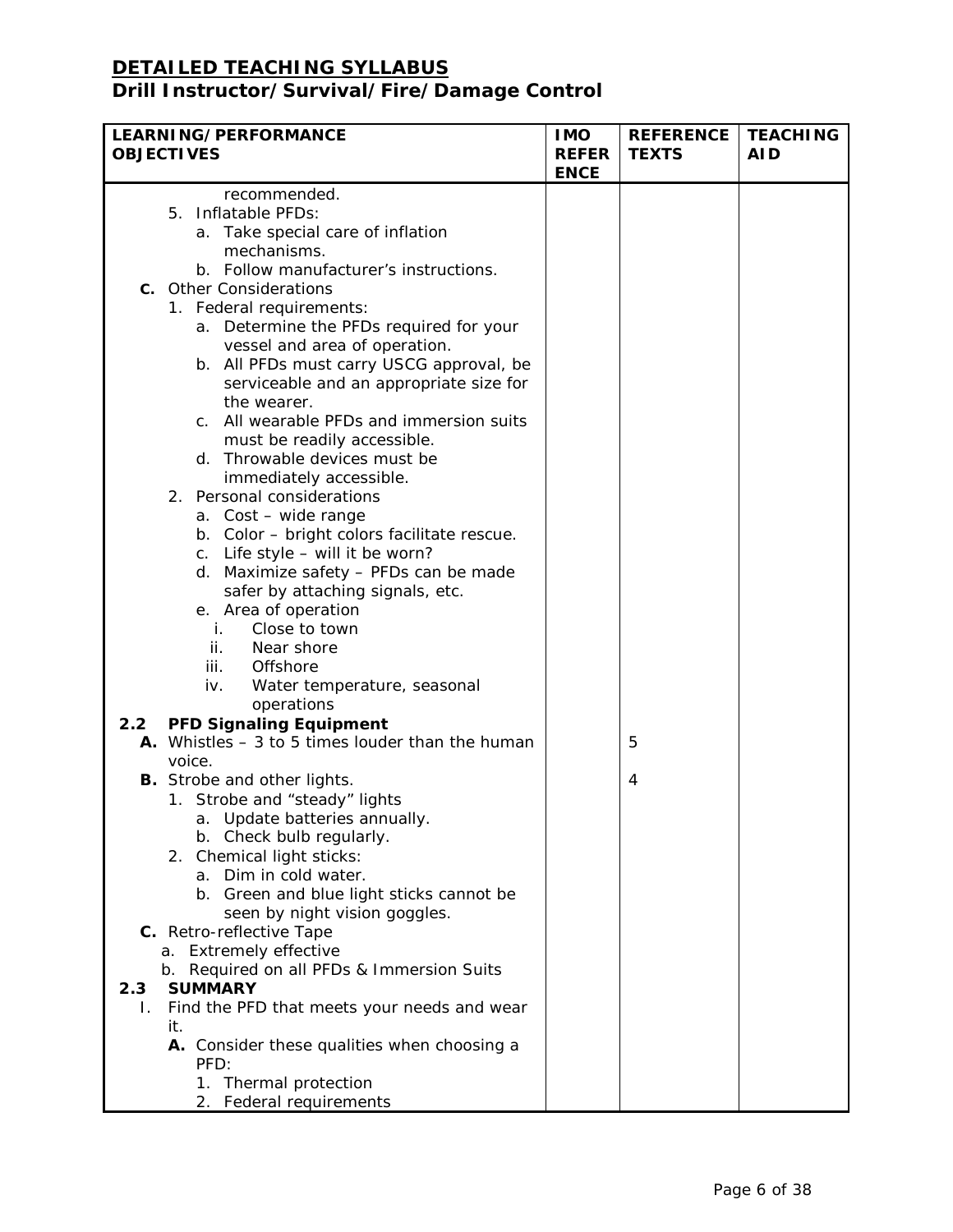| <b>OBJECTIVES</b> | LEARNING/PERFORMANCE                                                                                | <b>IMO</b><br><b>REFER</b> | <b>REFERENCE</b><br><b>TEXTS</b> | <b>TEACHING</b><br><b>AID</b> |
|-------------------|-----------------------------------------------------------------------------------------------------|----------------------------|----------------------------------|-------------------------------|
|                   |                                                                                                     | <b>ENCE</b>                |                                  |                               |
|                   | 3. Life style                                                                                       |                            |                                  |                               |
| $\mathbf{3}$      | <b>B.</b> The best PFD is the one that will be worn.<br><b>LAUNCHING &amp; RECOVERY OF SURVIVAL</b> |                            |                                  |                               |
| <b>CRAFT</b>      |                                                                                                     |                            |                                  |                               |
|                   | 3.1 USCG Requirements                                                                               |                            |                                  |                               |
|                   | A. Whether or not your are required to carry                                                        |                            |                                  |                               |
|                   | survival craft and what type is determined                                                          |                            |                                  |                               |
|                   | by:                                                                                                 |                            |                                  |                               |
|                   | 1. How vessel is registered - documented                                                            |                            |                                  |                               |
|                   | or state numbered                                                                                   |                            |                                  |                               |
|                   | 2. Area of operation                                                                                |                            |                                  |                               |
|                   | 3. Number of persons on board                                                                       |                            |                                  |                               |
|                   | 4. The mean temperature of the water                                                                |                            |                                  |                               |
|                   | (NVIC 7-91 - Cold Water Areas)                                                                      |                            |                                  |                               |
|                   | <b>B.</b> Refer to Federal Requirements for                                                         |                            |                                  |                               |
|                   | Commercial Fishing Industry Vessels to<br>determine what survival craft your vessel                 |                            |                                  |                               |
|                   | is required to have on board.                                                                       |                            |                                  |                               |
|                   | 3.2 Types of Survival Craft                                                                         |                            | 25                               |                               |
|                   | A. Inflatable liferaft with SOLAS A or B pack.                                                      |                            |                                  |                               |
|                   | SOLAS refers to international standards for                                                         |                            |                                  |                               |
|                   | "Safety of Life At Sea"                                                                             |                            |                                  |                               |
|                   | 1. Provides shelter and buoyancy.                                                                   |                            |                                  |                               |
|                   | 2. Inflatable floor provides insulation from                                                        |                            |                                  |                               |
|                   | cold water; and canopy protects you                                                                 |                            |                                  |                               |
|                   | from the elements and conserves heat.                                                               |                            |                                  |                               |
|                   | 3. Ballast system to improve stability and                                                          |                            |                                  |                               |
|                   | prevent capsizing.<br>4. Automatically or manually inflated via                                     |                            |                                  |                               |
|                   | $CO2$ system.                                                                                       |                            |                                  |                               |
|                   | 5. Must be equipped with float free                                                                 |                            |                                  |                               |
|                   | mechanism to self deploy and inflate in                                                             |                            |                                  |                               |
|                   | the event of sudden capsizing.                                                                      |                            |                                  |                               |
|                   | 6. The emergency equipment pack                                                                     |                            |                                  |                               |
|                   | included with the raft increases your                                                               |                            |                                  |                               |
|                   | inventory and ability to carry out the 7                                                            |                            |                                  |                               |
|                   | steps.                                                                                              |                            |                                  |                               |
|                   | SOLAS A has the most<br>а.                                                                          |                            |                                  |                               |
|                   | equipment including food and                                                                        |                            |                                  |                               |
|                   | water.                                                                                              |                            |                                  |                               |
|                   | B. SOLAS B has limited supplies,<br>no food or water.                                               |                            |                                  |                               |
|                   | 7. 6-25 person capacity.                                                                            |                            |                                  |                               |
|                   | 8. Stored in rigid fiberglass canister and                                                          |                            |                                  |                               |
|                   | cradle aboard deck.                                                                                 |                            |                                  |                               |
|                   | 9. Require annual servicing at a Coast                                                              |                            |                                  |                               |
|                   | Guard approved, factory authorized                                                                  |                            |                                  |                               |
|                   | facility                                                                                            |                            |                                  |                               |
|                   | <b>B.</b> Coastal Inflatable liferaft                                                               |                            |                                  |                               |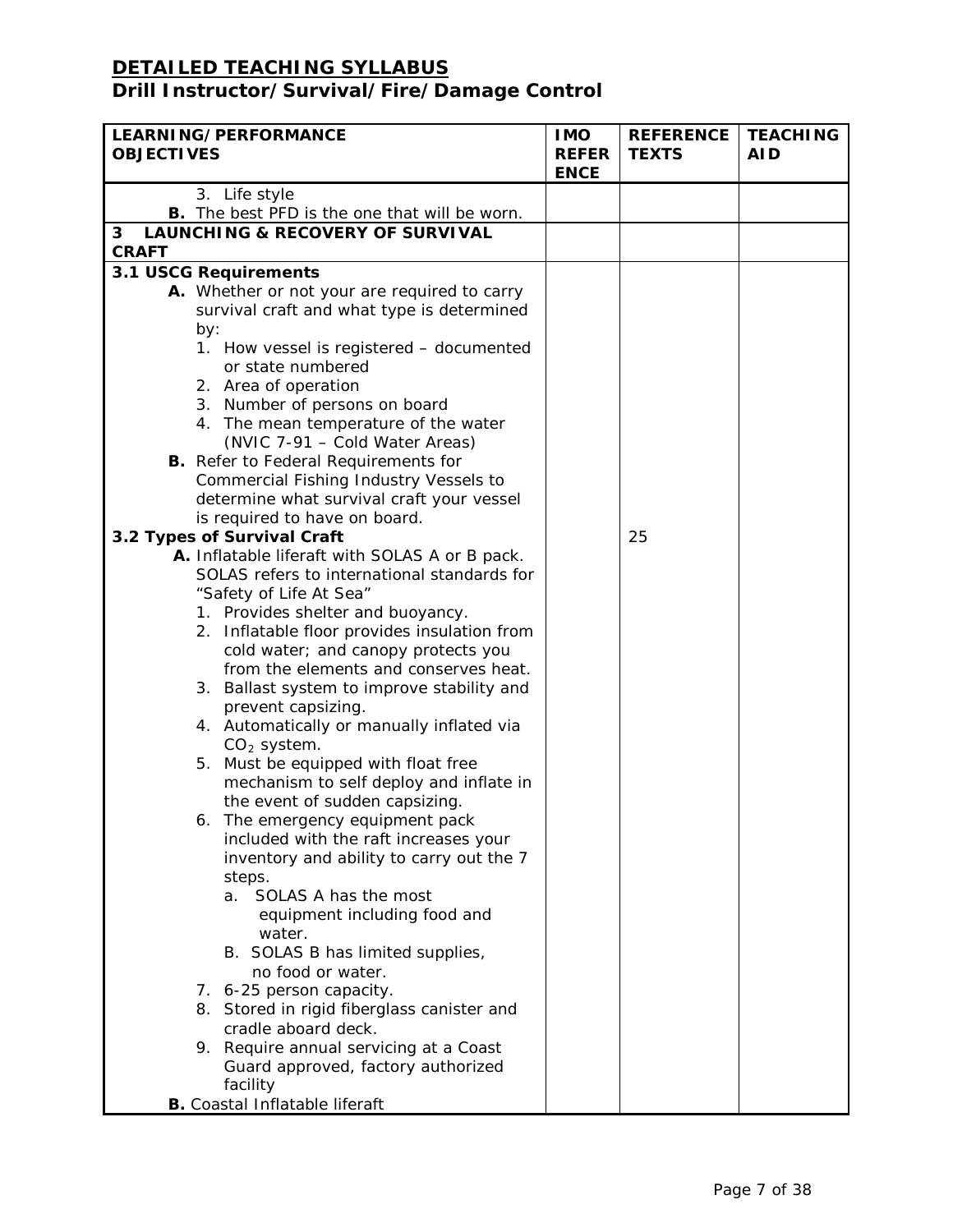| <b>LEARNING/PERFORMANCE</b> |    | <b>IMO</b>                                                  | <b>REFERENCE</b>            | <b>TEACHING</b> |            |
|-----------------------------|----|-------------------------------------------------------------|-----------------------------|-----------------|------------|
| <b>OBJECTIVES</b>           |    |                                                             | <b>REFER</b><br><b>ENCE</b> | <b>TEXTS</b>    | <b>AID</b> |
|                             |    | 1. Provided shelter and buoyancy.                           |                             |                 |            |
|                             |    | 2. Single canopy; inflatable floor optional.                |                             |                 |            |
|                             |    | 3. Ballast system to improve stability.                     |                             |                 |            |
|                             |    | 4. Inflated via CO <sub>2</sub> system.                     |                             |                 |            |
|                             |    | 5. Hydrostatic release for automatic                        |                             |                 |            |
|                             |    | launching is optional.                                      |                             |                 |            |
|                             |    | 6. Emergency equipment pack more                            |                             |                 |            |
|                             |    | limited than SOLAS A or B, no food or                       |                             |                 |            |
|                             |    | water.<br>7. 4-8 person capacity.                           |                             |                 |            |
|                             |    | 8. Can be deck-mounted in a rigid,                          |                             |                 |            |
|                             |    | fiberglass canister, or stored in fabric                    |                             |                 |            |
|                             |    | valise for stowage.                                         |                             |                 |            |
|                             |    | 9. Requires annual servicing at a Coast                     |                             |                 |            |
|                             |    | Guard approved, factory authorized                          |                             |                 |            |
|                             |    | facility.                                                   |                             |                 |            |
|                             |    | C. Inflatable buoyant apparatus.                            |                             |                 |            |
|                             |    | 1. Provides buoyancy and keeps people                       |                             |                 |            |
|                             |    | out of the water.                                           |                             |                 |            |
|                             |    | 2. Basically a large life ring with a floor.                |                             |                 |            |
|                             |    | Not a liferaft but a means to keep                          |                             |                 |            |
|                             |    | afloat.                                                     |                             |                 |            |
|                             |    | 3. No ballast chamber or canopy.                            |                             |                 |            |
|                             |    | 4. Inflated via CO <sub>2</sub> system; hydrostatic         |                             |                 |            |
|                             |    | release optional.<br>5. Emergency equipment pack similar to |                             |                 |            |
|                             |    | coastal pack.                                               |                             |                 |            |
|                             |    | 6. 4 to 75 person capacity.                                 |                             |                 |            |
|                             |    | 7. Available in rigid canister deck mount                   |                             |                 |            |
|                             |    | or valise for stowage.                                      |                             |                 |            |
|                             |    | 8. Requires annual servicing at a Coast                     |                             |                 |            |
|                             |    | Guard approved, factory authorized                          |                             |                 |            |
|                             |    | facility.                                                   |                             |                 |            |
|                             |    | <b>D.</b> Life float                                        |                             |                 |            |
|                             |    | 1. Provides buoyancy.                                       |                             |                 |            |
|                             | 2. | Rectangular ring made of rigid buoyant<br>materials.        |                             |                 |            |
|                             |    | 3. Drop net floor, no ballast system or                     |                             |                 |            |
|                             |    | canopy.                                                     |                             |                 |            |
|                             |    | 4. Ready to go; does not depend on self                     |                             |                 |            |
|                             |    | inflation mechanism. Float free.                            |                             |                 |            |
|                             |    | 5. Capacity 2-22 persons.                                   |                             |                 |            |
|                             |    | 6. Not designed to get people out of the                    |                             |                 |            |
|                             |    | water.                                                      |                             |                 |            |
|                             |    | 7. Minimal emergency equipment pack<br>optional.            |                             |                 |            |
|                             |    |                                                             |                             |                 |            |
|                             |    | 3.3 Launching Liferafts                                     |                             |                 |            |
|                             |    | A. Liferaft Deployment and Proper use                       |                             |                 |            |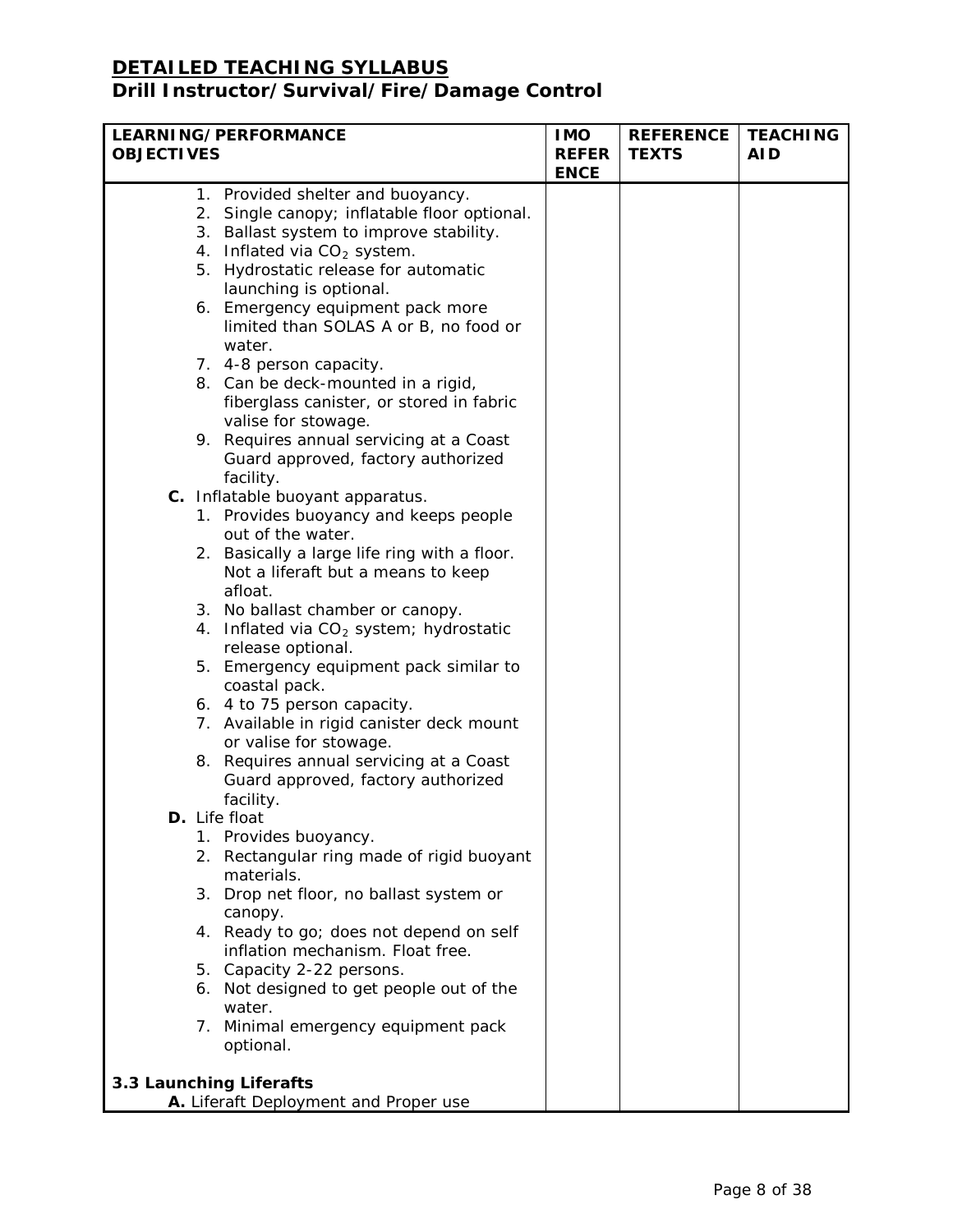| <b>LEARNING/PERFORMANCE</b>                                                               |                             | <b>REFERENCE</b> | <b>TEACHING</b> |
|-------------------------------------------------------------------------------------------|-----------------------------|------------------|-----------------|
| <b>OBJECTIVES</b>                                                                         | <b>REFER</b><br><b>ENCE</b> | <b>TEXTS</b>     | <b>AID</b>      |
| 1. Train the crew in proper procedure                                                     |                             |                  |                 |
| during orientation.                                                                       |                             |                  |                 |
| 2. Practice during monthly drills.                                                        |                             |                  |                 |
| <b>B.</b> Deployment Procedure                                                            |                             |                  |                 |
| 1. Begins with proper stowage.                                                            |                             |                  |                 |
| a. Accessible to crew but located to<br>float free if the vessel should sink<br>suddenly. |                             |                  |                 |
| b. No overhead obstructions.                                                              |                             |                  |                 |
| c. Away from heat sources that can                                                        |                             |                  |                 |
| damage the gasket on the canister                                                         |                             |                  |                 |
| and allow deterioration of the raft<br>inside.                                            |                             |                  |                 |
| d. Not at deck level to be exposed to                                                     |                             |                  |                 |
| boarding seas.                                                                            |                             |                  |                 |
| e. Mounted with float free mechanism                                                      |                             |                  |                 |
| (hydrostatic release or float free                                                        |                             |                  |                 |
| rack) to permit self deployment and<br>inflation.                                         |                             |                  |                 |
| f. Painter secured to deck or to                                                          |                             |                  |                 |
| hydrostatic release depending on                                                          |                             |                  |                 |
| type of float free arrangement.                                                           |                             |                  |                 |
| Painter has a weak link designed to                                                       |                             |                  |                 |
| break and release the inflated raft                                                       |                             |                  |                 |
| from a sinking vessel.                                                                    |                             |                  |                 |
| 2. Proper Launching - before the boat                                                     |                             |                  |                 |
| sinks                                                                                     |                             |                  |                 |
| a. Make sure painter is attached to                                                       |                             |                  |                 |
| vessel. On installations with older                                                       |                             |                  |                 |
| style stainless steel hydrostatic                                                         |                             |                  |                 |
| releases, secure the painter to the                                                       |                             |                  |                 |
| cleat installed adjacent to the raft                                                      |                             |                  |                 |
| cradle.                                                                                   |                             |                  |                 |
| b. Release hydrostatic release                                                            |                             |                  |                 |
| 1. Undo pelican hook on                                                                   |                             |                  |                 |
| disposable, Hammar-type<br>releases.                                                      |                             |                  |                 |
| 2. Hit button on older style                                                              |                             |                  |                 |
| stainless steel releases.                                                                 |                             |                  |                 |
| c. CARRY, do not roll, canister to lee                                                    |                             |                  |                 |
| side (unless boat on fire)                                                                |                             |                  |                 |
| 1. Designated embarkation station.                                                        |                             |                  |                 |
| 2. Away from obstructions.                                                                |                             |                  |                 |
| d. Make sure water is clear of debris                                                     |                             |                  |                 |
| and people.                                                                               |                             |                  |                 |
| e. Painter secured to vessel, toss                                                        |                             |                  |                 |
| canister into water.                                                                      |                             |                  |                 |
| f. Pull painter until liferaft inflates (up                                               |                             |                  |                 |
| to 250 ft.)                                                                               |                             |                  |                 |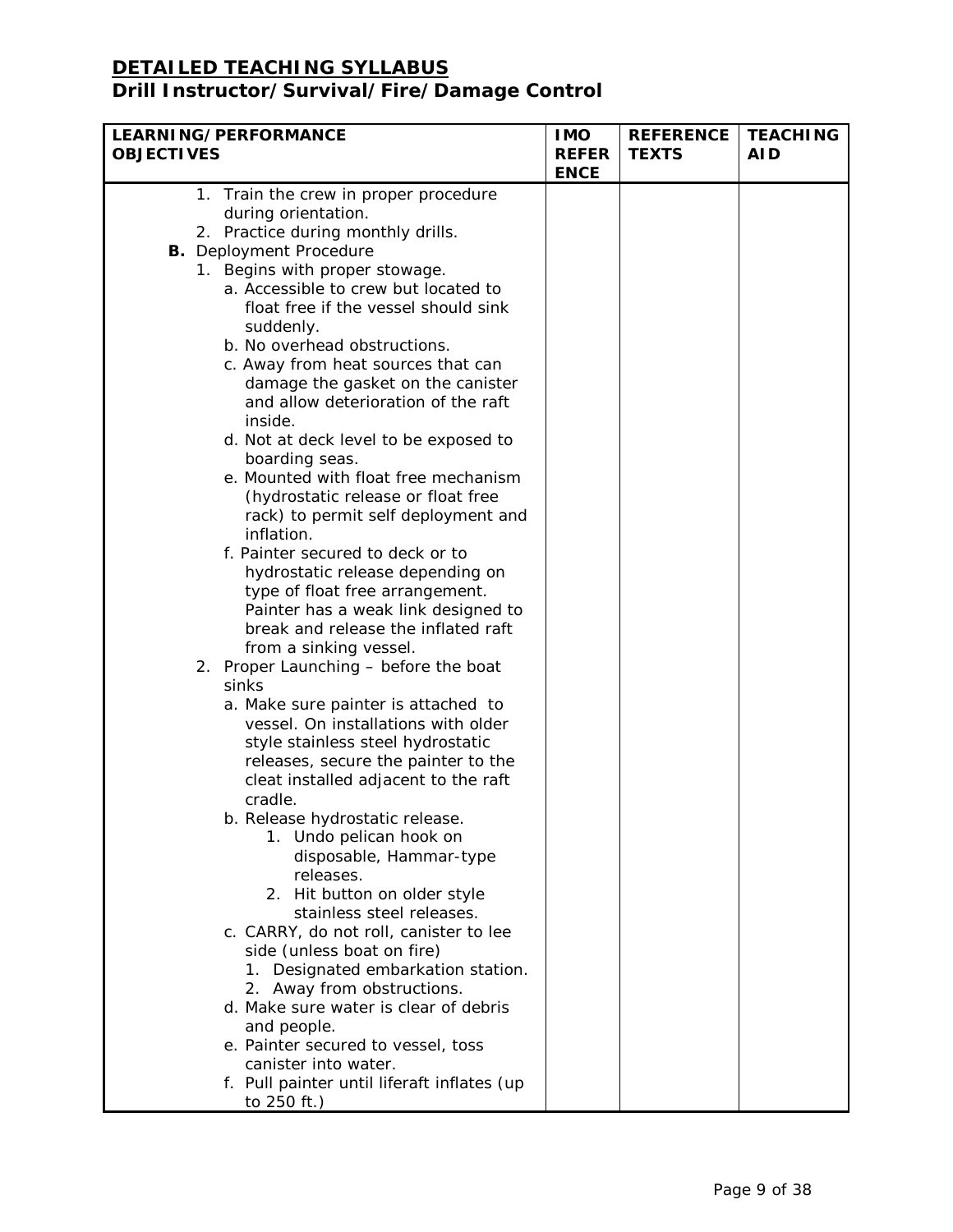| LEARNING/PERFORMANCE                                                                                                                                                                                                                                                                                                                                                                                                                                                                                                                                                                   |                             | <b>REFERENCE</b> | <b>TEACHING</b> |
|----------------------------------------------------------------------------------------------------------------------------------------------------------------------------------------------------------------------------------------------------------------------------------------------------------------------------------------------------------------------------------------------------------------------------------------------------------------------------------------------------------------------------------------------------------------------------------------|-----------------------------|------------------|-----------------|
| <b>OBJECTIVES</b>                                                                                                                                                                                                                                                                                                                                                                                                                                                                                                                                                                      | <b>REFER</b><br><b>ENCE</b> | <b>TEXTS</b>     | <b>AID</b>      |
| g. Hissing sound ok, over inflation<br>valves are working.<br>h. May inflate upside down.<br>C. Boarding Procedures<br>1. Try to enter liferaft dry.<br>2. Avoid jumping on canopy.<br>3. Beware of sharp objects on your person<br>or in the water.<br>4. From water:<br>a. Without SOLAS entry ramp:<br>1. Use buoyancy of immersion<br>suit/PFD to spring up.<br>2. Legs together, dolphin kick.<br>3. Grab top tube, then straps inside<br>raft to pull in.<br>4. Get help from people inside the                                                                                  |                             |                  |                 |
| raft.<br>b. With SOLAS ramp, board ramp and<br>enter raft.<br>5. Righting the liferaft.<br>a. Find side with $CO2$ cylinder.<br>b. Grab righting strap in open hand<br>(don't wrap around hand or arm).<br>c. Stand on the cylinder and lean back.<br>d. Land in water on back.<br>e. If the raft lands on you, don't panic;<br>create an air pocket by pushing up on<br>the raft floor and follow the righting<br>strap to the outside of raft.<br>D. Liferaft Care and Maintenance<br>1. Life expectancy depends on care.                                                            |                             |                  |                 |
| 2. Select your raft with care and note<br>features of different brands.<br>3. Maintenance:<br>a. Repack at a Coast Guard approved<br>service facility that is also authorized<br>by the manufacturer of your<br>particular raft.<br>1. Regulations permit new rafts to<br>go two years from date of<br>manufacture before servicing;<br>most manufacturers recommend<br>annual service.<br>2. A yearly repack will help<br>increase your raft's life<br>expectancy and ensure it will<br>work properly in an emergency.<br>Rafts may "work" the canister<br>causing chafing, water may |                             |                  |                 |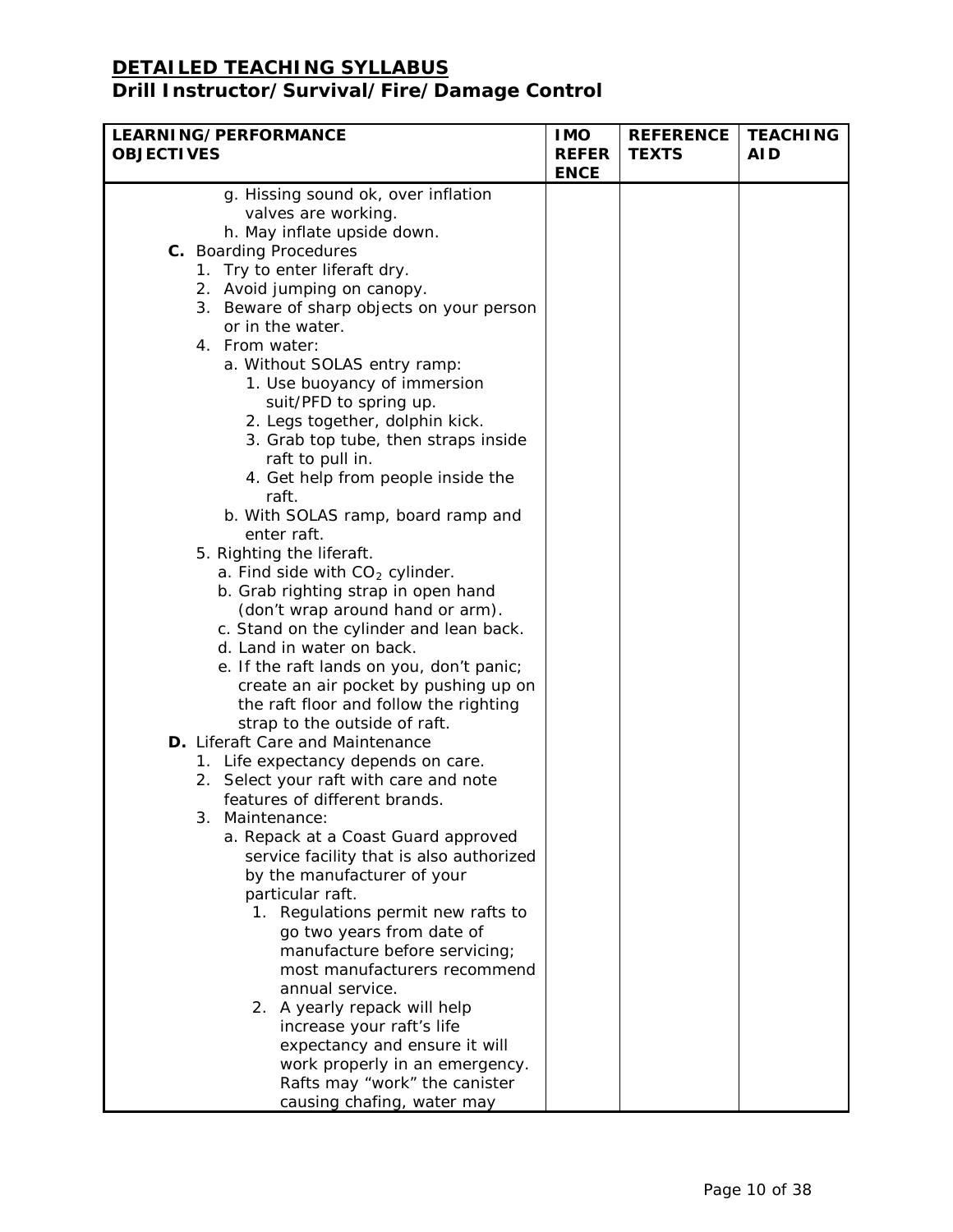| LEARNING/PERFORMANCE                                                 | <b>IMO</b>                  | <b>REFERENCE</b> | <b>TEACHING</b> |
|----------------------------------------------------------------------|-----------------------------|------------------|-----------------|
| <b>OBJECTIVES</b>                                                    | <b>REFER</b><br><b>ENCE</b> | <b>TEXTS</b>     | <b>AID</b>      |
|                                                                      |                             |                  |                 |
| enter the canister and damage<br>the raft, especially if it freezes. |                             |                  |                 |
| Repacking annually will allow                                        |                             |                  |                 |
| the raft to dry out thoroughly                                       |                             |                  |                 |
| and be refolded to distribute the                                    |                             |                  |                 |
| wear points. The repacker will                                       |                             |                  |                 |
| also inspect the raft and                                            |                             |                  |                 |
| equipment for damage and                                             |                             |                  |                 |
| check that supplies are in date.                                     |                             |                  |                 |
| b. Nothing should be placed or set on                                |                             |                  |                 |
| the canister. Weight can damage the                                  |                             |                  |                 |
| container or flex it, destroying the                                 |                             |                  |                 |
| weathertight seal.                                                   |                             |                  |                 |
| c. Do not inflate before sending in for                              |                             |                  |                 |
| repack:                                                              |                             |                  |                 |
| 1. CO <sub>2</sub> can damage hoses and                              |                             |                  |                 |
| weaken fabric.                                                       |                             |                  |                 |
| 2. Adds to the cost of repack.                                       |                             |                  |                 |
| d. Insure painter line is secured to deck                            |                             |                  |                 |
| or hydrostatic release, depending                                    |                             |                  |                 |
| upon type of float free arrangement.                                 |                             |                  |                 |
| If no hydrostatic release is used the                                |                             |                  |                 |
| painter must be secured to the                                       |                             |                  |                 |
| vessel and be equipped with a "weak                                  |                             |                  |                 |
| link."                                                               |                             |                  |                 |
| e. Hydrostatic release properly installed                            |                             |                  |                 |
| on raft in float free rack.                                          |                             |                  |                 |
| f. No tie down lines attached to raft.                               |                             |                  |                 |
| 3.4 Liferaft Survival Pack                                           |                             |                  |                 |
| A. Acquaint crew with contents.                                      |                             |                  |                 |
| <b>B.</b> SOLAS A pack contents<br>C. SOLAS B pack contents          |                             |                  |                 |
| D. Coastal pack                                                      |                             |                  |                 |
| E. You can have your pack customized                                 |                             |                  |                 |
| beyond requirements during repack.                                   |                             |                  |                 |
| 1. Personal medications, spare eyeglasses,                           |                             |                  |                 |
| EPIRB (S or B), water purifiers.                                     |                             |                  |                 |
| 2. Limited space is available.                                       |                             |                  |                 |
| F. Liferaft signaling equipment                                      |                             |                  |                 |
| 1. Mirrors                                                           |                             |                  |                 |
| a. Visible up to 50 miles by aircraft on a                           |                             |                  |                 |
| clear day.                                                           |                             |                  |                 |
| b. Still useful if overcast, even at night if                        |                             |                  |                 |
| used with strobe.                                                    |                             |                  |                 |
| 2. Handheld VHF radio                                                |                             |                  |                 |
| a. Place in waterproof bag.                                          |                             |                  |                 |
| b. Waterproof radio may be packed with                               |                             |                  |                 |
| your liferaft.                                                       |                             |                  |                 |
| 3.5 Recovery of Survival Craft and Survivors                         |                             |                  |                 |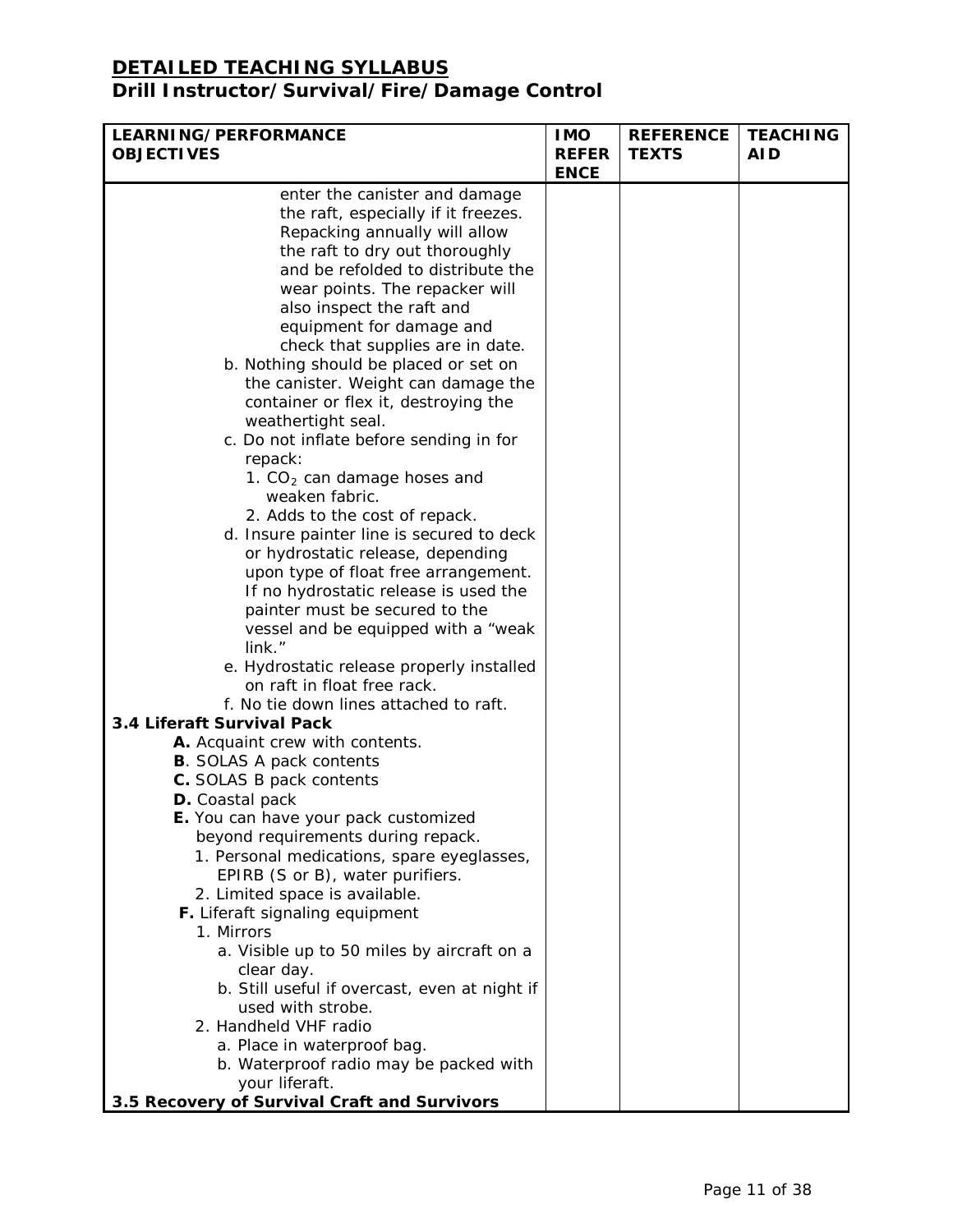| LEARNING/PERFORMANCE<br><b>OBJECTIVES</b>              | <b>IMO</b><br><b>REFER</b> | <b>REFERENCE</b><br><b>TEXTS</b> | <b>TEACHING</b><br><b>AID</b> |
|--------------------------------------------------------|----------------------------|----------------------------------|-------------------------------|
|                                                        | <b>ENCE</b>                |                                  |                               |
| A. Preparation of rescue vessel:                       |                            |                                  |                               |
| 1. Vessel positioning                                  |                            |                                  |                               |
| 2. Crew Preparation:                                   |                            |                                  |                               |
| a. Crew don PFDs.                                      |                            |                                  |                               |
| b. Secure raft with survivors to rescue                |                            |                                  |                               |
| vessel.                                                |                            |                                  |                               |
| 3. Prepare means of getting survivors on               |                            |                                  |                               |
| board i.e., scramble nets, rescue slings               |                            |                                  |                               |
| and/or cranes and hydraulics.                          |                            |                                  |                               |
| 4. If rescue crew needs to enter water,                |                            |                                  |                               |
| don immersion suits and secure to                      |                            |                                  |                               |
| vessel with tether line.                               |                            |                                  |                               |
| 5. Prepare to treat survivors.                         |                            |                                  |                               |
| <b>B.</b> Precautions:                                 |                            |                                  |                               |
| 1. Treat victims gently and assist as much             |                            |                                  |                               |
| as possible, monitor closely for at least              |                            |                                  |                               |
| 24 hours if hypothermic.                               |                            |                                  |                               |
| 2. Always have control of the victim: PFD,             |                            |                                  |                               |
| tether line, lifting device.                           |                            |                                  |                               |
| 3. Don't expect victims to assist in any               |                            |                                  |                               |
| way.                                                   |                            |                                  |                               |
| 4. Insure that rescuers do not become                  |                            |                                  |                               |
| victims.                                               |                            |                                  |                               |
| 3.6 Summary                                            |                            |                                  |                               |
| A. Know what type of survival craft is                 |                            |                                  |                               |
| required for your vessel.                              |                            |                                  |                               |
| <b>B.</b> Train your crew in proper deployment and     |                            |                                  |                               |
| practice monthly during drills.                        |                            |                                  |                               |
| C. You're still not out of danger once in the          |                            |                                  |                               |
| liferaft.                                              |                            |                                  |                               |
| D. Life expectancy of your survival craft              |                            |                                  |                               |
| depends upon care.                                     |                            |                                  |                               |
| Repack annually at an authorized<br>dealer.            |                            |                                  |                               |
| E. Acquaint your crew with emergency                   |                            |                                  |                               |
| equipment pack contents.                               |                            |                                  |                               |
| F. In recovering survival craft, don't let             |                            |                                  |                               |
| rescuers become victims.                               |                            |                                  |                               |
| Treat survivors gently; monitor closely.               |                            |                                  |                               |
| <b>Radio Distress Comms &amp; Visual Distress</b><br>4 |                            |                                  |                               |
| <b>Signals</b>                                         |                            |                                  |                               |
| 4.1 Elements of an Effective Signal                    |                            |                                  |                               |
| A. Must attract attention.                             |                            |                                  |                               |
| 1. Bigger                                              |                            |                                  |                               |
| 2. Brighter                                            |                            |                                  |                               |
| 3. Different                                           |                            |                                  |                               |
| B. Must give a message that you need help.             |                            |                                  |                               |
| 4.2 Radio Distress Signals                             |                            |                                  |                               |
| A. General Considerations                              |                            |                                  |                               |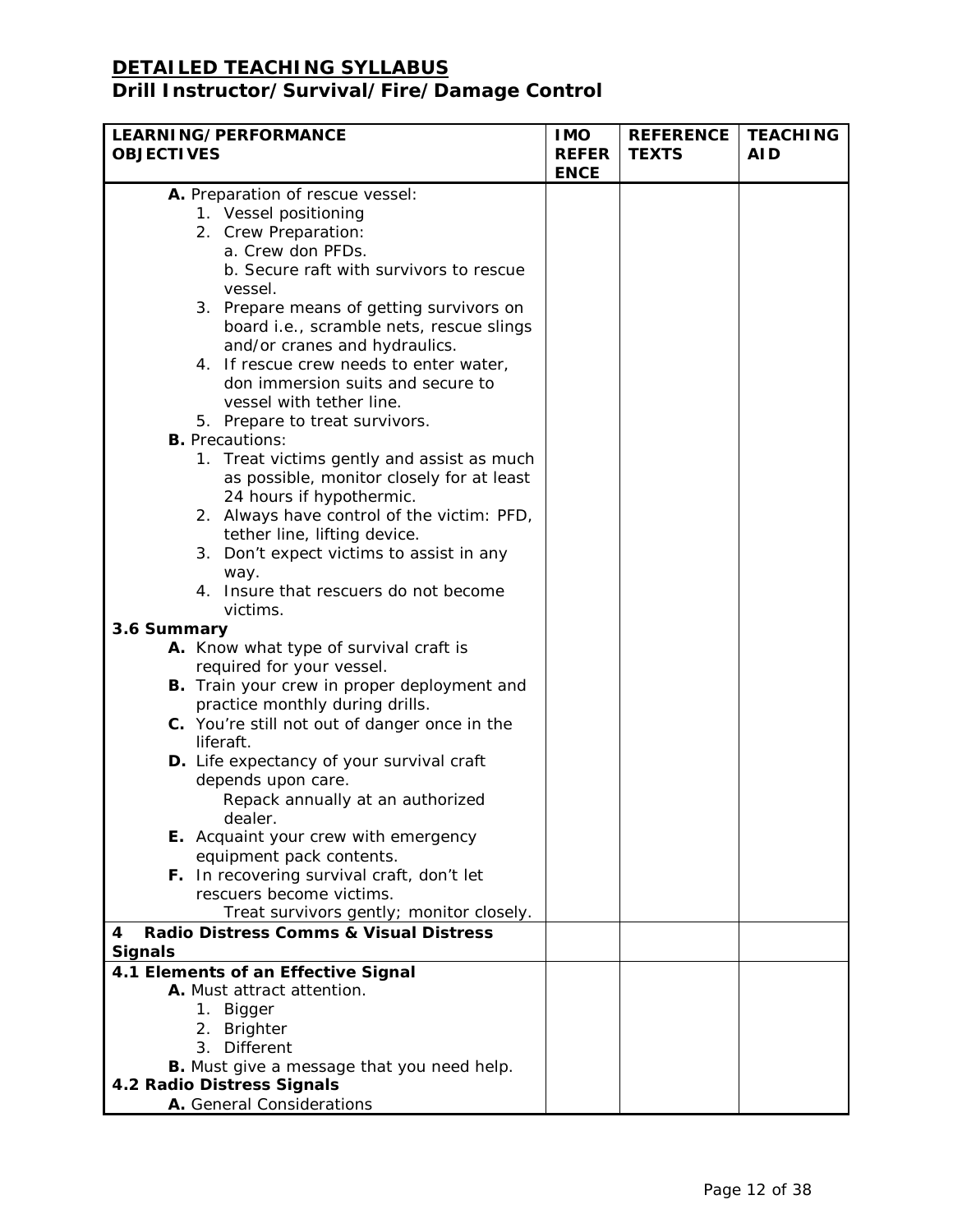| <b>LEARNING/PERFORMANCE</b>                                        | <b>IMO</b>                  | <b>REFERENCE</b> | <b>TEACHING</b> |
|--------------------------------------------------------------------|-----------------------------|------------------|-----------------|
| <b>OBJECTIVES</b>                                                  | <b>REFER</b><br><b>ENCE</b> | <b>TEXTS</b>     | <b>AID</b>      |
| 1. All personnel, especially those on                              |                             |                  |                 |
| watch, should know proper radio                                    |                             |                  |                 |
| distress call procedures.                                          |                             |                  |                 |
| 2. Radio equipment should always be able                           |                             |                  |                 |
| to reach SAR (Search and Rescue)                                   |                             |                  |                 |
| resources:<br>a. Radio should have appropriate                     |                             |                  |                 |
| signal strength.                                                   |                             |                  |                 |
| b. Radio must have an alternate                                    |                             |                  |                 |
| power supply. [CFR28.245(i)]                                       |                             |                  |                 |
| B. Radio Types and Emergency Channels                              |                             |                  |                 |
| 1. VHF - Channel 16. Range up to 40                                |                             |                  |                 |
| miles. Handheld, 5-10 miles. Operates                              |                             |                  |                 |
| line of sight.                                                     |                             |                  |                 |
| 2. CB - depends on local SAR. Operates                             |                             |                  |                 |
| line of sight.                                                     |                             |                  |                 |
| 3. SSB - Channel 2182 (or 4125 in                                  |                             |                  |                 |
| western US)                                                        |                             |                  |                 |
| 4. Cellular phone - dial *CG (in some                              |                             |                  |                 |
| areas)                                                             |                             |                  |                 |
| a. Not universal coverage<br>b. Other vessels can't hear you.      |                             |                  |                 |
| Cannot "direction find" on<br>C.                                   |                             |                  |                 |
| cellular phone.                                                    |                             |                  |                 |
| 4.3 Types of Emergency Broadcasts                                  |                             |                  |                 |
| A. SECURITE - lowest urgency; calls attention                      |                             |                  |                 |
| to weather, navigation hazards.                                    |                             |                  |                 |
| <b>B.</b> PAN - calling station has an urgent                      |                             |                  |                 |
| message to transmit.                                               |                             |                  |                 |
| C. MAYDAY - highest urgency; immediate life                        |                             |                  |                 |
| threatening danger.                                                |                             |                  |                 |
| 1. MAYDAY, MAYDAY, MAYDAY                                          |                             |                  |                 |
| 2. Vessel's name/call sign three times                             |                             |                  |                 |
| 3. Location: latitude/longitude and LORAN                          |                             |                  |                 |
| preferred.                                                         |                             |                  |                 |
| a. If geographic reference, use<br>names on charts so rescuers can |                             |                  |                 |
| locate you.                                                        |                             |                  |                 |
| 4. Nature of the distress (fire, grounding,                        |                             |                  |                 |
| medical emergency, etc.)                                           |                             |                  |                 |
| 5. Number of persons on board.                                     |                             |                  |                 |
| 6. Amount and type of survival gear on                             |                             |                  |                 |
| board (immersion suits, EPIRBs,                                    |                             |                  |                 |
| liferaft, etc.)                                                    |                             |                  |                 |
| 7. Vessel description (length, type, color).                       |                             |                  |                 |
| 8. Listen for response, If none, repeat the                        |                             |                  |                 |
| message until it is acknowledged or                                |                             |                  |                 |
| you are forced to abandon ship.                                    |                             |                  |                 |
| 9. If abandoning ship, state "abandoning                           |                             |                  |                 |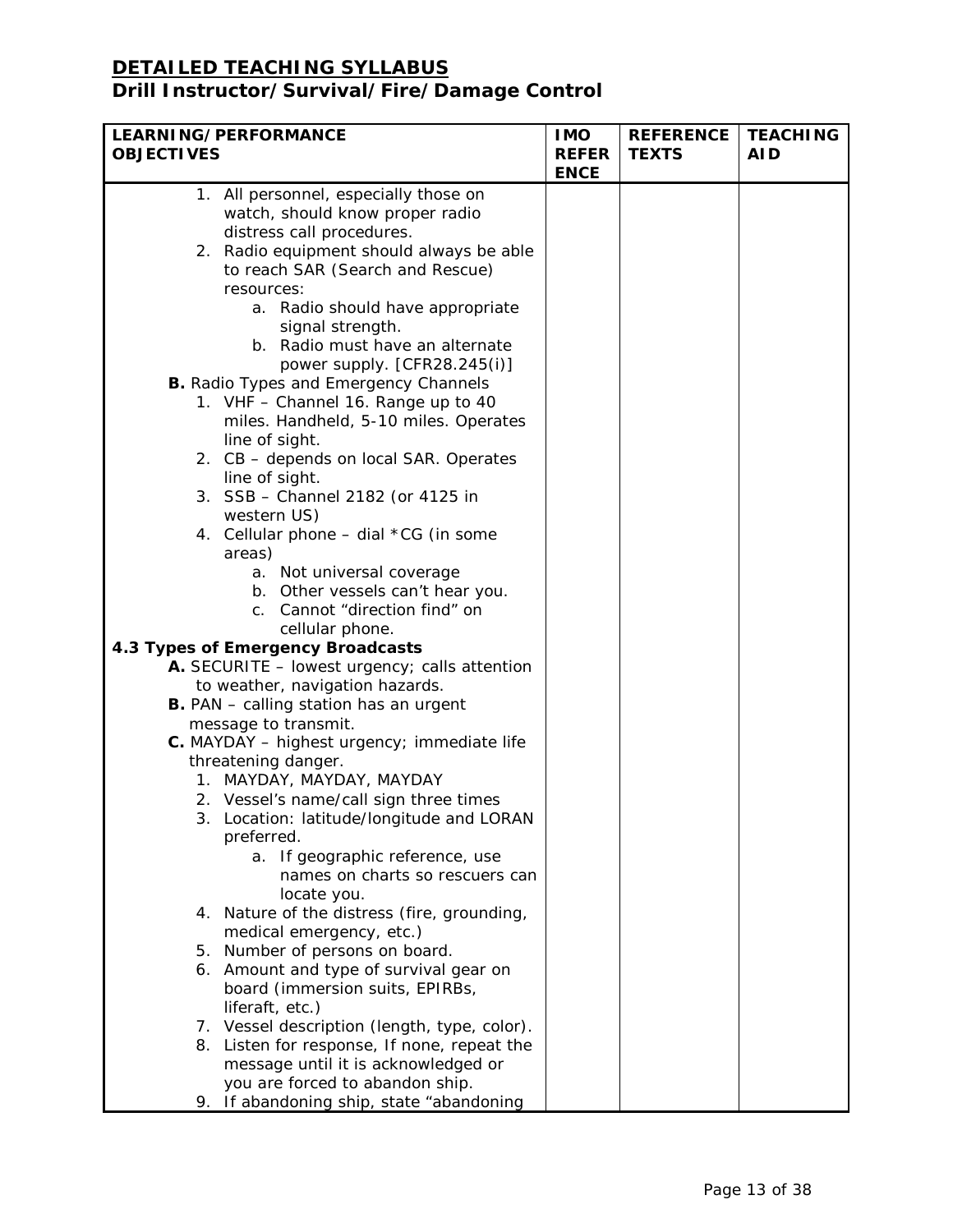| <b>LEARNING/PERFORMANCE</b>               | <b>IMO</b>                  | <b>REFERENCE</b> | <b>TEACHING</b> |
|-------------------------------------------|-----------------------------|------------------|-----------------|
| <b>OBJECTIVES</b>                         | <b>REFER</b><br><b>ENCE</b> | <b>TEXTS</b>     | <b>AID</b>      |
| vessel" and last known position.          |                             |                  |                 |
| D. Receiving MAYDAY (if unanswered by     |                             |                  |                 |
| USCG)                                     |                             |                  |                 |
| 1. You must answer and log details        |                             |                  |                 |
| 2. Advise vessel in distress what         |                             |                  |                 |
| assistance you can offer.                 |                             |                  |                 |
| 3. Contact the Coast Guard to ensure they |                             |                  |                 |
| received the call.                        |                             |                  |                 |
| E. MAYDAY Relay                           |                             |                  |                 |
| 1. Acquire information:                   |                             |                  |                 |
| a. Name and call sign of vessel in        |                             |                  |                 |
| distress                                  |                             |                  |                 |
| b. Location.                              |                             |                  |                 |
| c. Nature of problem.                     |                             |                  |                 |
| d. Number of persons on board.            |                             |                  |                 |
| e. Survival equipment available.          |                             |                  |                 |
| Description of vessel.<br>f.              |                             |                  |                 |
| Name, address, phone of<br>q.             |                             |                  |                 |
| vessel's owner.                           |                             |                  |                 |
| h. Secondary frequencies (i.e.,           |                             |                  |                 |
| channel 21, 22, HF 6 MHz)                 |                             |                  |                 |
| 2. Transmit MAYDAY relay:                 |                             |                  |                 |
| a. MAYDAY RELAY, MAYDAY                   |                             |                  |                 |
| RELAY, MAYDAY RELAY                       |                             |                  |                 |
| b. Your vessel name/call sign.            |                             |                  |                 |
| Name/call sign of vessel in<br>C.         |                             |                  |                 |
| distress and position.                    |                             |                  |                 |
| d. Nature of the problem.                 |                             |                  |                 |
| e. Degree of assistance needed.           |                             |                  |                 |
| Listen for acknowledgement.<br>f.         |                             |                  |                 |
| g. Transmit additional information.       |                             |                  |                 |
| F. PRACTICE MAYDAYS in class.             |                             |                  |                 |
| <b>4.4 PYROTECHNICS (Flares)</b>          |                             |                  |                 |
| <b>A.</b> Types                           |                             | 6                |                 |
| 1. Meteors:                               |                             |                  |                 |
| a. Best at night.                         |                             |                  |                 |
| b. Red means emergency.                   |                             |                  |                 |
| c. Fast burn time; less than 10           |                             |                  |                 |
| seconds.                                  |                             |                  |                 |
| 2. Parachute flares:                      |                             |                  |                 |
| a. Best at night.                         |                             |                  |                 |
| b. 45-60 second burn time.                |                             |                  |                 |
| c. Up to 1000 ft. height.                 |                             |                  |                 |
| 3. Hand-held flares:                      |                             |                  |                 |
| a. Longer burn time, 1-2 minutes.         |                             |                  |                 |
| b. Best at night.                         |                             |                  |                 |
| 4. Smoke:                                 |                             |                  |                 |
| a. Best in daytime.                       |                             |                  |                 |
| b. Most effective in little/no wind.      |                             |                  |                 |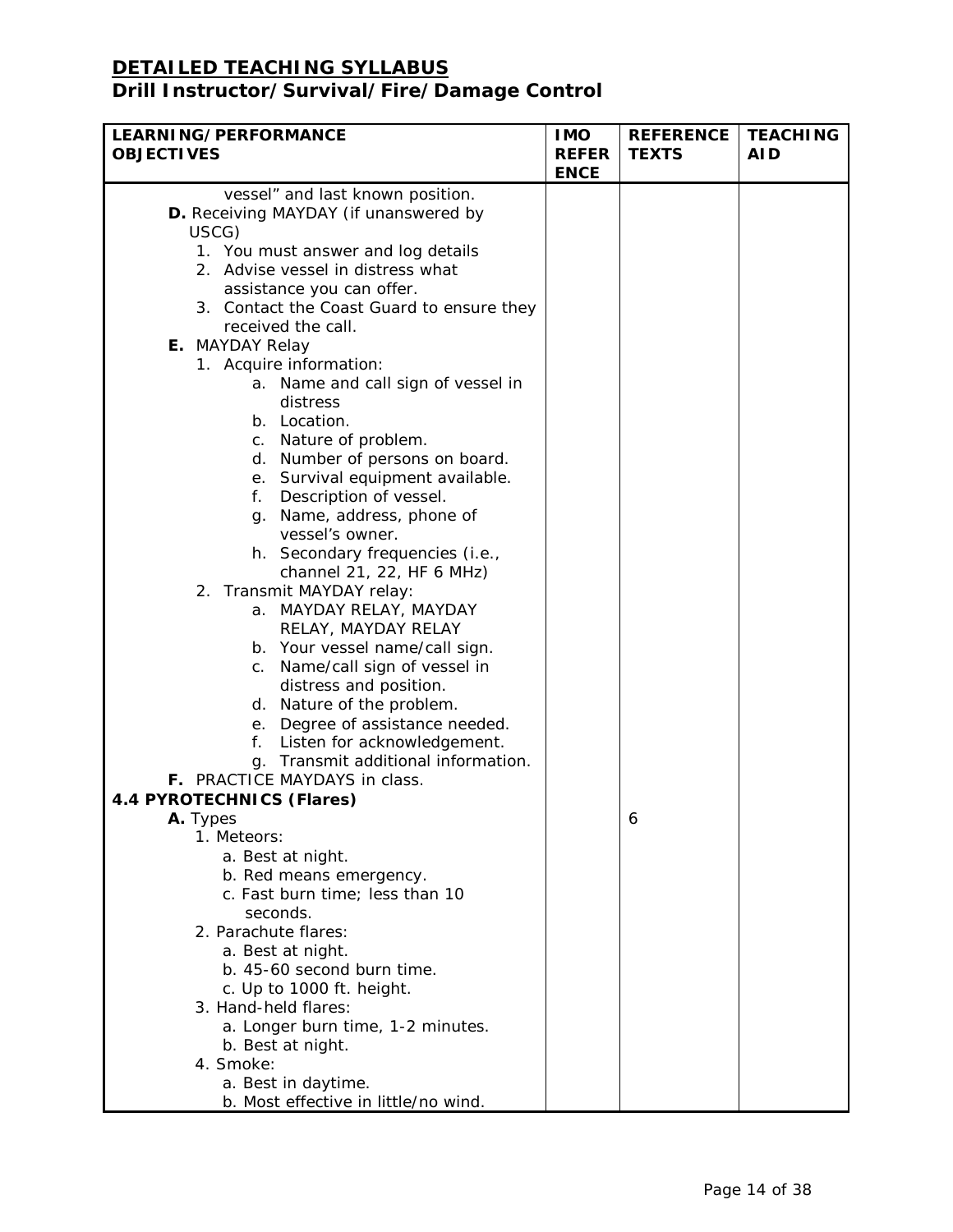| LEARNING/PERFORMANCE                                            | <b>IMO</b>   | <b>REFERENCE</b> | <b>TEACHING</b> |
|-----------------------------------------------------------------|--------------|------------------|-----------------|
| <b>OBJECTIVES</b>                                               | <b>REFER</b> | <b>TEXTS</b>     | <b>AID</b>      |
|                                                                 | <b>ENCE</b>  |                  |                 |
| c. Effective 1-4 minutes.                                       |              |                  |                 |
| 5. Dye:                                                         |              |                  |                 |
| a. Best in daytime.                                             |              |                  |                 |
| b. Most effective in calm seas.                                 |              |                  |                 |
| <b>B.</b> Safety                                                |              |                  |                 |
| 1. Treat like a firearm                                         |              | 7                |                 |
| 2. Hand helds:                                                  |              |                  |                 |
| a. Can produce hot, dripping slag.                              |              |                  |                 |
| b. Use gloves if possible.                                      |              |                  |                 |
| 3. Meteors:                                                     |              |                  |                 |
| a. Hold at an angle 60-80 degrees from<br>horizon, above head.  |              |                  |                 |
|                                                                 |              |                  |                 |
| b. Wind to your back or side.<br>4. Know how to use beforehand. |              |                  |                 |
| a. Find out what's packed in your raft.                         |              |                  |                 |
| b. Purchase the same pyrotechnics for                           |              |                  |                 |
| use on board.                                                   |              |                  |                 |
| 5. Turn face away before firing.                                |              |                  |                 |
| 6. Do not fire at aircraft.                                     |              |                  |                 |
| C. Other Factors:                                               |              | 8                |                 |
| 1. Keep flare in current date.                                  |              |                  |                 |
| 2. Fire one flare first, conserve others.                       |              |                  |                 |
| 3. Use when rescuers are in sight.                              |              |                  |                 |
| 4. Fire in front of aircraft or vessel.                         |              |                  |                 |
| 4.5 General Signal Types                                        |              |                  |                 |
| A. Passive signals - work without you.                          |              |                  |                 |
| 1. EPIRBS, lights, wreckage.                                    |              |                  |                 |
| 2. Use continuously.                                            |              |                  |                 |
| <b>B.</b> Active signals – only work with you.                  |              |                  |                 |
| 1. Flares, whistles, mirrors                                    |              |                  |                 |
| a. Generally use only when rescuers are                         |              |                  |                 |
| in sight.                                                       |              |                  |                 |
| 2. Radios.                                                      |              |                  |                 |
| 4.6 General Rules for Signal Use                                |              |                  |                 |
| A. Stay alert; maintain watches.                                |              |                  |                 |
| B. Always have active signals on hand and                       |              |                  |                 |
| ready.                                                          |              |                  |                 |
| C. Protect signals from accidental loss.                        |              |                  |                 |
| D. Emergency signals often used in sets of                      |              |                  |                 |
| three; attracts more attention                                  |              |                  |                 |
| 4.7 Summary                                                     |              |                  |                 |
| A. Elements of a signal:                                        |              |                  |                 |
| 1. Attract attention.                                           |              |                  |                 |
| 2. Send a message.                                              |              |                  |                 |
| <b>B.</b> MAYDAY distress call must include:                    |              |                  |                 |
| 1. Vessel name/call sign.                                       |              |                  |                 |
| 2. Location                                                     |              |                  |                 |
| 3. Nature of distress                                           |              |                  |                 |
| 4. Number POB                                                   |              |                  |                 |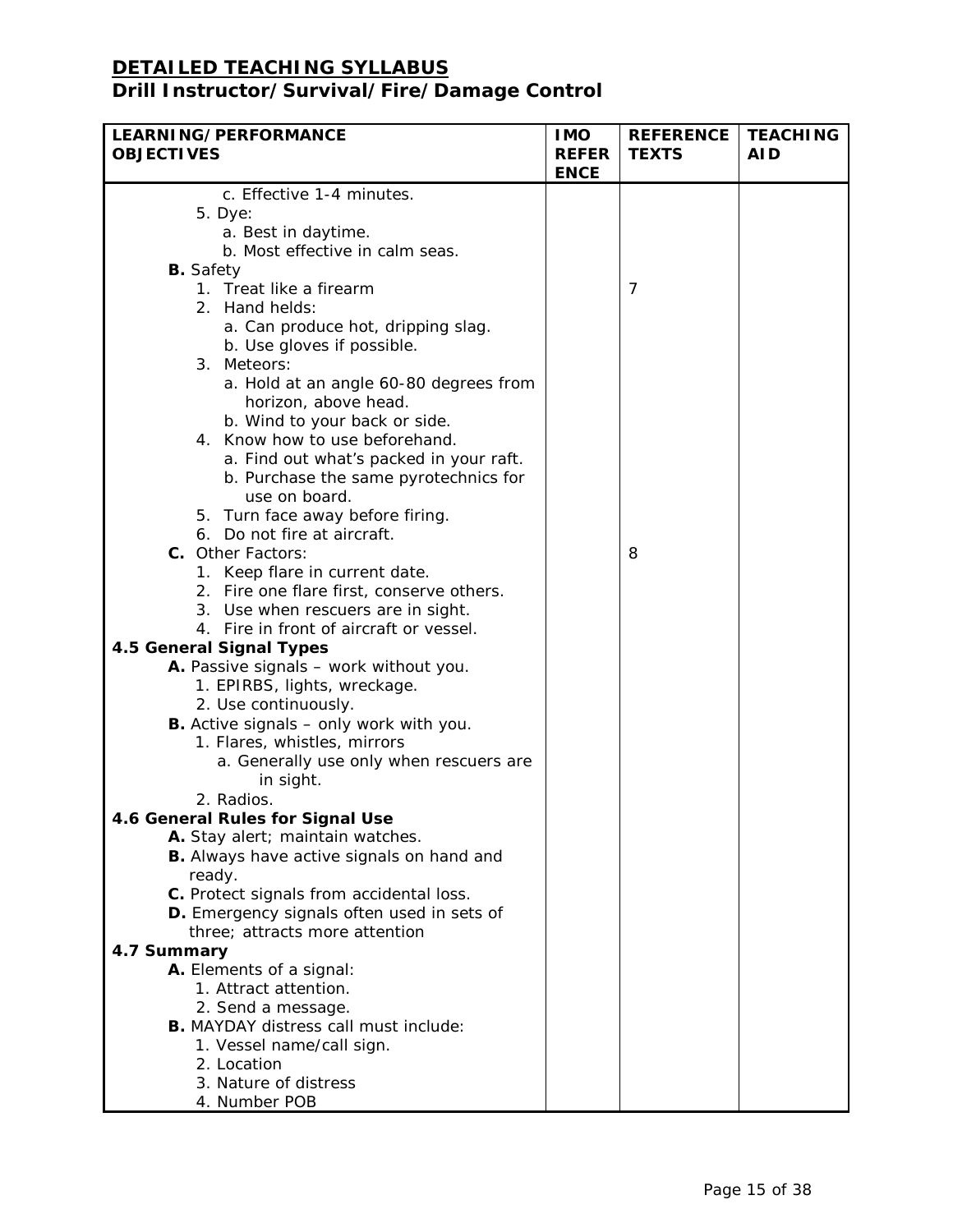|   | LEARNING/PERFORMANCE<br><b>OBJECTIVES</b>         | <b>IMO</b><br><b>REFER</b> | <b>REFERENCE</b><br><b>TEXTS</b> | <b>TEACHING</b><br><b>AID</b> |
|---|---------------------------------------------------|----------------------------|----------------------------------|-------------------------------|
|   |                                                   | <b>ENCE</b>                |                                  |                               |
|   | 5. Vessel description.                            |                            |                                  |                               |
|   | C. Pyrotechnics.                                  |                            |                                  |                               |
|   | 1. Handle like a firearm.                         |                            |                                  |                               |
|   | 2. Become familiar with what you have on          |                            |                                  |                               |
|   | board.                                            |                            |                                  |                               |
|   | 3. Use when rescuers in sight.                    |                            |                                  |                               |
|   | D. You can't be rescued if no one can see or      |                            |                                  |                               |
|   | understand you.                                   |                            |                                  |                               |
| 5 | Use & Maintenance of EPIRBS                       |                            |                                  |                               |
|   | 5.1 Emergency Position Indicating Radio           |                            |                                  |                               |
|   | <b>Beacons (EPIRB)</b>                            |                            | 10                               |                               |
|   | A. All commercial fishing vessels 36 feet or more |                            |                                  |                               |
|   | in length operating beyond three miles from       |                            |                                  |                               |
|   | the coastline are required to carry a 406 MHz     |                            |                                  |                               |
|   | Category 1 EPIRB                                  |                            |                                  |                               |
|   | B. Function of the EPIRB is to communicate your   |                            |                                  |                               |
|   | position accurately and quickly to SAR            |                            |                                  |                               |
|   | recourses                                         |                            |                                  |                               |
|   | 1. Broadcasts signal to a satellite, similar      |                            |                                  |                               |
|   | to an aircraft ELT.                               |                            |                                  |                               |
|   | C. Features of Category 1, 406 EPIRBS:            |                            |                                  |                               |
|   | 1. Broadcasts on 121.5 and 406 MHz.               |                            |                                  |                               |
|   | a. 121.5 is monitored by passing                  |                            |                                  |                               |
|   | aircraft and COSPAS/SARSAT                        |                            |                                  |                               |
|   | orbiting satellite system.                        |                            |                                  |                               |
|   | b. 406 MHz is currently reserved                  |                            |                                  |                               |
|   | for marine use only                               |                            |                                  |                               |
|   | 2. Self-activating and float free.                |                            |                                  |                               |
|   | 3. Signal identifies boat and owner (if           |                            |                                  |                               |
|   | registration sent in.)                            |                            |                                  |                               |
|   | a. Federal                                        |                            |                                  |                               |
|   | 4. Signal location accuracy to within two         |                            |                                  |                               |
|   | miles within minutes of detection by              |                            |                                  |                               |
|   | satellite.                                        |                            |                                  |                               |
|   | 5. Transmits for 48 hours continuously.           |                            |                                  |                               |
|   | D. Other types of EPIRBS available have varying   |                            |                                  |                               |
|   | capabilities and applications                     |                            |                                  |                               |
|   | 1. There are still many Class A and B             |                            |                                  |                               |
|   | EPIRBS in use even though USCG                    |                            |                                  |                               |
|   | required them to be replaced by the               |                            |                                  |                               |
|   | 406 by August, 1991.                              |                            |                                  |                               |
|   | 2. Limitations of Class A and B EPIRBS:           |                            |                                  |                               |
|   | Majority were not manufactured<br>а.              |                            |                                  |                               |
|   | or maintained to adequate                         |                            |                                  |                               |
|   | specification prior to October,                   |                            |                                  |                               |
|   | 1988, resulting in high incidence                 |                            |                                  |                               |
|   | of false alarm and failures.                      |                            |                                  |                               |
|   | b. Over 40,000 satellite distress                 |                            |                                  |                               |
|   | transmissions are detected                        |                            |                                  |                               |
|   |                                                   |                            |                                  |                               |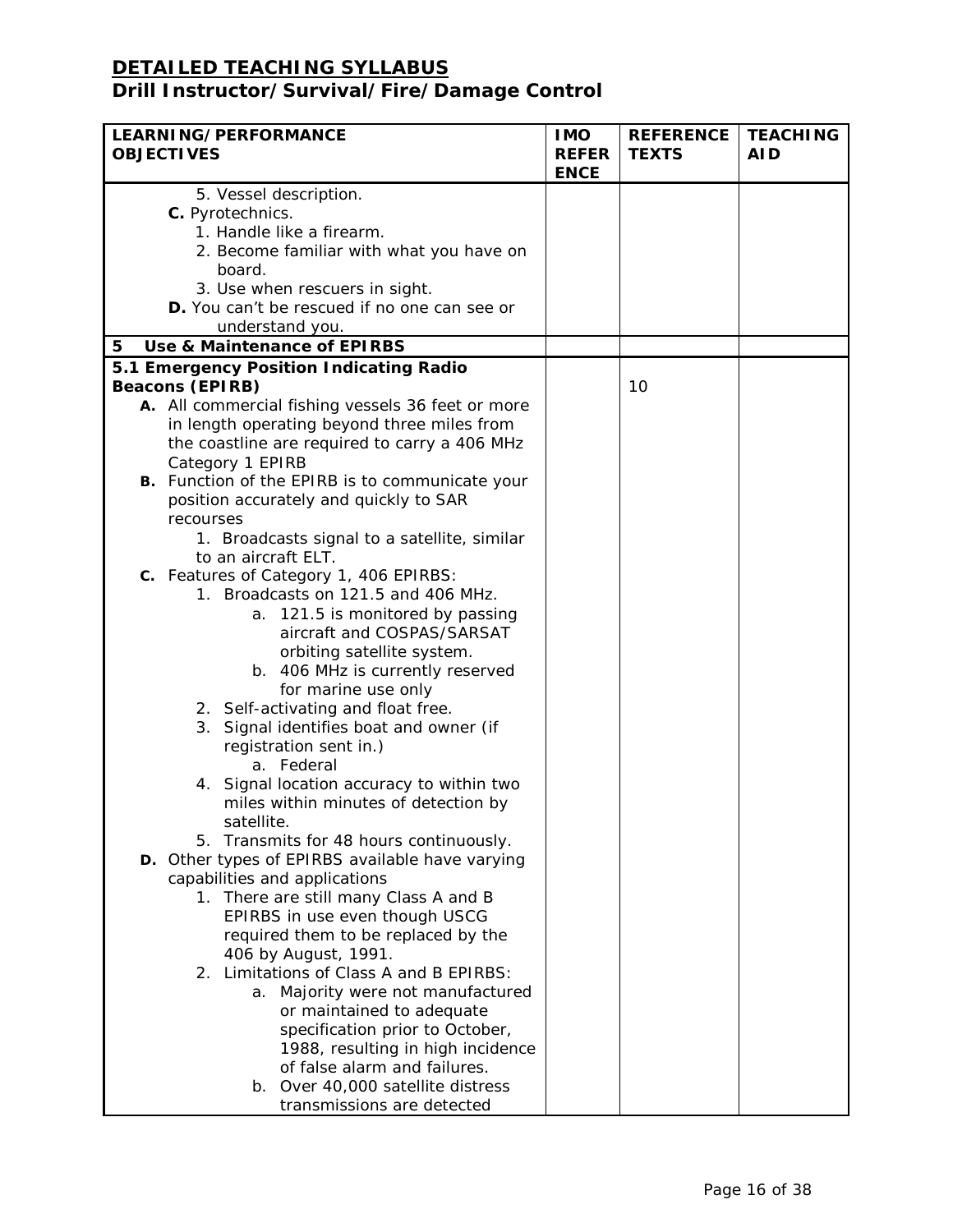|                | LEARNING/PERFORMANCE                                                | <b>IMO</b>                  | <b>REFERENCE</b> | <b>TEACHING</b> |
|----------------|---------------------------------------------------------------------|-----------------------------|------------------|-----------------|
|                | <b>OBJECTIVES</b>                                                   | <b>REFER</b><br><b>ENCE</b> | <b>TEXTS</b>     | <b>AID</b>      |
|                | annually in North American,                                         |                             |                  |                 |
|                | 98% are false alerts. No means                                      |                             |                  |                 |
|                | of determining which are real                                       |                             |                  |                 |
|                | before responding. Can result in                                    |                             |                  |                 |
|                | delayed response.<br>c. Search area 20-45 times greater             |                             |                  |                 |
|                | than that of 406 EPIRB.                                             |                             |                  |                 |
|                | E. Using the Category 1, 406:                                       |                             | 12               |                 |
|                | 1. Install properly & register.                                     |                             |                  |                 |
|                | 2. Test monthly, following manufacturer's                           |                             |                  |                 |
|                | instructions. (99.5 FM test only 121.5                              |                             |                  |                 |
|                | signal)                                                             |                             |                  |                 |
|                | 3. Once turned on, leave on, if used in an                          |                             |                  |                 |
|                | emergency.                                                          |                             |                  |                 |
|                | 4. Keep with you when leaving the vessel.                           |                             |                  |                 |
|                | 5. Keep antennae vertical, out of the                               |                             |                  |                 |
|                | water.                                                              |                             |                  |                 |
|                | 6. Do not allow antennae to touch solid                             |                             |                  |                 |
|                | objects - this causes grounding.                                    |                             |                  |                 |
|                | 7. Activate EPIRB when you issue your                               |                             |                  |                 |
|                | FIRST MAYDAY broadcast.                                             |                             |                  |                 |
|                | 8. Include EPIRB use in station bill                                |                             |                  |                 |
|                | assignments.                                                        |                             |                  |                 |
|                | <b>F.</b> Maintenance                                               |                             |                  |                 |
|                | 1. Send in your EPIRB registration card.                            |                             | 13               |                 |
|                | 2. Mount correctly; place in "arm"                                  |                             | 14               |                 |
|                | position.<br>3. Avoid overhands and obstructions;                   |                             |                  |                 |
|                | mount in float free location.                                       |                             |                  |                 |
|                | 4. Test once a month and log.                                       |                             |                  |                 |
|                | 5. Check during and after rough passages.                           |                             |                  |                 |
|                | Instruct all crew in operations; include<br>6.                      |                             |                  |                 |
|                | in orientation.                                                     |                             |                  |                 |
|                | Replace hydrostatic release every two<br>$\mathcal{L}$ .            |                             |                  |                 |
|                | years.                                                              |                             |                  |                 |
|                | 8. Replace battery every 2-5 years,                                 |                             |                  |                 |
|                | according to manufacturer's                                         |                             |                  |                 |
|                | specifications.                                                     |                             |                  |                 |
|                | G. Demonstrate and TEST EPIRBS IN CLASS. If a                       |                             |                  |                 |
|                | working 406 is unavailable, testing can be                          |                             |                  |                 |
|                | demonstrated with a hand-held Mini B class                          |                             |                  |                 |
|                | EPIRB and help to acquaint students with                            |                             |                  |                 |
|                | other types. Test ONLY during the first 5                           |                             |                  |                 |
|                | minutes of each hour and only for 2 second                          |                             |                  |                 |
|                | sweeps.                                                             |                             |                  |                 |
| <b>Summary</b> |                                                                     |                             |                  |                 |
|                | A. Must be installed properly.<br><b>B.</b> Must be tested monthly. |                             |                  |                 |
|                | <b>c.</b> Should be included in drills.                             |                             |                  |                 |
|                |                                                                     |                             |                  |                 |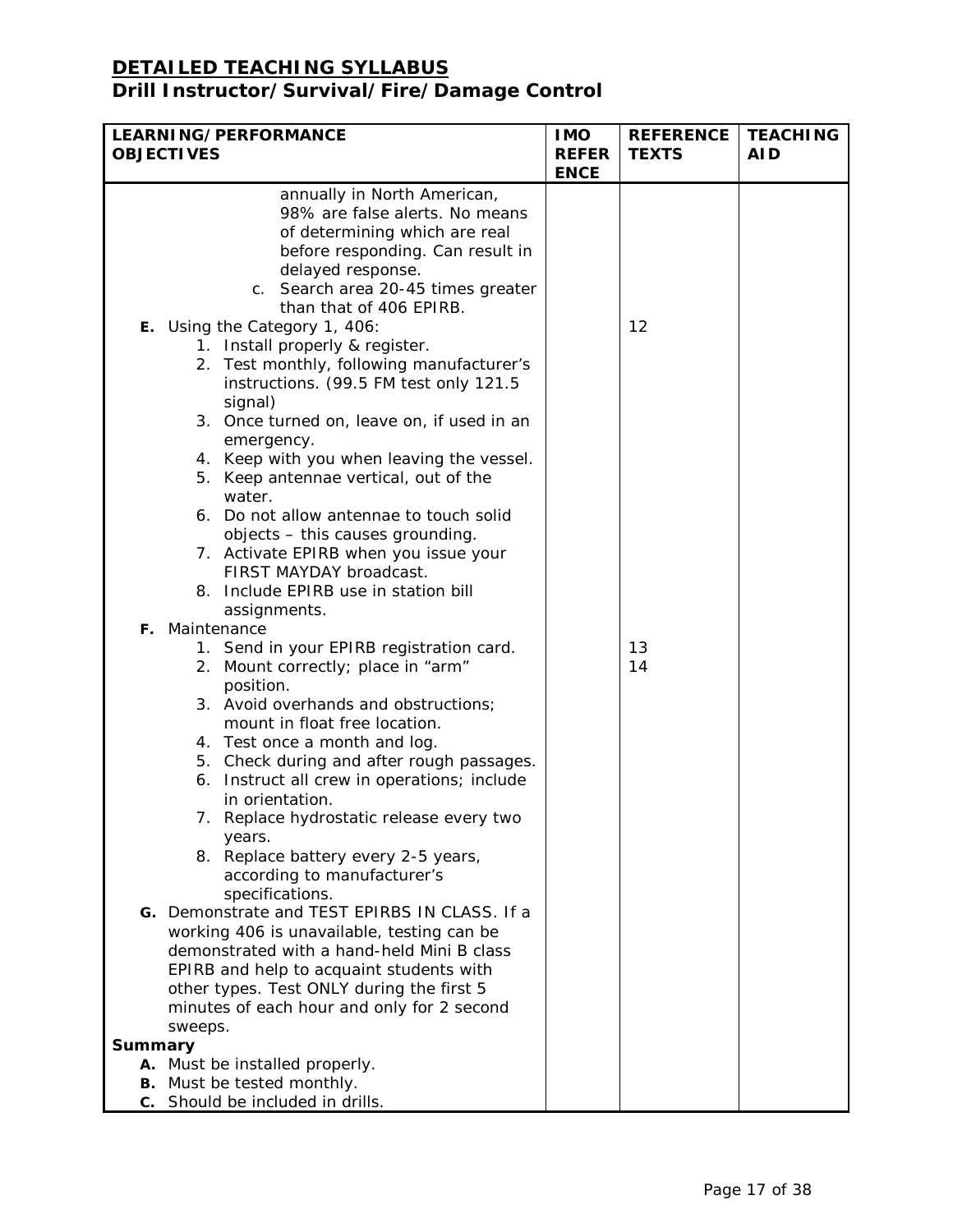| LEARNING/PERFORMANCE<br><b>OBJECTIVES</b>                                                                                                                                                                                                                                                                                                                                                                                                                                                                                                                    | <b>IMO</b><br><b>REFER</b><br><b>ENCE</b> | <b>REFERENCE</b><br><b>TEXTS</b> | <b>TEACHING</b><br><b>AID</b> |
|--------------------------------------------------------------------------------------------------------------------------------------------------------------------------------------------------------------------------------------------------------------------------------------------------------------------------------------------------------------------------------------------------------------------------------------------------------------------------------------------------------------------------------------------------------------|-------------------------------------------|----------------------------------|-------------------------------|
| D. Must send in your 406 registration card!                                                                                                                                                                                                                                                                                                                                                                                                                                                                                                                  |                                           |                                  |                               |
| Firefighting in Different Locations on Board<br>6<br>the Vessel                                                                                                                                                                                                                                                                                                                                                                                                                                                                                              |                                           |                                  |                               |
| <b>6.1 USCG Requirements</b>                                                                                                                                                                                                                                                                                                                                                                                                                                                                                                                                 |                                           |                                  |                               |
| A. Using pamphlet, Federal Requirements for<br>Commercial Fishing Industry Vessels,<br>locate the section on firefighting<br>equipment and identify requirements<br>for your own vessel.<br>1. USCG has their own rating<br>system for fire extinguishing<br>appliances.<br>Uses Roman numerals to<br>a.<br>indicate sizes of portable<br>and semi-portable<br>extinguishers, I being<br>smallest, V being largest.<br>b. A, B, C, refer to class or<br>type of fire. B-III<br>indicates a medium size<br>extinguisher for use on<br>Type B fires (flammable |                                           |                                  |                               |
| liquids and gases).<br>6.2 Classes of Fire (based upon type of fuels)<br>A. Class A - wood, paper, rubber, plastics.<br>Usually leave ash.<br><b>B.</b> Class $B -$ flammable liquids and gases.<br><b>c.</b> Class $C -$ combination fire involving<br>electricity.<br><b>D.</b> Class $D$ – combustible metals and some                                                                                                                                                                                                                                    |                                           | 3-Fire                           |                               |
| chemical compounds.                                                                                                                                                                                                                                                                                                                                                                                                                                                                                                                                          |                                           |                                  |                               |
| E. To remember: A (ash), B (boils), C                                                                                                                                                                                                                                                                                                                                                                                                                                                                                                                        |                                           | 33                               |                               |
| (current), D (different).                                                                                                                                                                                                                                                                                                                                                                                                                                                                                                                                    |                                           |                                  |                               |
| <b>6.3 Extinguishing Agents</b>                                                                                                                                                                                                                                                                                                                                                                                                                                                                                                                              |                                           |                                  |                               |
| A. Break the fire tetrahedron by removing                                                                                                                                                                                                                                                                                                                                                                                                                                                                                                                    |                                           | 32                               |                               |
| heat, oxygen, or fuels and disrupting                                                                                                                                                                                                                                                                                                                                                                                                                                                                                                                        |                                           | 4-Fire                           |                               |
| the chain reaction.                                                                                                                                                                                                                                                                                                                                                                                                                                                                                                                                          |                                           | 35                               |                               |
| <b>B.</b> Water – removes heat. Class A/B fires.                                                                                                                                                                                                                                                                                                                                                                                                                                                                                                             |                                           |                                  |                               |
| 1. Turns to steam at 212 degrees                                                                                                                                                                                                                                                                                                                                                                                                                                                                                                                             |                                           | 5-Fire                           |                               |
| and expands to 1700 times its<br>original volume.<br>2. Use fog spray for protection,<br>heat absorption and ventilation.<br>3. Disadvantages:<br>a. Mass and weight can<br>adversely affect vessel<br>stability.                                                                                                                                                                                                                                                                                                                                            |                                           | 12-Fire<br>34                    |                               |
| b. Corrosive.                                                                                                                                                                                                                                                                                                                                                                                                                                                                                                                                                |                                           |                                  |                               |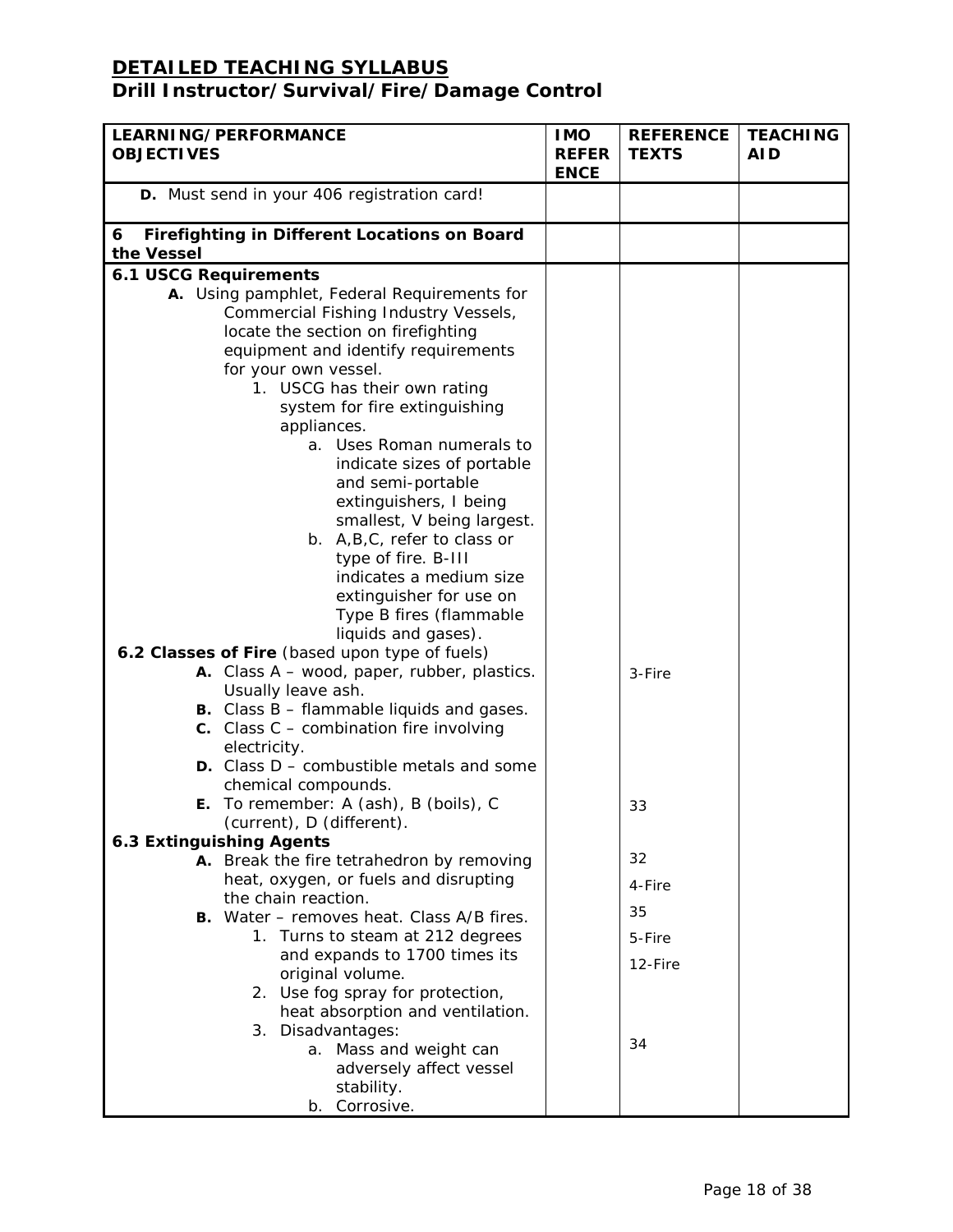|                   | <b>LEARNING/PERFORMANCE</b>                                         | <b>IMO</b>                  | <b>REFERENCE</b> | <b>TEACHING</b> |
|-------------------|---------------------------------------------------------------------|-----------------------------|------------------|-----------------|
| <b>OBJECTIVES</b> |                                                                     | <b>REFER</b><br><b>ENCE</b> | <b>TEXTS</b>     | <b>AID</b>      |
|                   | c. Salt and fresh water                                             |                             |                  |                 |
|                   | conduct electricity.                                                |                             |                  |                 |
|                   | <b>C.</b> Foam – removes heat and oxygen.                           |                             |                  |                 |
|                   | Class A/B.                                                          |                             |                  |                 |
|                   | 1. Forms a blanket of water and                                     |                             |                  |                 |
|                   | chemical mixture which interrupt                                    |                             |                  |                 |
|                   | oxygen supply and cools the fire.                                   |                             |                  |                 |
|                   | 2. Disadvantages:                                                   |                             |                  |                 |
|                   | a. Conducts electricity.                                            |                             |                  |                 |
|                   | b. Contains water; can be                                           |                             |                  |                 |
|                   | corrosive.                                                          |                             |                  |                 |
|                   | c. Need to keep foam barrier                                        |                             |                  |                 |
|                   | intact.                                                             |                             |                  |                 |
|                   | <b>D.</b> Carbon Dioxide $(CO2)$ – removes                          |                             |                  |                 |
|                   | oxygen. Class B/C fires.                                            |                             |                  |                 |
|                   | 1. Does not conduct electricity.                                    |                             |                  |                 |
|                   | 2. Leaves no residue; no weight.<br>3. Non-toxic; heavier than air. |                             |                  |                 |
|                   | 4. Disadvantages:                                                   |                             |                  |                 |
|                   | a. CO <sub>2</sub> displaces oxygen; in                             |                             |                  |                 |
|                   | a confined space,                                                   |                             |                  |                 |
|                   | operator must guard                                                 |                             |                  |                 |
|                   | against suffocation.                                                |                             |                  |                 |
|                   | b. Temperature, 108                                                 |                             |                  |                 |
|                   | degrees below zero,                                                 |                             |                  |                 |
|                   | Fahrenheit. Can cause                                               |                             |                  |                 |
|                   | frostbite.                                                          |                             |                  |                 |
|                   | c. High reflash potential,                                          |                             |                  |                 |
|                   | especially if used outside.                                         |                             |                  |                 |
|                   | d. Agent must be contained                                          |                             |                  |                 |
|                   | - dispersed by                                                      |                             |                  |                 |
|                   | wind/ventilation.                                                   |                             |                  |                 |
|                   | E. Dry Chemical - interrupts chain                                  |                             |                  |                 |
|                   | reaction; Class A/B/C or B/C depending                              |                             |                  |                 |
|                   | on chemical used.                                                   |                             |                  |                 |
|                   | 1. Several types available.                                         |                             |                  |                 |
|                   | Does not conduct electricity.<br>2.                                 |                             |                  |                 |
|                   | 3. Very effective on Class B                                        |                             |                  |                 |
|                   | gasoline fires.<br>4. Breaks the chain reaction with                |                             |                  |                 |
|                   | little or no cooling; reflash is                                    |                             |                  |                 |
|                   | possible if surrounding surfaces                                    |                             |                  |                 |
|                   | are hot.                                                            |                             |                  |                 |
|                   | 5. Disadvantages:                                                   |                             |                  |                 |
|                   | a. Corrosive.                                                       |                             | 6-Fire           |                 |
|                   | b. Lots of residue; clean up.                                       |                             |                  |                 |
|                   | c. Non-toxic but irritant;                                          |                             |                  |                 |
|                   | can cause alkaline burns.                                           |                             |                  |                 |
|                   | F. Halon - interrupts the chain reaction.                           |                             |                  |                 |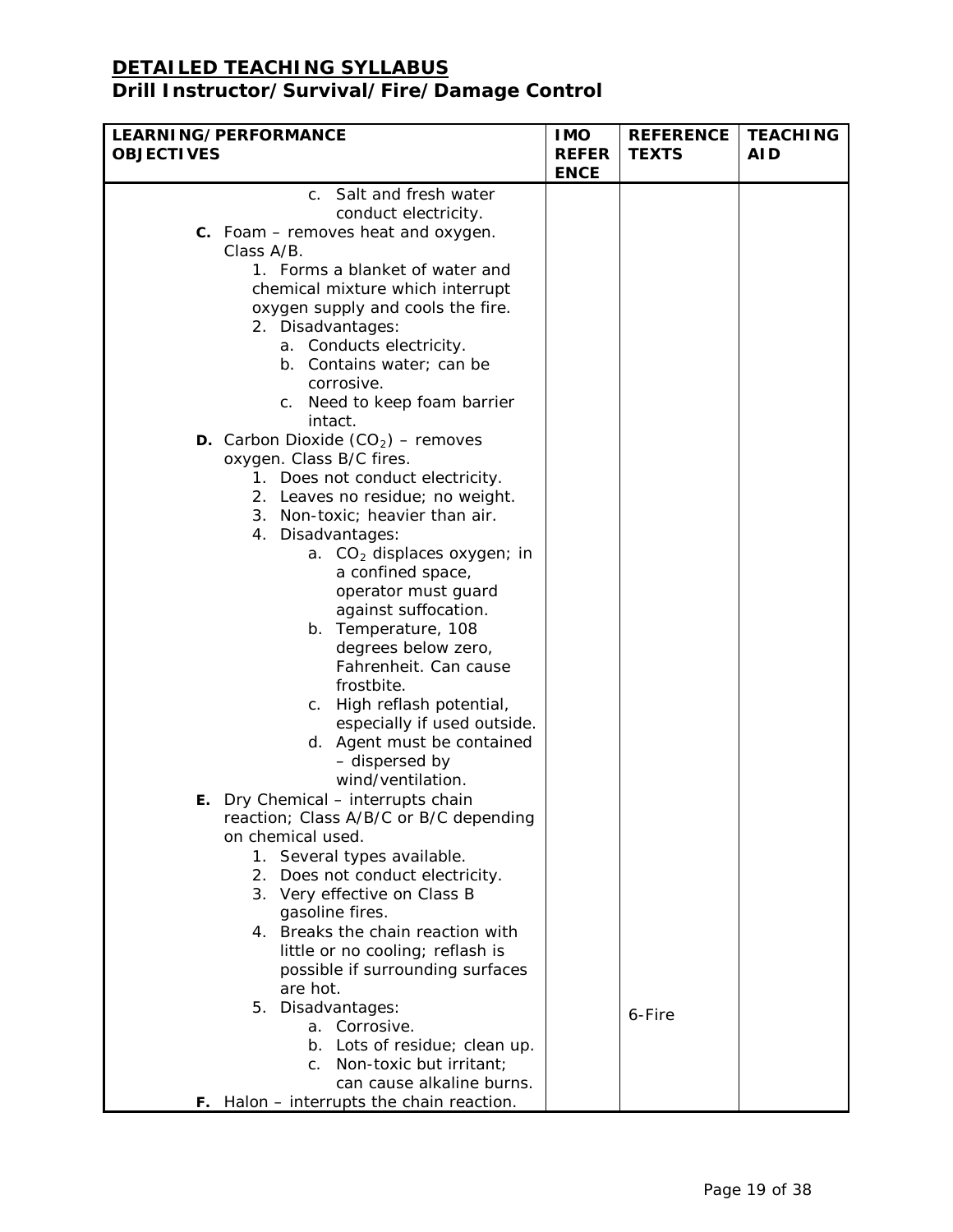|                   | <b>LEARNING/PERFORMANCE</b>                                                 | <b>IMO</b>                  | <b>REFERENCE</b> | <b>TEACHING</b> |
|-------------------|-----------------------------------------------------------------------------|-----------------------------|------------------|-----------------|
| <b>OBJECTIVES</b> |                                                                             | <b>REFER</b><br><b>ENCE</b> | <b>TEXTS</b>     | AI D            |
|                   | Class A/B/C fires.                                                          |                             |                  |                 |
|                   | 1. Twice as effective as $CO2$ .                                            |                             |                  |                 |
|                   | 2. Noncorrosive, nonconductor.                                              |                             |                  |                 |
|                   | 3. No residue. Safe for electronics.                                        |                             |                  |                 |
|                   | 4. Disadvantages:                                                           |                             |                  |                 |
|                   | a. May become toxic when                                                    |                             |                  |                 |
|                   | heated; avoid inhalation,                                                   |                             |                  |                 |
|                   | Can displace oxygen and                                                     |                             |                  |                 |
|                   | lead to suffocation.                                                        |                             |                  |                 |
|                   | b. Destroys ozone; may                                                      |                             |                  |                 |
|                   | limit product availability.                                                 |                             |                  |                 |
|                   | Replacements are being                                                      |                             |                  |                 |
|                   | developed, availability is                                                  |                             |                  |                 |
|                   | limited. No longer                                                          |                             |                  |                 |
|                   | produced by                                                                 |                             |                  |                 |
|                   | manufacturers.                                                              |                             |                  |                 |
| G.                | Dry Powders - Class D fires only.                                           |                             |                  |                 |
|                   | Specialty item; must use                                                    |                             |                  |                 |
|                   | specific powder for specific metals.<br><b>6.4 Extinguishing Appliances</b> |                             | 14-Fire          |                 |
|                   | A. Fixed fire extinguishing systems                                         |                             |                  |                 |
|                   | 1. Designed for engine rooms and high                                       |                             | 15-Fire          |                 |
|                   | risk enclosed spaces.                                                       |                             | 16-Fire          |                 |
|                   | 2. Halon or $CO2$ .                                                         |                             |                  |                 |
|                   | 3. MUST be evacuated before activating;                                     |                             |                  |                 |
|                   | can suffocate occupants.                                                    |                             |                  |                 |
|                   | 4. Should have alarm and time delay on                                      |                             |                  |                 |
|                   | automatic activation device.                                                |                             |                  |                 |
|                   | 5. Manual activation device should be                                       |                             |                  |                 |
|                   | located outside the protected area.                                         |                             |                  |                 |
|                   | <b>B.</b> Semi-portable                                                     |                             |                  |                 |
|                   | 1. Fixed cylinders.                                                         |                             |                  |                 |
|                   | 2. Hose reel to deliver extinguishing agent                                 |                             |                  |                 |
|                   | or cylinder on a wheeled cart.                                              |                             |                  |                 |
|                   | C. Portable Extinguishers                                                   |                             |                  |                 |
|                   | 1. Up to 55 pounds total weight.                                            |                             | 10-Fire          |                 |
|                   | 2. Designed for small fires; last 5-40                                      |                             |                  |                 |
|                   | seconds depending on size.                                                  |                             |                  |                 |
|                   | 3. Stored pressure type - agent and                                         |                             |                  |                 |
|                   | pressure stored in the same cylinder;<br>most have pressure gauges and must |                             |                  |                 |
|                   | be weighed annually.                                                        |                             |                  |                 |
|                   | 4. Cartridge type - agent contained in                                      |                             |                  |                 |
|                   | main cylinder, expelling gas in separate                                    |                             |                  |                 |
|                   | cartridge that must be punctured to                                         |                             |                  |                 |
|                   | release.                                                                    |                             |                  |                 |
|                   | 5. Inspect regularly for signs of corrosion,                                |                             |                  |                 |
|                   | proper location, full charge and                                            |                             |                  |                 |
|                   | condition of hose.                                                          |                             |                  |                 |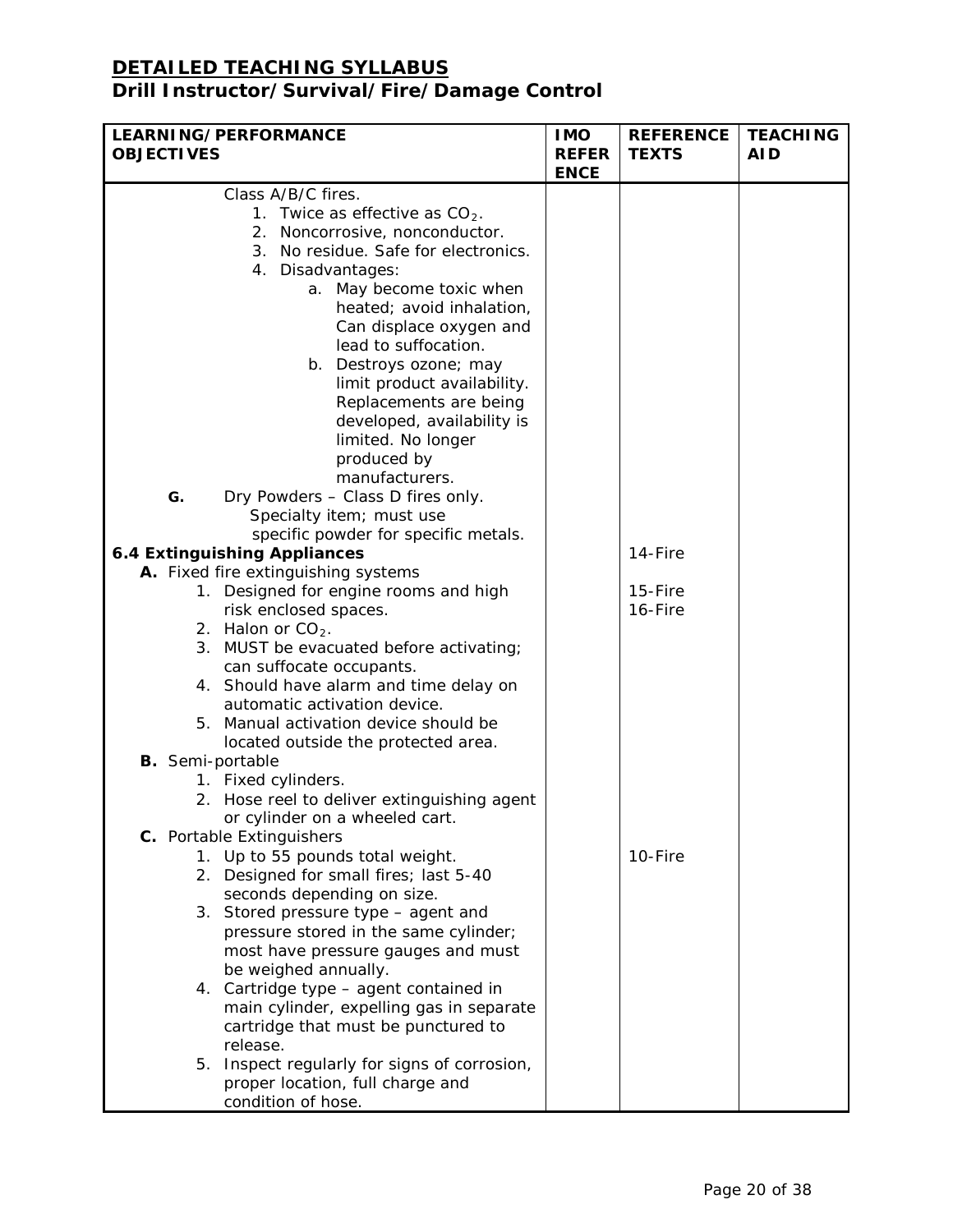| <b>OBJECTIVES</b>     | LEARNING/PERFORMANCE                                                                | <b>IMO</b><br><b>REFER</b><br><b>ENCE</b> | <b>REFERENCE</b><br><b>TEXTS</b> | <b>TEACHING</b><br><b>AID</b> |
|-----------------------|-------------------------------------------------------------------------------------|-------------------------------------------|----------------------------------|-------------------------------|
|                       | 6. Should be professionally serviced                                                |                                           |                                  |                               |
|                       |                                                                                     |                                           |                                  |                               |
|                       | immediately after use.                                                              |                                           |                                  |                               |
|                       | 7. Stowage - vibration may pack powder.                                             |                                           |                                  |                               |
|                       | Should be periodically turned upside                                                |                                           |                                  |                               |
|                       | down and shaken.                                                                    |                                           |                                  |                               |
|                       | 6.5 Tactics for Fire Aboard Vessel                                                  |                                           | 13-Fire                          |                               |
| A. Alarm              |                                                                                     |                                           |                                  |                               |
|                       | 1. Sound the alarm.                                                                 |                                           |                                  |                               |
|                       | 2. Account for crew.                                                                |                                           |                                  |                               |
|                       | 3. Transmit MAYDAY/activate EPIRB - do                                              |                                           |                                  |                               |
|                       | not wait to see how things develop.                                                 |                                           |                                  |                               |
|                       | <b>B.</b> Organize and Stage                                                        |                                           |                                  |                               |
|                       | 1. Crew to pre-assigned stations with fire                                          |                                           |                                  |                               |
|                       | gear.                                                                               |                                           |                                  |                               |
|                       | 2. Move survival gear to protected area -                                           |                                           |                                  |                               |
|                       | vessel may have to be abandoned.                                                    |                                           |                                  |                               |
|                       | 3. Lead an organized attack on fire.                                                |                                           |                                  |                               |
|                       | C. Restrict and Confine                                                             |                                           |                                  |                               |
|                       | 1. Shut down fuel, ventilation and                                                  |                                           |                                  |                               |
|                       | electricity to affected spaces.                                                     |                                           |                                  |                               |
|                       | 2. Position vessel so flames and gases are                                          |                                           |                                  |                               |
|                       |                                                                                     |                                           |                                  |                               |
|                       | blown overboard.                                                                    |                                           |                                  |                               |
|                       | 3. Establish boundaries; cool surrounding                                           |                                           |                                  |                               |
|                       | structures with water to prevent                                                    |                                           |                                  |                               |
|                       | spreading. Check adjacent spaces,                                                   |                                           |                                  |                               |
|                       | sides, above & below.                                                               |                                           |                                  |                               |
|                       | D. Attack and Extinguish                                                            |                                           |                                  |                               |
|                       | 1. Charge hose lines; bring charged fire                                            |                                           |                                  |                               |
|                       | extinguishers.                                                                      |                                           |                                  |                               |
|                       | 2. Crew works in pairs.                                                             |                                           |                                  |                               |
|                       | 3. Always have an exit and back up.                                                 |                                           |                                  |                               |
|                       | E. Overhaul and Restore                                                             |                                           |                                  |                               |
|                       | 1. Remove flammable residue and                                                     |                                           |                                  |                               |
|                       | wreckage.                                                                           |                                           |                                  |                               |
|                       | 2. Ventilate and inspect space for                                                  |                                           |                                  |                               |
|                       | structural damage and hidden fire.                                                  |                                           |                                  |                               |
|                       | 3. Remove freestanding water or foam                                                |                                           |                                  |                               |
|                       | (dewatering).                                                                       |                                           |                                  |                               |
|                       | 4. Soak involved combustibles in a water                                            |                                           |                                  |                               |
|                       | filled drum or trash can before disposal.                                           |                                           |                                  |                               |
|                       | 5. Set a fire watch - watch for reflash.                                            |                                           |                                  |                               |
| <b>6.6 Prevention</b> |                                                                                     |                                           | 36                               |                               |
|                       | A. Maintenance and cleanliness.                                                     |                                           |                                  |                               |
|                       | 1. Engine room                                                                      |                                           | 1-Fire                           |                               |
|                       | 2. Galley                                                                           |                                           |                                  |                               |
|                       |                                                                                     |                                           | 22-Fire                          |                               |
|                       | 3. Berthing, accommodation spaces                                                   |                                           |                                  |                               |
|                       | 4. Storage areas                                                                    |                                           |                                  |                               |
|                       | 5. Cite examples of flammables in each of<br>these areas; ask for examples of those |                                           |                                  |                               |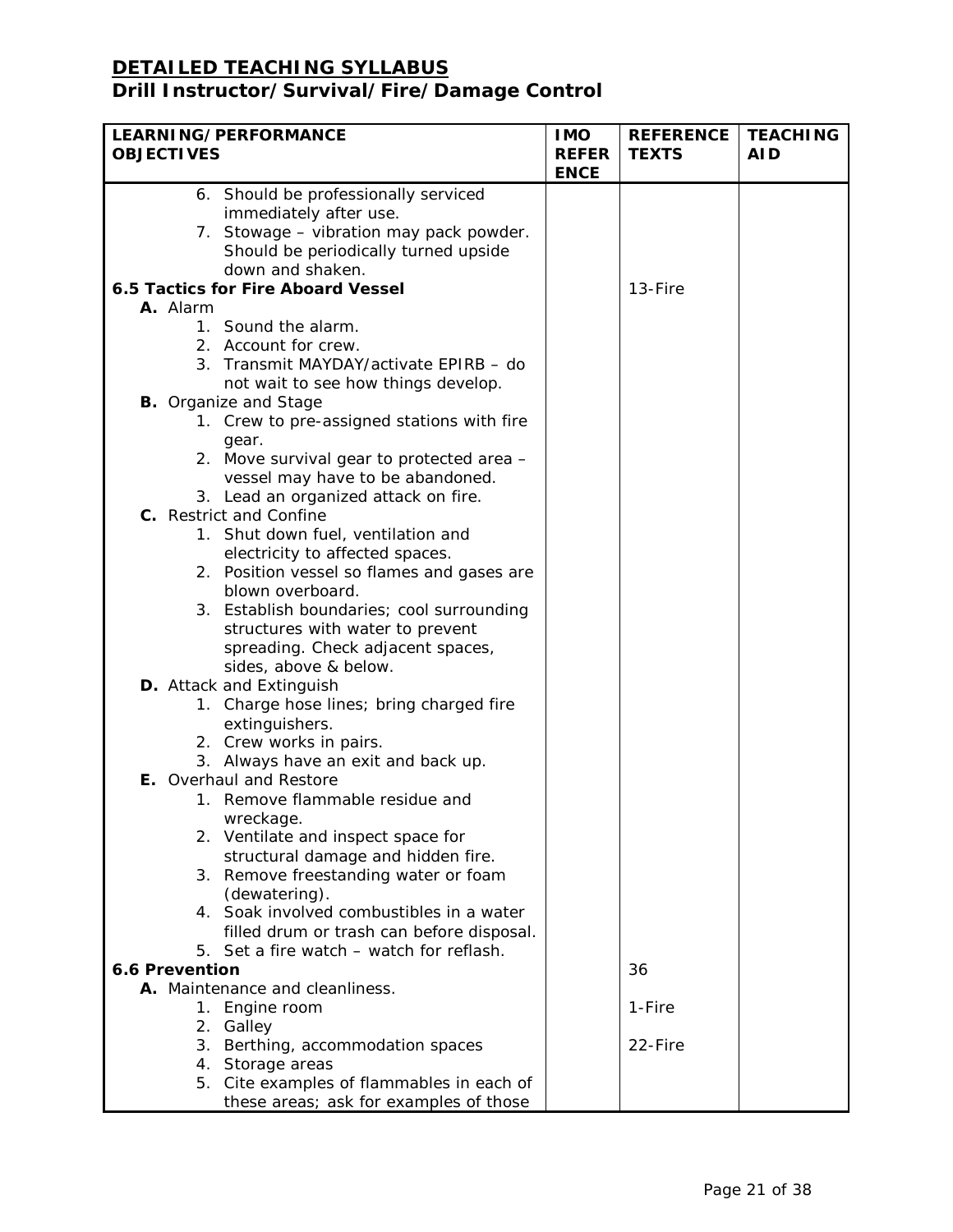| <b>LEARNING/PERFORMANCE</b>                                                                       | <b>IMO</b>                  | <b>REFERENCE</b> | <b>TEACHING</b> |
|---------------------------------------------------------------------------------------------------|-----------------------------|------------------|-----------------|
| <b>OBJECTIVES</b>                                                                                 | <b>REFER</b><br><b>ENCE</b> | <b>TEXTS</b>     | <b>AID</b>      |
| items burning.                                                                                    |                             |                  |                 |
| <b>B.</b> Drills - knowing WHAT to do can save you.                                               |                             |                  |                 |
| 1. Suggest weekly.                                                                                |                             |                  |                 |
| 2. Required monthly.                                                                              |                             |                  |                 |
| C. Weekly inspections of hazardous areas and                                                      |                             |                  |                 |
| equipment.                                                                                        |                             |                  |                 |
| D. Hot work (welding, etc.) use precautions and                                                   |                             |                  |                 |
| post a fire watch.                                                                                |                             |                  |                 |
| <b>E.</b> Install and maintain smoke detectors.                                                   |                             |                  |                 |
| <b>F.</b> Smoking $-$ a leading cause of fire. A very                                             |                             |                  |                 |
| mobile heat source. Prohibit in risk areas;                                                       |                             |                  |                 |
| provide proper disposal.                                                                          |                             |                  |                 |
| G. Fuel System and hydraulic systems:                                                             |                             |                  |                 |
| 1. Flame screens                                                                                  |                             |                  |                 |
| 2. Spray shields                                                                                  |                             |                  |                 |
| 3. Remote control<br>4. Drip pans                                                                 |                             |                  |                 |
| H. Design protection                                                                              |                             |                  |                 |
| 1. Plug bulkhead penetrations                                                                     |                             |                  |                 |
| 2. Keep doors/hatches closed                                                                      |                             |                  |                 |
| 3. Ventilation systems/dampers                                                                    |                             |                  |                 |
| 4. Wrap/lag exhaust lines                                                                         |                             |                  |                 |
| 6.7 Hazards                                                                                       |                             |                  |                 |
| A. Toxic marine paints and coatings.                                                              |                             | 18-Fire          |                 |
| <b>B.</b> Plastics $-$ give off toxic fumes when they burn.                                       |                             |                  |                 |
| C. Batteries                                                                                      |                             |                  |                 |
| 1. Produce flammable hydrogen gas when                                                            |                             |                  |                 |
| being charged. Must be ventilated.                                                                |                             |                  |                 |
| 2. Contain sulfuric acid.                                                                         |                             |                  |                 |
| D. Rigid polyurethane insulating foams;                                                           |                             |                  |                 |
| flammable and toxic.                                                                              |                             |                  |                 |
| E. Instability of old chemicals.                                                                  |                             |                  |                 |
| F. Dusts.                                                                                         |                             |                  |                 |
| 6.8 Summary                                                                                       |                             |                  |                 |
| A. Fire on board means no one to call, nowhere<br>to run. Through routine inspection, prevention, |                             | 17-Fire          |                 |
| and practice with firefighting technique, you                                                     |                             |                  |                 |
| can reduce your chances of having to deal                                                         |                             |                  |                 |
| with a life threatening fire.                                                                     |                             |                  |                 |
| <b>B.</b> Monthly hands-on drills are required $-$ and a                                          |                             |                  |                 |
| good method for building skills in handling the                                                   |                             |                  |                 |
| equipment. In an emergency, you want to act                                                       |                             |                  |                 |
| on instinct - which comes from knowing what                                                       |                             |                  |                 |
| to do.                                                                                            |                             |                  |                 |
| C. Beware of being overcome by toxic fumes and                                                    |                             |                  |                 |
| smoke, especially in enclosed spaces. This is                                                     |                             |                  |                 |
| an insidious hazard in most fires.                                                                |                             |                  |                 |
| D. Emergency instructions and station bills                                                       |                             |                  |                 |
| regarding fire emergency are required.                                                            |                             |                  |                 |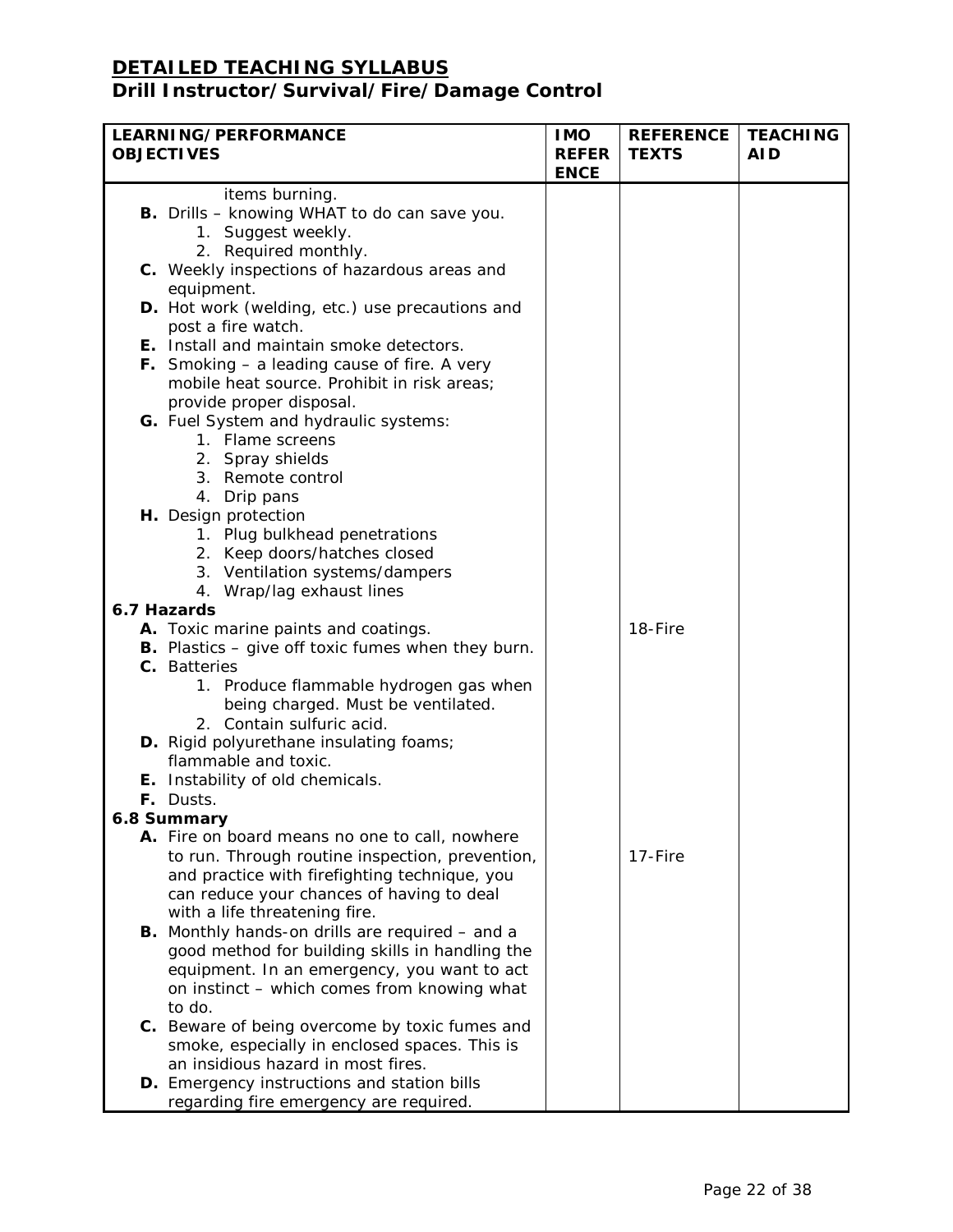| LEARNING/PERFORMANCE<br><b>OBJECTIVES</b>                                                                                                                                                                                                                                                                                                                                                                                                                                                                                                                                                                                                                                                                              | <b>IMO</b><br><b>REFERENCE</b><br><b>TEACHING</b><br><b>REFER</b><br><b>TEXTS</b><br>AI D |
|------------------------------------------------------------------------------------------------------------------------------------------------------------------------------------------------------------------------------------------------------------------------------------------------------------------------------------------------------------------------------------------------------------------------------------------------------------------------------------------------------------------------------------------------------------------------------------------------------------------------------------------------------------------------------------------------------------------------|-------------------------------------------------------------------------------------------|
|                                                                                                                                                                                                                                                                                                                                                                                                                                                                                                                                                                                                                                                                                                                        | <b>ENCE</b>                                                                               |
| E. Identify a Case Study of at least 3 lessons<br>learned in a casualty report.                                                                                                                                                                                                                                                                                                                                                                                                                                                                                                                                                                                                                                        |                                                                                           |
| Additional objectives F/Vs over 79 feet, if applicable<br>per 46 CFR Part 28:<br>1. Extinguish fire with applicable extinguishing<br>appliances and agents where allowed by law<br>and environmental conditions<br>2. Extinguish simulated fire using appropriate<br>extinguishing agent for class of fire.<br>3. Don a fireman's suit and SCBA correctly<br>within four minutes. (NFPA standard is two<br>minutes for suit & SCBA for firefighter 1<br>level)<br>4. Enter a enclosed space wearing SCBA and<br>extinguish simulated fire<br>5. Perform a rescue in a space wearing SCBA<br>6. Identify six steps in the maintenance of a<br>SCBA.<br>7. Identify six steps in the proper donning of an<br><b>SCBA</b> |                                                                                           |
| <b>Minimizing the Effects of Flooding</b><br>7                                                                                                                                                                                                                                                                                                                                                                                                                                                                                                                                                                                                                                                                         |                                                                                           |
| 7.1 High-Water Alarms<br>1. Functional high water or slack tank alarms in<br>all compartments and enclosed spaces,<br>particularly lazarette.<br>2. Alarm should be both visual and audible.<br>3. Tested regularly.                                                                                                                                                                                                                                                                                                                                                                                                                                                                                                   |                                                                                           |
| 7.2 Dewatering Systems                                                                                                                                                                                                                                                                                                                                                                                                                                                                                                                                                                                                                                                                                                 |                                                                                           |
| A. For each compartment<br>1. Each suction line equipped with a stop<br>valve at the manifold.<br>2. Each suction line equipped with a<br>strainer.<br>3. Each suction line equipped with an<br>accessible check valve.                                                                                                                                                                                                                                                                                                                                                                                                                                                                                                | 43<br>41                                                                                  |
| <b>B.</b> Pumping/dewatering station<br>1. Simple in design.<br>2. Known to all on board.<br>3. Tested regularly.<br>4. Back up pumps.<br>C. Know how to operate emergency dewatering<br>pumps.<br>1. CG-P1 and CG-P5 are pumps in most<br>common use.                                                                                                                                                                                                                                                                                                                                                                                                                                                                 |                                                                                           |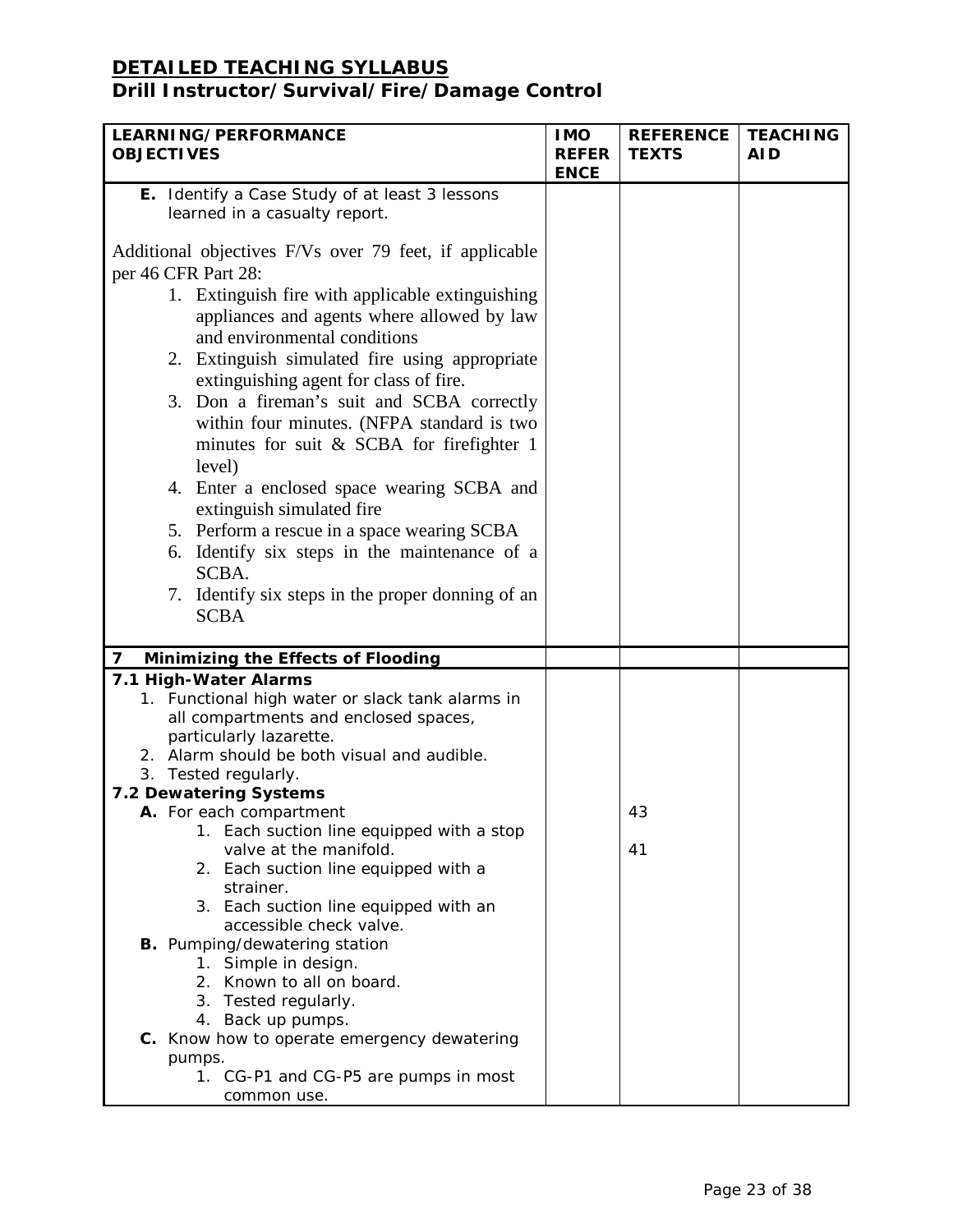| LEARNING/PERFORMANCE                                                                            | <b>IMO</b>                  | <b>REFERENCE</b> | <b>TEACHING</b> |
|-------------------------------------------------------------------------------------------------|-----------------------------|------------------|-----------------|
| <b>OBJECTIVES</b>                                                                               | <b>REFER</b><br><b>ENCE</b> | <b>TEXTS</b>     | <b>AID</b>      |
| a. Similar in function.                                                                         |                             |                  |                 |
| b. P5 is larger capacity.                                                                       |                             |                  |                 |
| 2. Follow the checklist of instruction on                                                       |                             |                  |                 |
| placard with pump.                                                                              |                             |                  |                 |
| 3. If a demonstration is not possible:                                                          |                             |                  |                 |
| a. Use videotape on the subject to                                                              |                             |                  |                 |
| demonstrate.                                                                                    |                             |                  |                 |
| b. Distribute instruction placards to                                                           |                             |                  |                 |
| class to use during discussion or                                                               |                             |                  |                 |
| video demonstration. Items to                                                                   |                             |                  |                 |
| note during viewing: o-ring                                                                     |                             |                  |                 |
| suction; rubber sleeve                                                                          |                             |                  |                 |
| discharge; don't over choke;                                                                    |                             |                  |                 |
| prime pump; caution using                                                                       |                             |                  |                 |
| inside (carbon monoxide                                                                         |                             |                  |                 |
| fumes).                                                                                         |                             |                  |                 |
| 7.3 Damage Control                                                                              |                             |                  |                 |
| A. Develop and maintain a damage control kit                                                    |                             | 37               |                 |
| suitable for vessel                                                                             |                             |                  |                 |
| 1. Should contain: hose clamps, canvas,                                                         |                             |                  |                 |
| rubber sheeting, oakum, soft wood                                                               |                             |                  |                 |
| plugs, wedges, and a mallet.                                                                    |                             |                  |                 |
| 2. Other material routinely carried on                                                          |                             |                  |                 |
| board may also be useful for controlling                                                        |                             |                  |                 |
| flooding.                                                                                       |                             |                  |                 |
| B. Know location to all through-hull penetrations.                                              |                             |                  |                 |
| C. A piping diagram (particularly of all water<br>systems) will be very useful in an emergency. |                             |                  |                 |
| D. With adequate warning of high-water alarm it                                                 |                             |                  |                 |
| is possible to locate source of leak and repair                                                 |                             |                  |                 |
| damage with items in DC kit or other material.                                                  |                             |                  |                 |
| 1. Soft wood plugs can be used to secure                                                        |                             |                  |                 |
| a failed through-hull fitting.                                                                  |                             |                  |                 |
| 2. Wedges can be used in conjunction                                                            |                             |                  |                 |
| with other material (canvas) to make a                                                          |                             |                  |                 |
| temporary repair in hull.                                                                       |                             |                  |                 |
| 3. Hose clamps and rubber gasket                                                                |                             |                  |                 |
| material can be used to make                                                                    |                             |                  |                 |
| temporary repair to ruptured pipe or                                                            |                             |                  |                 |
| hose line.                                                                                      |                             |                  |                 |
| 4. Pieces of plywood or similar material                                                        |                             |                  |                 |
| can be used to cover blown-out                                                                  |                             |                  |                 |
| windows or port-lights.                                                                         |                             |                  |                 |
| E. Have a plan. Be creative. Use your                                                           |                             |                  |                 |
| imagination! You can save your vessel.                                                          |                             |                  |                 |
| 7.4 Reduce Risks in Day to Day Operations                                                       |                             | 38               |                 |
| A. Maintain watertight subdivision                                                              |                             |                  |                 |
| 1. Be careful of bulkhead penetrations                                                          |                             | 39               |                 |
| (i.e., wiring and piping); result in non-                                                       |                             |                  |                 |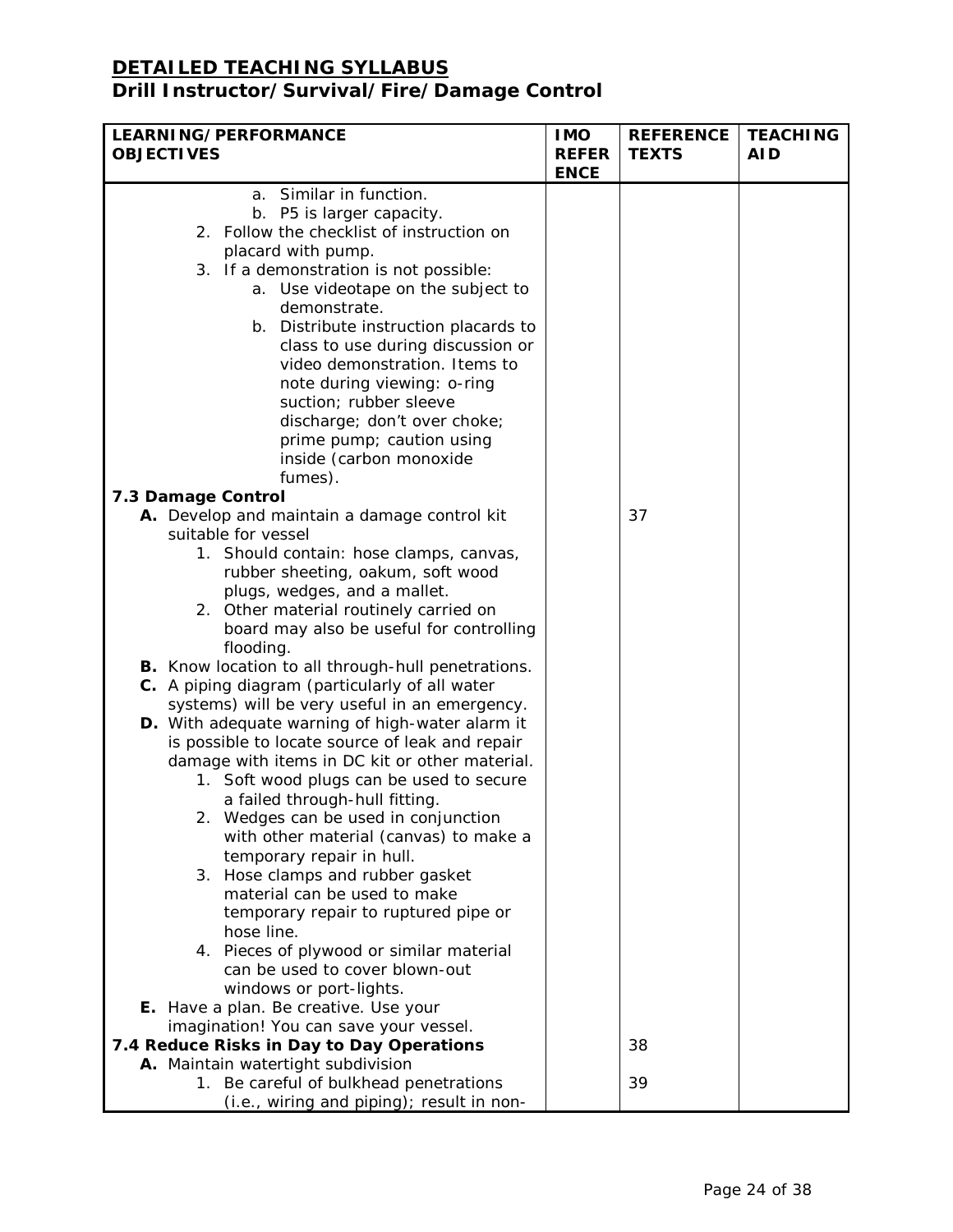| LEARNING/PERFORMANCE                                                                   | <b>IMO</b>                  | <b>REFERENCE</b> | <b>TEACHING</b> |
|----------------------------------------------------------------------------------------|-----------------------------|------------------|-----------------|
| <b>OBJECTIVES</b>                                                                      | <b>REFER</b><br><b>ENCE</b> | <b>TEXTS</b>     | <b>AID</b>      |
| watertight bulkheads.                                                                  |                             | 40               |                 |
| 2. Do not drain one compartment into<br>another.                                       |                             |                  |                 |
| <b>B.</b> Maintain watertight integrity                                                |                             |                  |                 |
| 1. Secure:                                                                             |                             |                  |                 |
| a. Weather tight and watertight                                                        |                             |                  |                 |
| doors and hatches.<br>b. Openings to hull, including                                   |                             |                  |                 |
| below-deck ventilation, except                                                         |                             |                  |                 |
| ventilation for machinery                                                              |                             |                  |                 |
| spaces.                                                                                |                             |                  |                 |
| C. Be alert for changes in vessel trim                                                 |                             |                  |                 |
| <b>D.</b> Minimize free surface effect<br>1. Beware of slack liquids in tanks: fuel,   |                             |                  |                 |
| water, oil, crab tanks.                                                                |                             |                  |                 |
| 2. Fish can act as a liquid.                                                           |                             |                  |                 |
| Use pen-boards to reduce area of fish                                                  |                             |                  |                 |
| on deck or in fish hold.                                                               |                             |                  |                 |
| 3. Beware of deck loaded fish and deck<br>cargo.                                       |                             |                  |                 |
| E. Beware of lifting loads (suspended weight)                                          |                             |                  |                 |
| 1. Keep weight as low as possible.                                                     |                             |                  |                 |
| 2. Seiners when nets lifted from water.                                                |                             |                  |                 |
| 3. Draggers when nets hauled on deck.                                                  |                             |                  |                 |
| 4. All vessels when gear is hung-up on<br>bottom.                                      |                             |                  |                 |
| F. Beware of going from salt to fresh water in                                         |                             |                  |                 |
| marginal conditions. (changes in buoyancy and                                          |                             |                  |                 |
| freeboard)                                                                             |                             |                  |                 |
| G. Beware of following seas:                                                           |                             |                  |                 |
| 1. May feel more comfortable.<br>2. May have inherent risks:                           |                             |                  |                 |
| a. Stern usually has less freeboard                                                    |                             |                  |                 |
| - boarding seas.                                                                       |                             |                  |                 |
| b. May cause steerage problems.                                                        |                             |                  |                 |
| H. Beware of correcting list without knowing<br>cause.                                 |                             |                  |                 |
| I. Keep freeing ports clear and open                                                   |                             |                  |                 |
| <b>USCG Helicopter Evacuation</b>                                                      |                             | 42               |                 |
| A. How to prepare for a                                                                |                             |                  |                 |
| <b>B.</b> Helicopter Evacuation                                                        |                             |                  |                 |
| <b>c.</b> What to do when the<br><b>USCG</b> arrives                                   |                             |                  |                 |
| D. Hazards of a helicopter                                                             |                             |                  |                 |
| evacuation                                                                             |                             |                  |                 |
|                                                                                        |                             |                  |                 |
| 7.5 Emergency Instructions and Station Bills<br>A. USCG regulations call for emergency |                             |                  |                 |
| instructions (signals and procedures) be                                               |                             |                  |                 |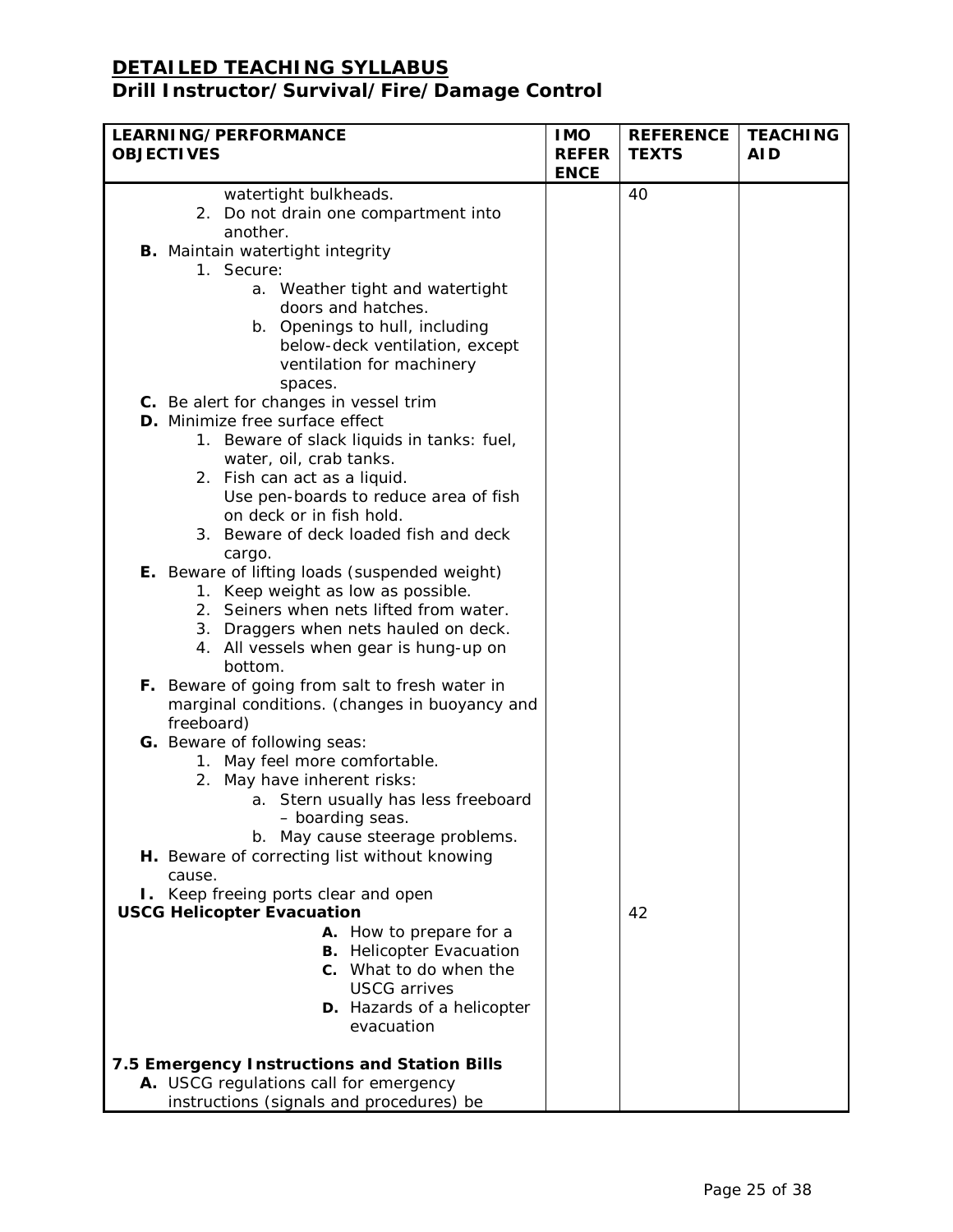| LEARNING/PERFORMANCE |                                                       | <b>IMO</b>                  | <b>REFERENCE</b> | <b>TEACHING</b> |
|----------------------|-------------------------------------------------------|-----------------------------|------------------|-----------------|
|                      | <b>OBJECTIVES</b>                                     | <b>REFER</b><br><b>ENCE</b> | <b>TEXTS</b>     | <b>AID</b>      |
|                      | included for:                                         |                             |                  |                 |
|                      | 1. Unintentional flooding                             |                             |                  |                 |
|                      | 2. Crossing hazardous bars and rough                  |                             |                  |                 |
|                      | weather at sea.                                       |                             |                  |                 |
|                      | 3. On all documented vessels must be                  |                             |                  |                 |
|                      | readily available.                                    |                             |                  |                 |
|                      | B. Review sample emergency instructions for           |                             |                  |                 |
|                      | flooding, rough weather, hazardous crossing           |                             |                  |                 |
|                      | 1. FLOODING: Notify pilothouse to sound               |                             |                  |                 |
|                      | alarm and issue MAYDAY.                               |                             |                  |                 |
|                      |                                                       |                             |                  |                 |
|                      | a. Continuous ringing of the                          |                             |                  |                 |
|                      | general alarm.                                        |                             |                  |                 |
|                      | b. ROUGH WEATHER/HAZARDOUS                            |                             |                  |                 |
|                      | CROSSING: notify entire crew.                         |                             |                  |                 |
|                      | 2. Close watertight doors, hatches and                |                             |                  |                 |
|                      | airports to prevent taking on water and               |                             |                  |                 |
|                      | prevent further flooding.                             |                             |                  |                 |
|                      | 3. Keep bilges dry to prevent loss of                 |                             |                  |                 |
|                      | stability. Use power bilge pumps, hand                |                             |                  |                 |
|                      | pumps and buckets to dewater.                         |                             |                  |                 |
|                      | 4. Align fire pumps to use as bilge pumps,            |                             |                  |                 |
|                      | if possible.                                          |                             |                  |                 |
|                      | 5. Check all intake and discharge lines               |                             |                  |                 |
|                      | which penetrate the hull for leakage. All             |                             |                  |                 |
|                      | crewmembers should know the location                  |                             |                  |                 |
|                      | and operation of all through-hull                     |                             |                  |                 |
|                      | penetrations and shut-offs or sea                     |                             |                  |                 |
|                      | cocks.                                                |                             |                  |                 |
|                      | 6. Personnel should remain stationary and             |                             |                  |                 |
|                      | evenly distributed.                                   |                             |                  |                 |
|                      | 7. Personnel should don PFDs and/or                   |                             |                  |                 |
|                      | immersion suits as instructed by                      |                             |                  |                 |
|                      | master of the vessel.                                 |                             |                  |                 |
| С.                   | Station bill must include crew assignments for        |                             |                  |                 |
|                      | unintentional flooding.                               |                             |                  |                 |
|                      | 1. Have students complete the station bill            |                             |                  |                 |
|                      | for "class crews" for practice drill.                 |                             |                  |                 |
|                      | 2. If time allows, ask students to modify             |                             |                  |                 |
|                      | flooding emergency instructions for                   |                             |                  |                 |
|                      | their own vessels and complete a                      |                             |                  |                 |
|                      | station bill.                                         |                             |                  |                 |
|                      | 7.6 Summary                                           |                             |                  |                 |
|                      | A. Make sure you have an operational high-            |                             |                  |                 |
|                      | water, slack tank alarm system.                       |                             |                  |                 |
|                      | <b>B.</b> Know how to use vessel installed dewatering |                             |                  |                 |
|                      | system and Coast Guard emergency pumps.               |                             |                  |                 |
|                      | C. Understand importance of damage control.           |                             |                  |                 |
|                      | D. Know how to reduce risks in day to day             |                             |                  |                 |
|                      | operations.                                           |                             |                  |                 |
|                      |                                                       |                             |                  |                 |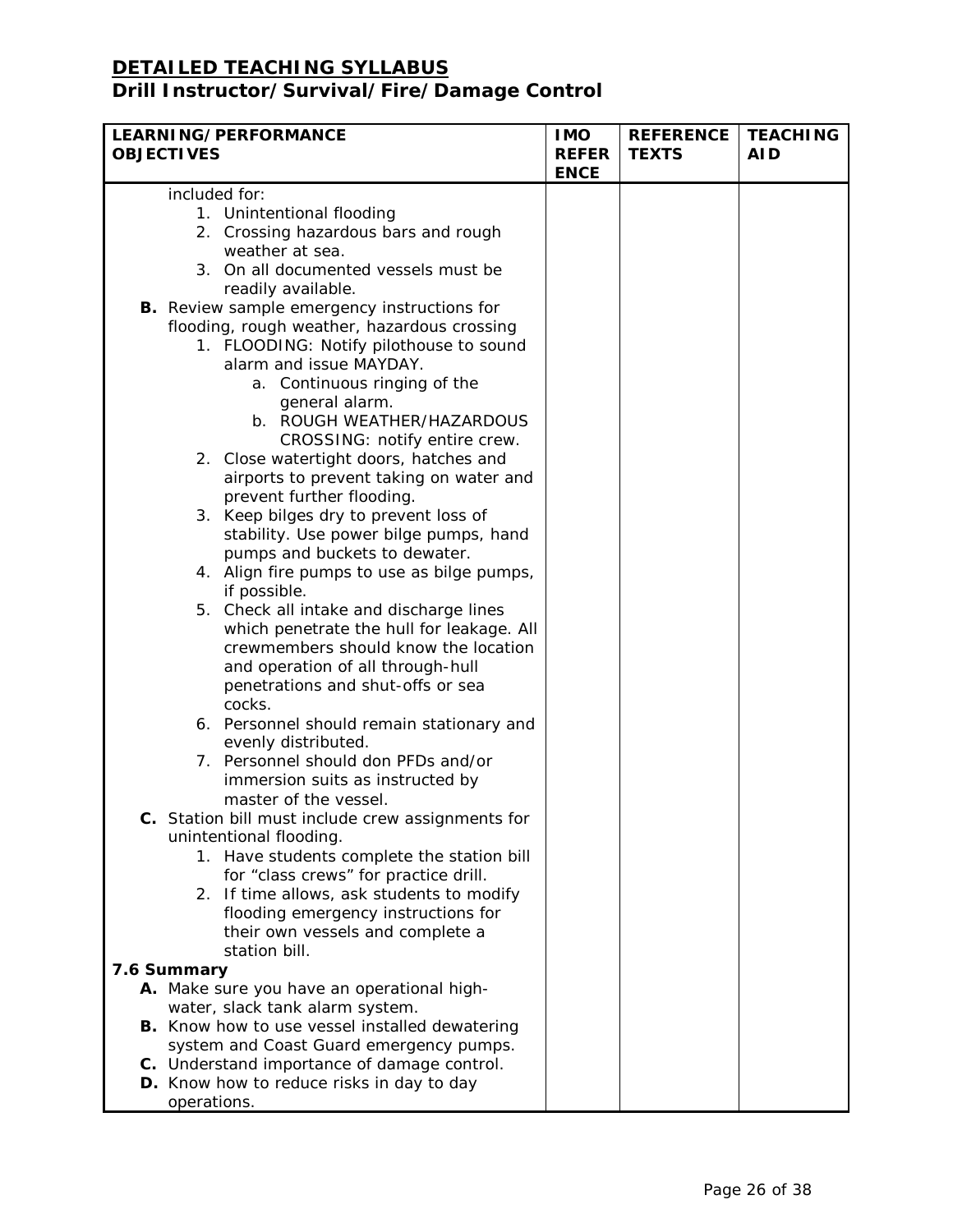| LEARNING/PERFORMANCE<br><b>OBJECTIVES</b>                                           | <b>IMO</b><br><b>REFER</b> | <b>REFERENCE</b><br><b>TEXTS</b> | <b>TEACHING</b><br><b>AID</b> |
|-------------------------------------------------------------------------------------|----------------------------|----------------------------------|-------------------------------|
|                                                                                     | <b>ENCE</b>                |                                  |                               |
|                                                                                     |                            |                                  |                               |
| Recovering an Individual From the Water<br>8                                        |                            |                                  |                               |
| 8.1 Person in Water/Recovery of Survivors                                           |                            |                                  |                               |
| A. Preparedness: discuss with crew types of                                         |                            | 29                               |                               |
| situations which could lead to PIW on your                                          |                            |                                  |                               |
| vessel.                                                                             |                            |                                  |                               |
| 1. Discuss ways to minimize risks.                                                  |                            |                                  |                               |
| 2. Discuss ways to maximize chances of                                              |                            |                                  |                               |
| rescue:<br>a. Wearing a PFD.                                                        |                            |                                  |                               |
| b. Wearing a personal marker                                                        |                            |                                  |                               |
| light.                                                                              |                            |                                  |                               |
| c. Retro-reflective tape on outer                                                   |                            |                                  |                               |
| garments.                                                                           |                            |                                  |                               |
| d. Wearing a knife.                                                                 |                            |                                  |                               |
| <b>B.</b> Station Bill Assignments                                                  |                            |                                  |                               |
| 1. Know your assignment.                                                            |                            |                                  |                               |
| 2. Remember that since one of the                                                   |                            |                                  |                               |
| persons on the station bill is probably                                             |                            |                                  |                               |
| the victim, you will need to make                                                   |                            |                                  |                               |
| adjustments.                                                                        |                            |                                  |                               |
| C. Initial Actions<br>1. Throw markers and/or life ring                             |                            |                                  |                               |
| a. Markers should be available and                                                  |                            |                                  |                               |
| ready for immediate use close to                                                    |                            |                                  |                               |
| locations where crews regularly                                                     |                            |                                  |                               |
| work.                                                                               |                            |                                  |                               |
| b. At least one life ring should be                                                 |                            |                                  |                               |
| equipped with a marker light.                                                       |                            |                                  |                               |
| <b>D.</b> Sound the alarm                                                           |                            |                                  |                               |
| 1. Make sure all crew on board know what                                            |                            |                                  |                               |
| has happened; set up communications                                                 |                            |                                  |                               |
| relay with wheelhouse. Mark position<br>electronically on navigation equipment.     |                            |                                  |                               |
| E. Keep the victim in sight                                                         |                            |                                  |                               |
| 1. Person pointing out victim should be in                                          |                            |                                  |                               |
| a position where s/he can be seen by                                                |                            |                                  |                               |
| captain.                                                                            |                            |                                  |                               |
| <b>F.</b> Return to the scene                                                       |                            |                                  |                               |
| 1. Maneuver the vessel to the victim's                                              |                            |                                  |                               |
| location and stop alongside.                                                        |                            |                                  |                               |
| 2. If not immediately located, notify Coast                                         |                            |                                  |                               |
| Guard and other vessels in the area.                                                |                            |                                  |                               |
| G. Recovery                                                                         |                            |                                  |                               |
| 1. Have a rescue sling ready to lift the<br>victim from the water; be sure all crew |                            |                                  |                               |
| can operate it.                                                                     |                            |                                  |                               |
| 2. If using a pot hauler or block, be sure                                          |                            |                                  |                               |
| all crew can operate it.                                                            |                            |                                  |                               |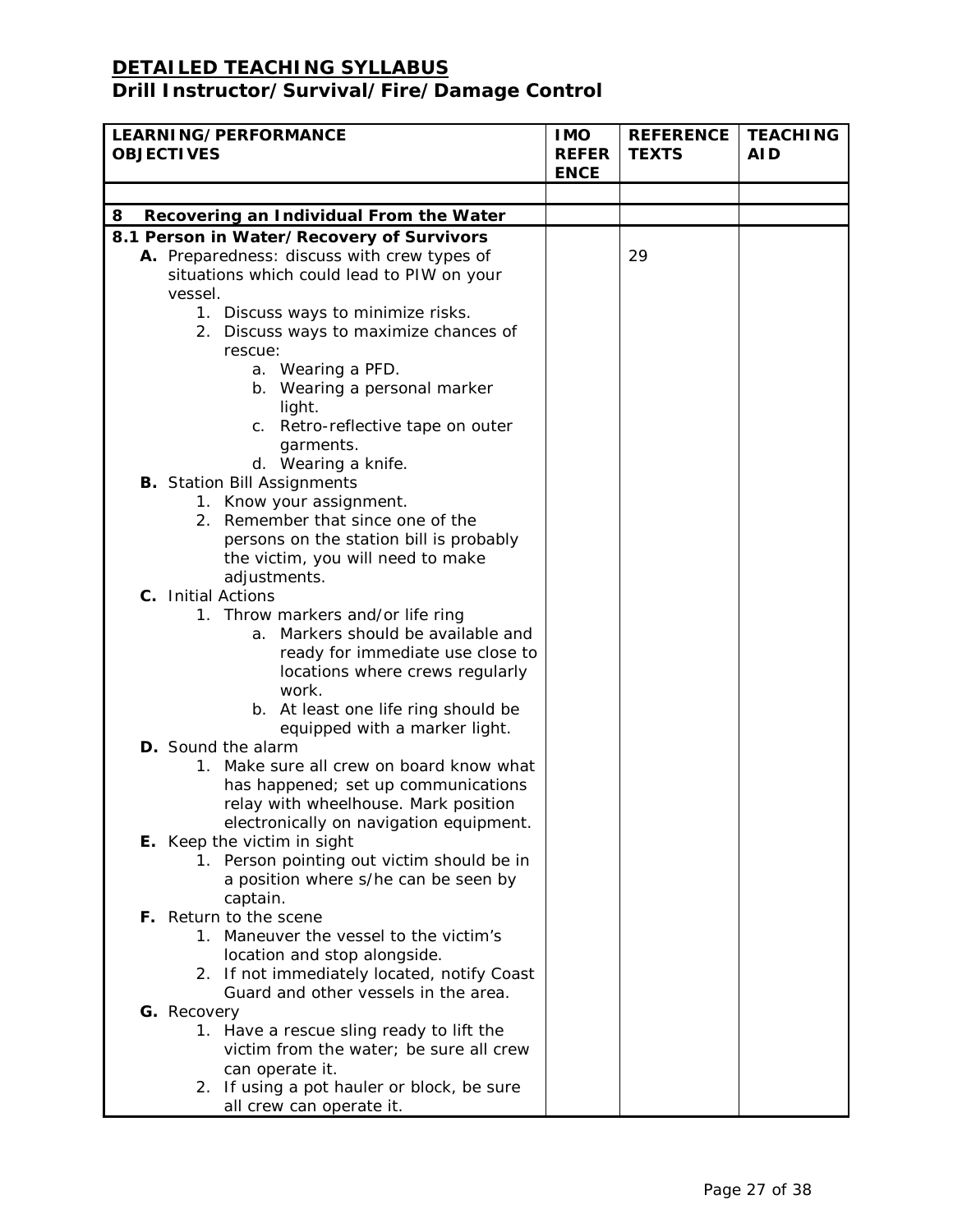| LEARNING/PERFORMANCE                                                                                                                                                                                                                                                                                                                                                                                                                                                                                                                                                                                                                                                                                                                                                                                                                |                             | <b>REFERENCE</b> | <b>TEACHING</b> |
|-------------------------------------------------------------------------------------------------------------------------------------------------------------------------------------------------------------------------------------------------------------------------------------------------------------------------------------------------------------------------------------------------------------------------------------------------------------------------------------------------------------------------------------------------------------------------------------------------------------------------------------------------------------------------------------------------------------------------------------------------------------------------------------------------------------------------------------|-----------------------------|------------------|-----------------|
| <b>OBJECTIVES</b>                                                                                                                                                                                                                                                                                                                                                                                                                                                                                                                                                                                                                                                                                                                                                                                                                   | <b>REFER</b><br><b>ENCE</b> | <b>TEXTS</b>     | <b>AID</b>      |
| 3. Ready a standby swimmer, wearing an<br>immersion suit with tether, to be<br>prepared to enter the water to assist<br>the victim upon orders from captain or<br>designate remaining onboard.<br>4. PRACTICE! Bringing a victim on board<br>is a difficult and tricky maneuver,<br>usually not appreciated until you have<br>tried it. Give consideration to your<br>vessel's design and abilities for<br>recovering victims.<br>H. Treat victim<br>1. Horizontal lift if possible.<br>2. Handle gently; notify CG.<br>3. Use TPA for rewarming<br>4. Depending on condition; treat victim<br>and monitor condition (closely for at<br>least 24 hours.)<br>8.2 Summary<br>A. Essential Actions for PIW<br>1. Throw markers, life ring<br>2. Sound Alarm<br>3. Keep victim in sight<br>4. Return to scene<br>5. Recover<br>6. Treat |                             | 55               |                 |
| 9<br>Use, Testing & Maintenance of General                                                                                                                                                                                                                                                                                                                                                                                                                                                                                                                                                                                                                                                                                                                                                                                          |                             |                  |                 |
| <b>Alarm and Other Alarms</b>                                                                                                                                                                                                                                                                                                                                                                                                                                                                                                                                                                                                                                                                                                                                                                                                       |                             |                  |                 |
| 9.1 General Alarms<br>A. A means of notifying all individuals on board of<br>an emergency situation.<br>1. Must be heard or seen in all<br>accommodation or working spaces on<br>board the vessel.<br>a. In work areas where<br>background noise makes a<br>general alarm difficult to hear, a<br>flashing red light must be<br>installed.<br>2. Must be checked before each voyage<br>and once a week while underway.<br>3. Must be distinct from other alarms.<br>4. Other means of alerting all on board<br>(loud hailer, P.A.) may be used in lieu<br>of a general alarm system:<br>a. If it meets $#1$ and 2 and;<br>b. If it can be activated from the<br>operating station.                                                                                                                                                  |                             | 9                |                 |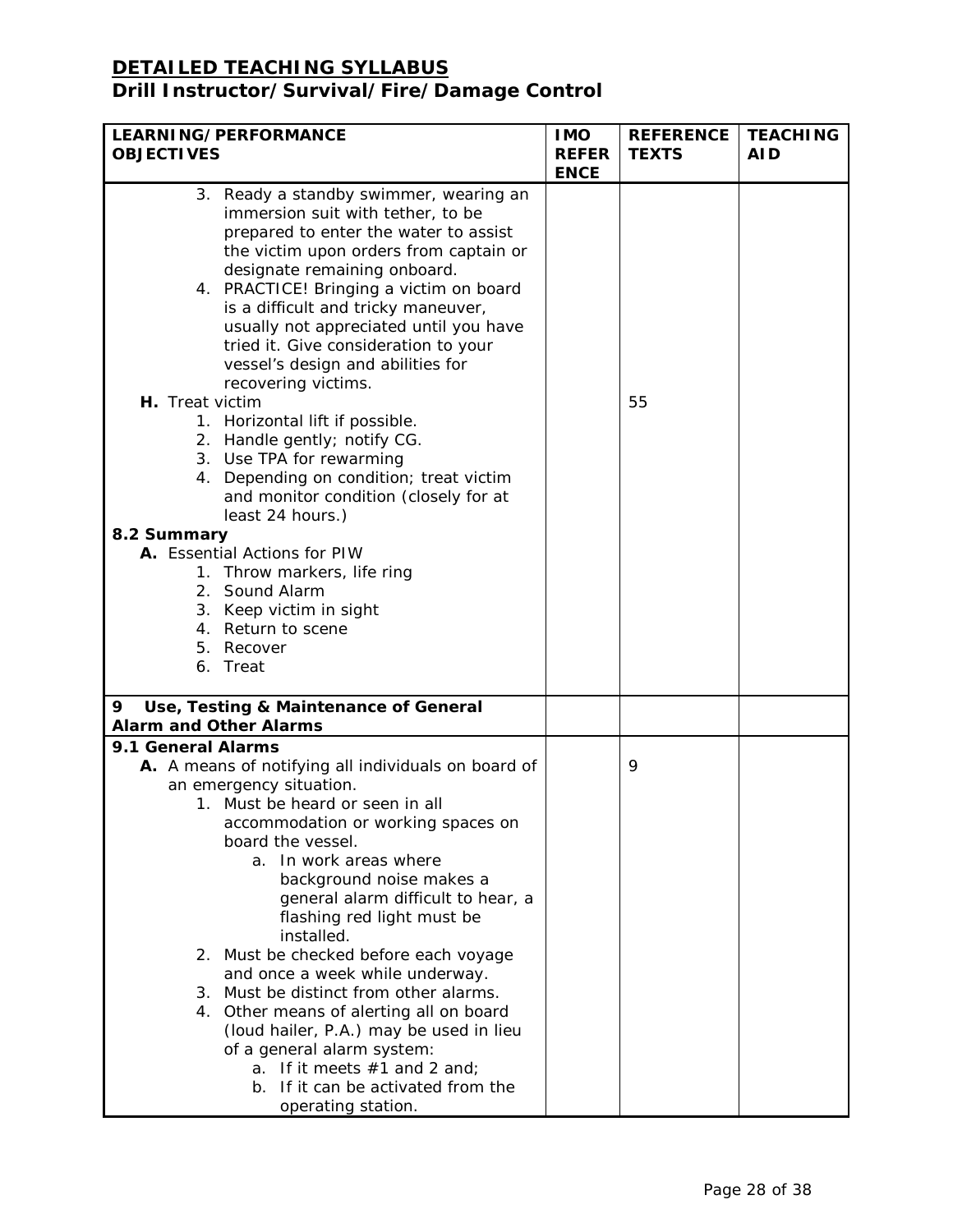| <b>IMO</b>  | <b>REFERENCE</b>                                             | <b>TEACHING</b><br><b>AID</b> |
|-------------|--------------------------------------------------------------|-------------------------------|
|             |                                                              |                               |
| <b>ENCE</b> |                                                              |                               |
|             |                                                              |                               |
|             |                                                              |                               |
|             | 4                                                            |                               |
|             |                                                              |                               |
|             |                                                              |                               |
|             |                                                              |                               |
|             |                                                              |                               |
|             |                                                              |                               |
|             |                                                              |                               |
|             |                                                              |                               |
|             |                                                              |                               |
|             |                                                              |                               |
|             |                                                              |                               |
|             |                                                              |                               |
|             | <b>REFER</b><br>2. Required to have a flashing light in high | <b>TEXTS</b>                  |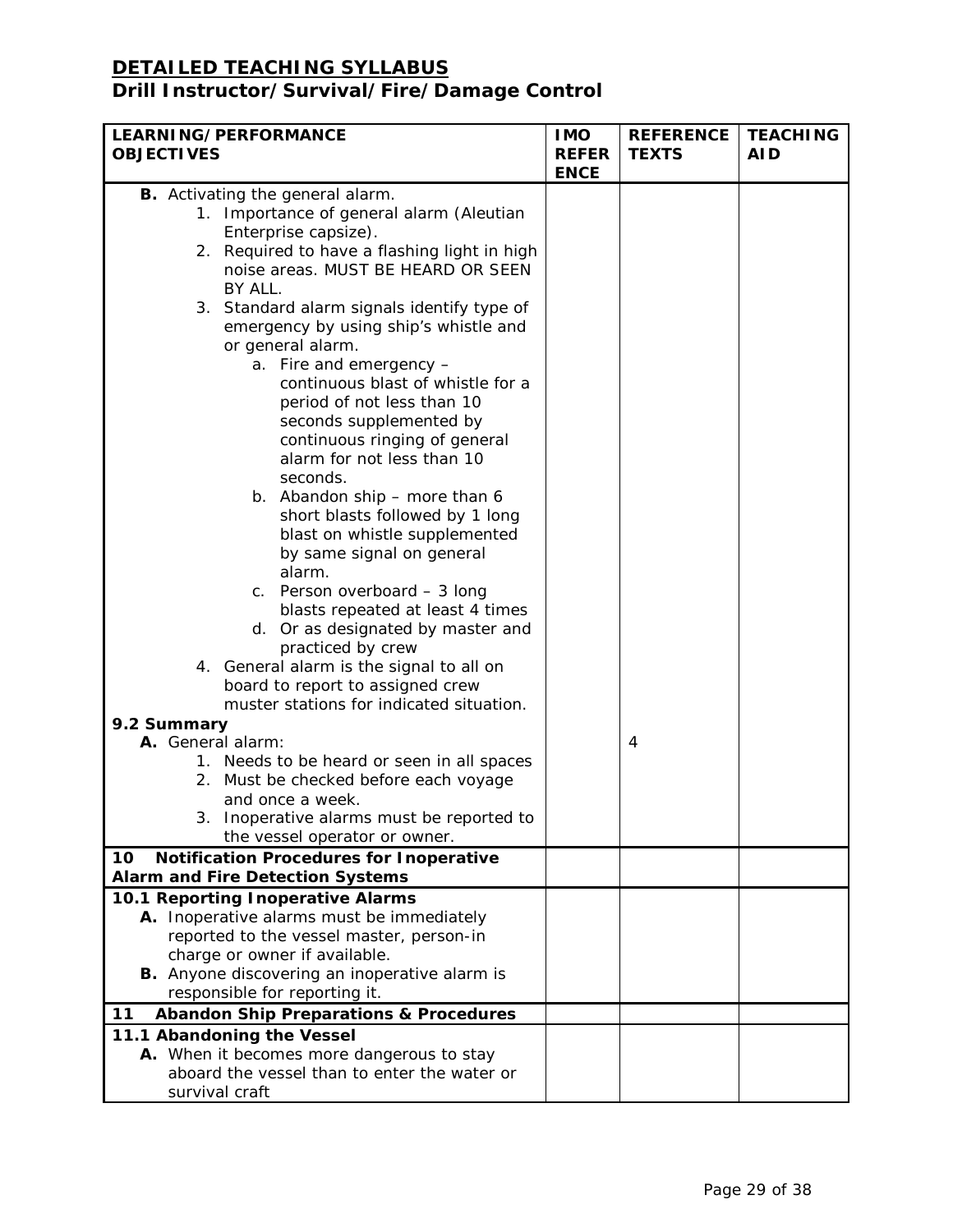| LEARNING/PERFORMANCE                                                      | <b>IMO</b>                  | <b>REFERENCE</b> | <b>TEACHING</b> |
|---------------------------------------------------------------------------|-----------------------------|------------------|-----------------|
| <b>OBJECTIVES</b>                                                         | <b>REFER</b><br><b>ENCE</b> | <b>TEXTS</b>     | <b>AID</b>      |
| <b>B.</b> At whose instruction                                            |                             |                  |                 |
| C. Where                                                                  |                             |                  |                 |
| 1. Muster Point                                                           |                             |                  |                 |
| 2. Survival craft embarkation location(s)                                 |                             |                  |                 |
| 11.2 Abandon Ship Checklist                                               |                             |                  |                 |
| A. Be sure all persons are accounted for                                  |                             |                  |                 |
| <b>B.</b> Send final MAYDAY                                               |                             |                  |                 |
| 1. State that you are abandoning the vessel                               |                             |                  |                 |
| 2. Give last known position<br>3. Identify whether you are going into the |                             |                  |                 |
| water or into a liferaft                                                  |                             |                  |                 |
| C. Take with you                                                          |                             |                  |                 |
| 1. Vessel log                                                             |                             |                  |                 |
| 2. Extra signals                                                          |                             |                  |                 |
| a. EPIRB                                                                  |                             |                  |                 |
| b. Flares                                                                 |                             |                  |                 |
| c. Others (mirror, flashlight,                                            |                             |                  |                 |
| handheld VHF, etc.)                                                       |                             |                  |                 |
| 3. Water                                                                  |                             |                  |                 |
| a. May also bring food with high                                          |                             |                  |                 |
| water content                                                             |                             |                  |                 |
| 4. Abandon ship bag                                                       |                             |                  |                 |
| 5. Personal health considerations                                         |                             |                  |                 |
| 6. Additional survival gear                                               |                             |                  |                 |
| <b>D.</b> Keep raft tethered to vessel as long as safe &<br>possible      |                             |                  |                 |
| 11.3 Survival Kits - It's not one unless it's with                        |                             |                  |                 |
| you.                                                                      |                             | 3                |                 |
| A. Considerations                                                         |                             |                  |                 |
| 1. Most persons find themselves in                                        |                             |                  |                 |
| survival situations with:                                                 |                             |                  |                 |
| a. The clothing they are wearing                                          |                             |                  |                 |
| b. What's in their pockets                                                |                             |                  |                 |
| <b>B.</b> Abandon Ship Kit                                                |                             |                  |                 |
| 1. May not "make it out" with you in an                                   |                             |                  |                 |
| emergency but if time allows, can make                                    |                             |                  |                 |
| survival easier.                                                          |                             |                  |                 |
| 2. Store near exit.                                                       |                             |                  |                 |
| 3. Should be watertight and float.                                        |                             |                  |                 |
| 4. Contains extra flares, water, mini-B                                   |                             |                  |                 |
| EPIRB, log book, etc.                                                     |                             |                  |                 |
| C. Personal Survival Kit                                                  |                             |                  |                 |
| 1. Must be small enough so it is always                                   |                             |                  |                 |
| with you.                                                                 |                             |                  |                 |
| 2. Contents depend upon the individual,                                   |                             |                  |                 |
| environment and activity.                                                 |                             |                  |                 |
| 3. Consider putting a kit in with survival                                |                             |                  |                 |
| suit.                                                                     |                             |                  |                 |
| Meets four general requirements<br>4.                                     |                             |                  |                 |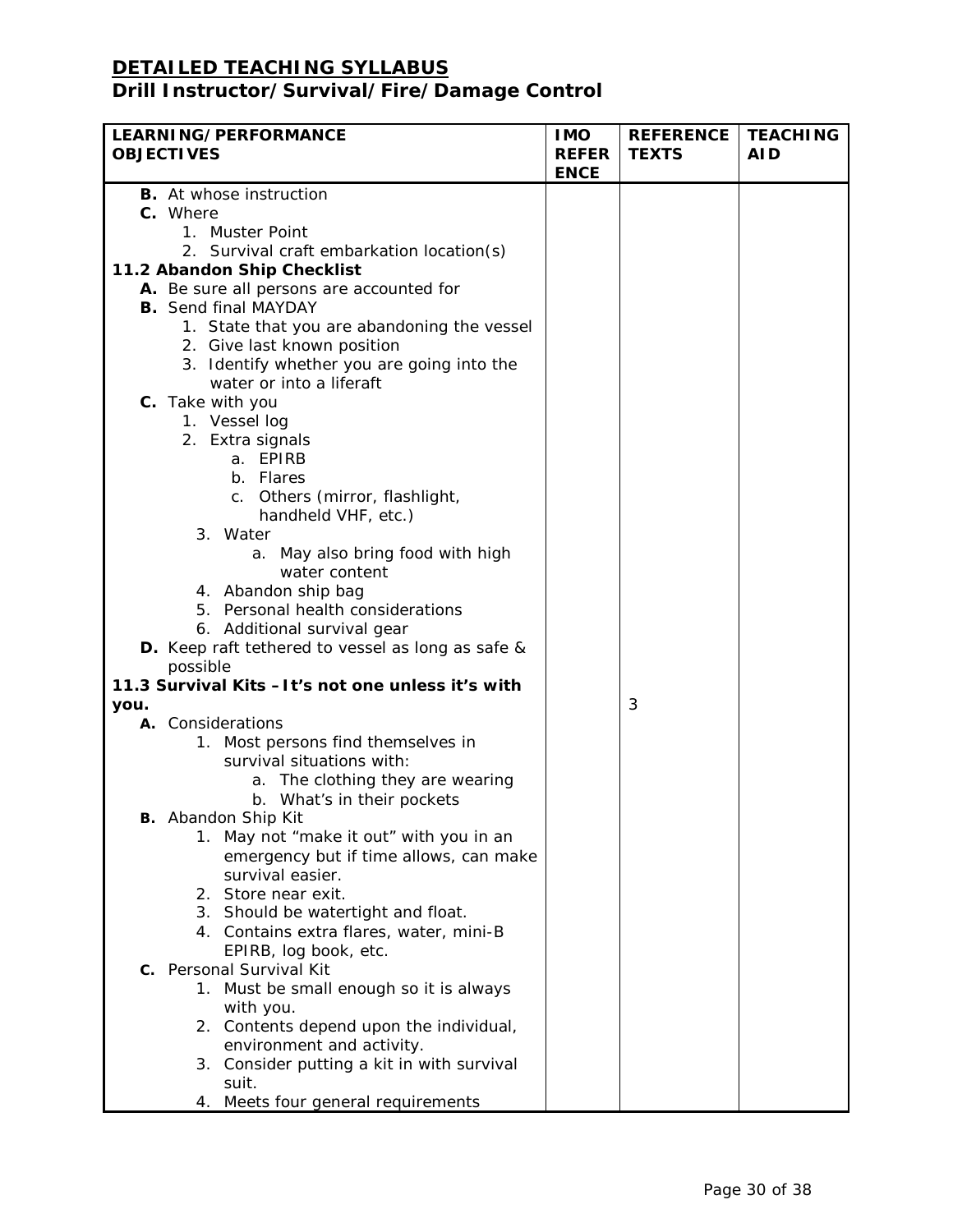| <b>LEARNING/PERFORMANCE</b><br><b>OBJECTIVES</b>                                                                                                                                                                 | <b>IMO</b><br><b>REFER</b> | <b>REFERENCE</b><br><b>TEXTS</b> | <b>TEACHING</b><br><b>AID</b> |
|------------------------------------------------------------------------------------------------------------------------------------------------------------------------------------------------------------------|----------------------------|----------------------------------|-------------------------------|
|                                                                                                                                                                                                                  | <b>ENCE</b>                |                                  |                               |
| a. Shelter (building aides such as<br>string).<br>b. Signals (mirror, space blanket).<br>c. Personal health considerations<br>(medication).<br>d. Fire starter (steel wool, fire<br>sticks, waterproof matches). |                            |                                  |                               |
| 11.4 Summary                                                                                                                                                                                                     |                            |                                  |                               |
| A. When & Where                                                                                                                                                                                                  |                            |                                  |                               |
| <b>B.</b> Abandon Ship Checklist                                                                                                                                                                                 |                            |                                  |                               |
| <b>C.</b> Survival Kits                                                                                                                                                                                          |                            |                                  |                               |
| 1. Abandon ship kit can make survival                                                                                                                                                                            |                            |                                  |                               |
| easier - customize.                                                                                                                                                                                              |                            |                                  |                               |
| 2. Store near exit.                                                                                                                                                                                              |                            |                                  |                               |
| 3. Personal survival kits should be with                                                                                                                                                                         |                            |                                  |                               |
| you at all times, meet your personal                                                                                                                                                                             |                            |                                  |                               |
| needs as well as shelter, signals & fire<br>starter.                                                                                                                                                             |                            |                                  |                               |
| 12<br><b>Orientation, Station Bills and Drills</b>                                                                                                                                                               |                            |                                  |                               |
| 12.1 Vessel Safety Orientation                                                                                                                                                                                   |                            |                                  |                               |
| A. General Points                                                                                                                                                                                                |                            |                                  |                               |
| 1. Give all newcomers to your vessel a                                                                                                                                                                           |                            |                                  |                               |
| thorough safety orientation before                                                                                                                                                                               |                            |                                  |                               |
| getting underway.                                                                                                                                                                                                |                            |                                  |                               |
| 2. The master must insure that a safety                                                                                                                                                                          |                            |                                  |                               |
| orientation is given to each individual                                                                                                                                                                          |                            |                                  |                               |
| on board who has not received                                                                                                                                                                                    |                            |                                  |                               |
| instruction or participated in drills.                                                                                                                                                                           |                            |                                  |                               |
| 3. The safety orientation must explain the<br>emergency instructions and drill                                                                                                                                   |                            |                                  |                               |
| evolutions.                                                                                                                                                                                                      |                            |                                  |                               |
| <b>B.</b> Other points to cover:                                                                                                                                                                                 |                            |                                  |                               |
| 1. Dangers of entrapment, special                                                                                                                                                                                |                            |                                  |                               |
| precautions.                                                                                                                                                                                                     |                            |                                  |                               |
| 2. EPIRB location and use.                                                                                                                                                                                       |                            |                                  |                               |
| 3. Radio location, use, and distress                                                                                                                                                                             |                            |                                  |                               |
| frequencies.                                                                                                                                                                                                     |                            |                                  |                               |
| 4. Hazards such as hatches, winches,                                                                                                                                                                             |                            |                                  |                               |
| lines.                                                                                                                                                                                                           |                            |                                  |                               |
| 5. Importance of reporting all injuries and                                                                                                                                                                      |                            |                                  |                               |
| malfunctions.<br>C. Log all orientations conducted.                                                                                                                                                              |                            |                                  |                               |
| 12.2 Emergency Instructions                                                                                                                                                                                      |                            |                                  |                               |
| A. Documented vessels operating beyond the                                                                                                                                                                       |                            |                                  |                               |
| boundary line or with more than 16 persons                                                                                                                                                                       |                            |                                  |                               |
| on board must post emergency instructions in                                                                                                                                                                     |                            |                                  |                               |
| locations accessible to crew: [46 CFR 28.265].                                                                                                                                                                   |                            |                                  |                               |
| 1. Vessels operating with less than 4                                                                                                                                                                            |                            |                                  |                               |
| individuals on board may keep                                                                                                                                                                                    |                            |                                  |                               |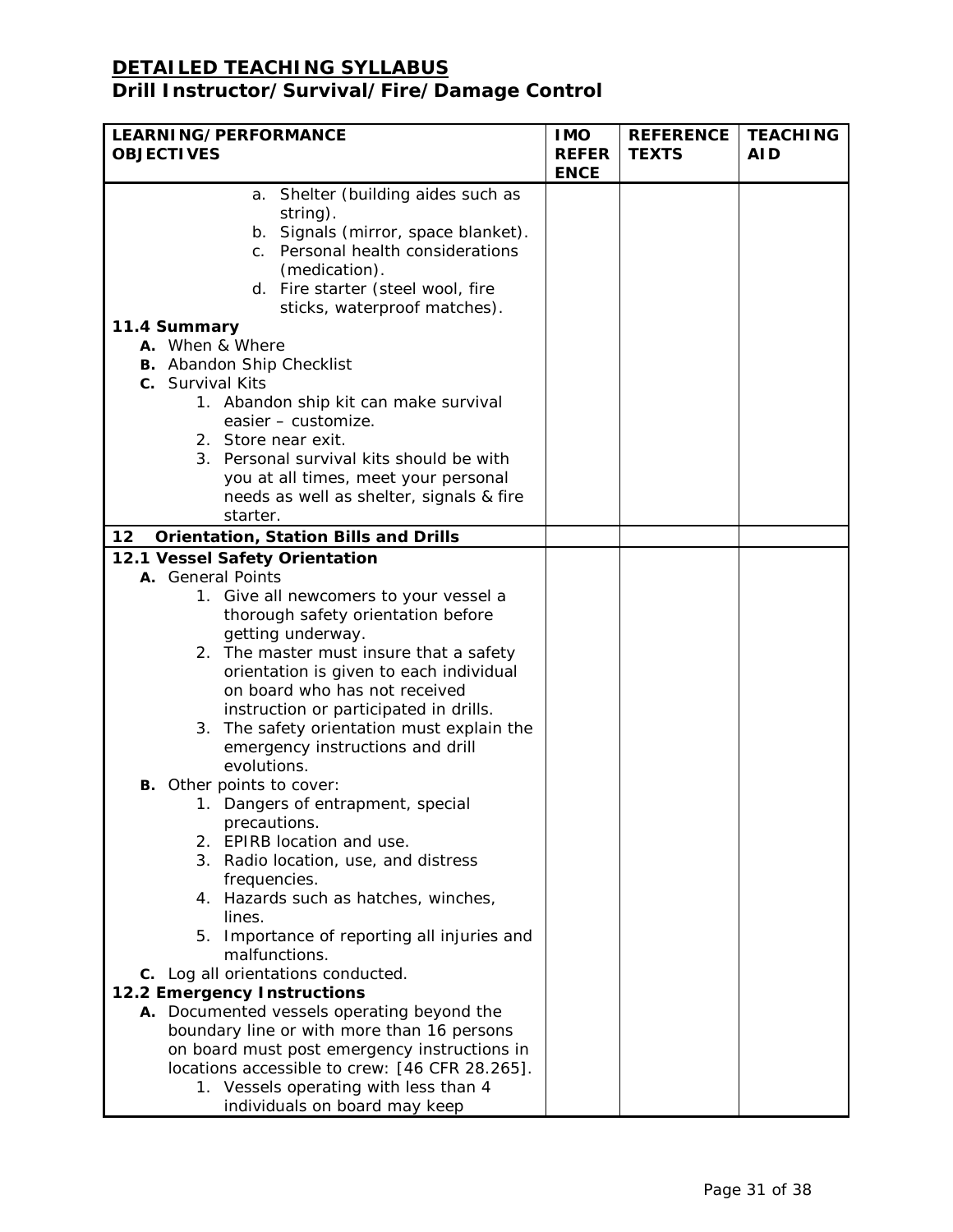| LEARNING/PERFORMANCE |                   |                                                                                  | <b>IMO</b>                  | <b>REFERENCE</b> | <b>TEACHING</b> |
|----------------------|-------------------|----------------------------------------------------------------------------------|-----------------------------|------------------|-----------------|
|                      | <b>OBJECTIVES</b> |                                                                                  | <b>REFER</b><br><b>ENCE</b> | <b>TEXTS</b>     | <b>AID</b>      |
|                      |                   | instructions readily available as an                                             |                             |                  |                 |
|                      |                   | alternative to posting.                                                          |                             |                  |                 |
|                      |                   | 2. On any vessel, the instructions marked                                        |                             |                  |                 |
|                      |                   | with an asterisk (*) below, may be kept                                          |                             |                  |                 |
|                      |                   | readily available as an alternative to                                           |                             |                  |                 |
|                      |                   | posting.                                                                         |                             |                  |                 |
|                      |                   | B. Emergency instructions must identify at least                                 |                             |                  |                 |
|                      | the vessel:       | the following information as appropriate for                                     |                             |                  |                 |
|                      |                   | 1. Survival craft embarkation stations and                                       |                             |                  |                 |
|                      |                   | the craft to which each individual is                                            |                             |                  |                 |
|                      |                   | assigned.                                                                        |                             |                  |                 |
|                      |                   | 2. Essential action that must be taken in                                        |                             |                  |                 |
|                      |                   | an emergency by individual (station                                              |                             |                  |                 |
|                      |                   | bill).                                                                           |                             |                  |                 |
|                      |                   | 3. Fire and emergency, abandon ship and                                          |                             |                  |                 |
|                      |                   | MOB signals.                                                                     |                             |                  |                 |
|                      |                   | 4. The location and proper donning of                                            |                             |                  |                 |
|                      |                   | immersion suits.                                                                 |                             |                  |                 |
|                      |                   | 5. Detailed procedures for making a<br>distress call.                            |                             |                  |                 |
|                      |                   | 6*. Procedures for rough weather at sea,                                         |                             |                  |                 |
|                      |                   | crossing hazardous bars, flooding, and                                           |                             |                  |                 |
|                      |                   | anchoring.                                                                       |                             |                  |                 |
|                      |                   | 7*. Procedures for person overboard.                                             |                             |                  |                 |
|                      |                   | 8 <sup>*</sup> . Procedures for fighting fire.                                   |                             |                  |                 |
|                      |                   | C. Recommendations regarding emergency                                           |                             |                  |                 |
|                      | instructions.     |                                                                                  |                             |                  |                 |
|                      |                   | 1. Instructions should be on heavy or                                            |                             |                  |                 |
|                      |                   | waterproof paper.                                                                |                             |                  |                 |
|                      |                   | 2. Crew should sign a statement affirming                                        |                             |                  |                 |
|                      |                   | their knowledge of the contents of the<br>instruction book.                      |                             |                  |                 |
|                      |                   | Should be reviewed/revised periodically                                          |                             |                  |                 |
|                      |                   | to reflect changes in crew or results of                                         |                             |                  |                 |
|                      |                   | drill debriefings.                                                               |                             |                  |                 |
|                      |                   | 4. Review emergency instructions and                                             |                             |                  |                 |
|                      |                   | station bills developed during class.                                            |                             |                  |                 |
| 12.3 Drills          |                   |                                                                                  |                             |                  |                 |
|                      |                   | A. At least once a month, the master must                                        |                             |                  |                 |
|                      |                   | ensure that drills are conducted and                                             |                             |                  |                 |
|                      |                   | instructions given to all onboard.                                               |                             |                  |                 |
|                      |                   | 1. The person conducting the drills need<br>not be the master or a member of the |                             |                  |                 |
|                      |                   | crew.                                                                            |                             |                  |                 |
|                      |                   | 2. Log all drills.                                                               |                             |                  |                 |
|                      |                   | <b>B.</b> Drills and instruction are to include:                                 |                             |                  |                 |
|                      |                   | 1. Abandoning the vessel.                                                        |                             |                  |                 |
|                      |                   | 2. Fighting fire in different locations                                          |                             |                  |                 |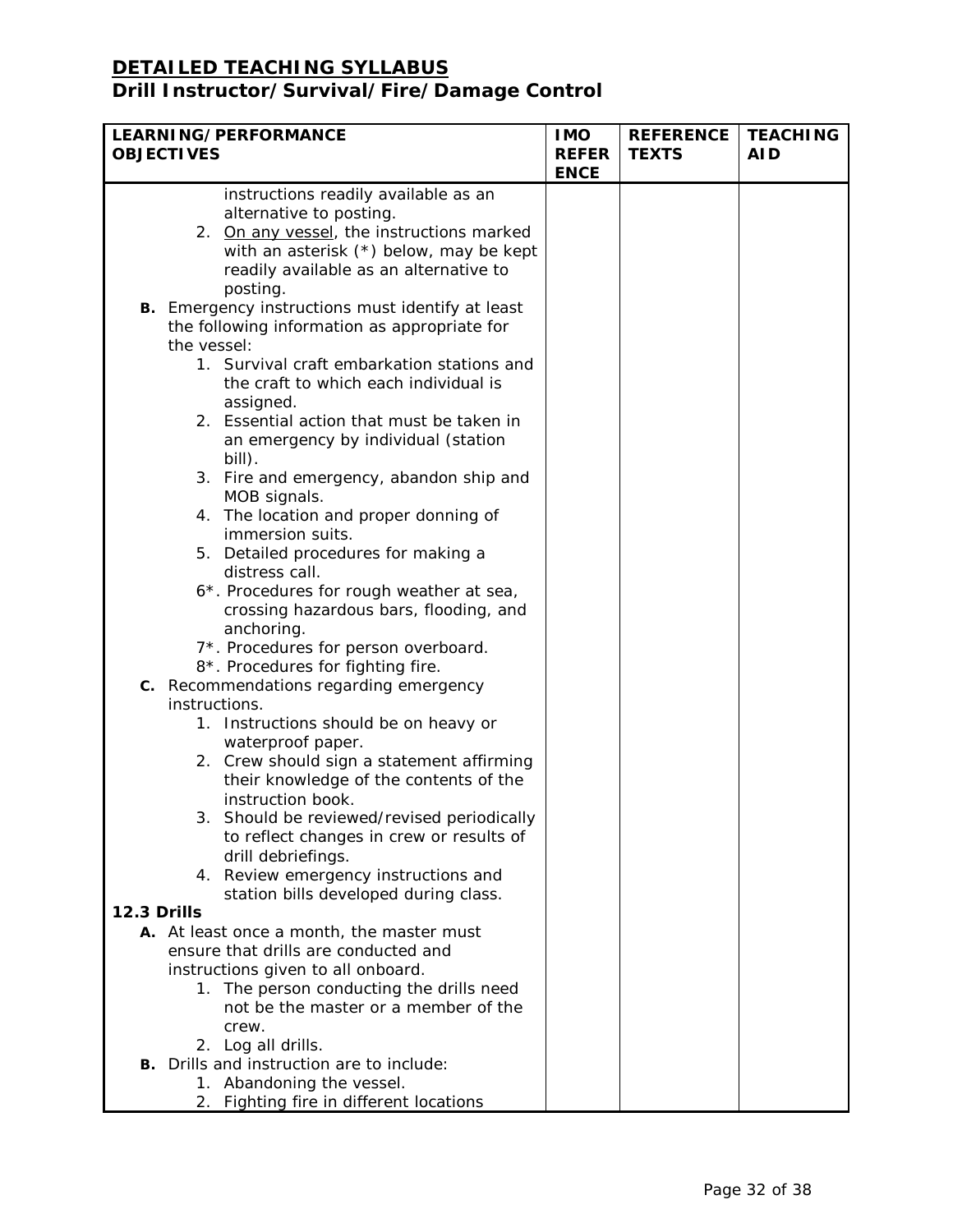| LEARNING/PERFORMANCE<br><b>OBJECTIVES</b> |            | <b>IMO</b>                                              | <b>REFERENCE</b>            | <b>TEACHING</b> |            |
|-------------------------------------------|------------|---------------------------------------------------------|-----------------------------|-----------------|------------|
|                                           |            |                                                         | <b>REFER</b><br><b>ENCE</b> | <b>TEXTS</b>    | <b>AID</b> |
|                                           |            | aboard vessel.                                          |                             |                 |            |
|                                           |            | 3. Recovering an individual in the water.               |                             |                 |            |
|                                           |            | 4. Minimizing the effects of flooding.                  |                             |                 |            |
|                                           |            | 5. Launching and recovering survival                    |                             |                 |            |
|                                           |            | craft.                                                  |                             |                 |            |
|                                           |            | 6. Donning immersion suits, and PFDs.                   |                             |                 |            |
|                                           |            | 7. Donning a fireman's outfit and SCBA, if              |                             |                 |            |
|                                           |            | so equipped.                                            |                             |                 |            |
|                                           |            | 8. Making radio distress calls and visual               |                             |                 |            |
|                                           |            | distress signals.                                       |                             |                 |            |
|                                           |            | 9. Activating the general alarm and                     |                             |                 |            |
|                                           |            | reporting inoperative alarms and fire                   |                             |                 |            |
|                                           |            | detection systems.                                      |                             |                 |            |
|                                           |            | c. All persons conducting drills and giving             |                             |                 |            |
|                                           |            | instruction must be trained in the proper               |                             |                 |            |
|                                           |            | procedure by a USCG accepted                            |                             |                 |            |
|                                           |            | instructor/program. [46 CFR28.270(C)]                   |                             |                 |            |
|                                           |            | 12.4 How to Conduct a Drill                             |                             |                 |            |
|                                           |            | A. Drill scenarios can be created to incorporate        |                             | 52              |            |
|                                           |            | more than one of the contingencies list above           |                             |                 |            |
|                                           | $(B)$ .    |                                                         |                             |                 |            |
|                                           |            | 1. SAFETY FIRST! Operate in slow motion                 |                             |                 |            |
|                                           |            | at first.                                               |                             |                 |            |
|                                           |            | 2. Should be as realistic as possible,                  |                             |                 |            |
|                                           |            | speed builds through practice.                          |                             |                 |            |
|                                           |            | <b>B.</b> Designate one person as observer. This        |                             |                 |            |
|                                           |            | individual should:                                      |                             |                 |            |
|                                           |            | 1. Not be key to the normal response                    |                             |                 |            |
|                                           |            | party.                                                  |                             |                 |            |
|                                           |            | 2. Pose additional problems and answer                  |                             |                 |            |
|                                           |            | questions.                                              |                             |                 |            |
|                                           |            | 3. Be responsible for checklist of key                  |                             |                 |            |
|                                           |            | training points.                                        |                             |                 |            |
|                                           |            | 4. Evaluate actions of response party                   |                             |                 |            |
|                                           |            | during debrief.                                         |                             |                 |            |
|                                           |            | <b>C.</b> Be spontaneous – don't always announce drills |                             |                 |            |
|                                           |            | beforehand; carry out drills under varying              |                             |                 |            |
|                                           |            | circumstances.                                          |                             |                 |            |
|                                           |            | D. Involve ALL hands.                                   |                             |                 |            |
|                                           |            | E. Hands-on: plan for the use of emergency              |                             |                 |            |
|                                           | equipment. |                                                         |                             |                 |            |
|                                           |            | F. As crew abilities increase, so can complexity of     |                             |                 |            |
|                                           |            | the drills (personnel casualties can be                 |                             |                 |            |
|                                           |            | imposed, system malfunctions).                          |                             |                 |            |
|                                           |            | G. Debrief: a drill is not complete until you have      |                             | 54              |            |
|                                           |            | discussed what took place and how you can               |                             |                 |            |
|                                           |            | react in an emergency more effectively.                 |                             |                 |            |
|                                           |            | 1. Who had too much to do?                              |                             |                 |            |
|                                           |            | 2. Who had too little to do?                            |                             |                 |            |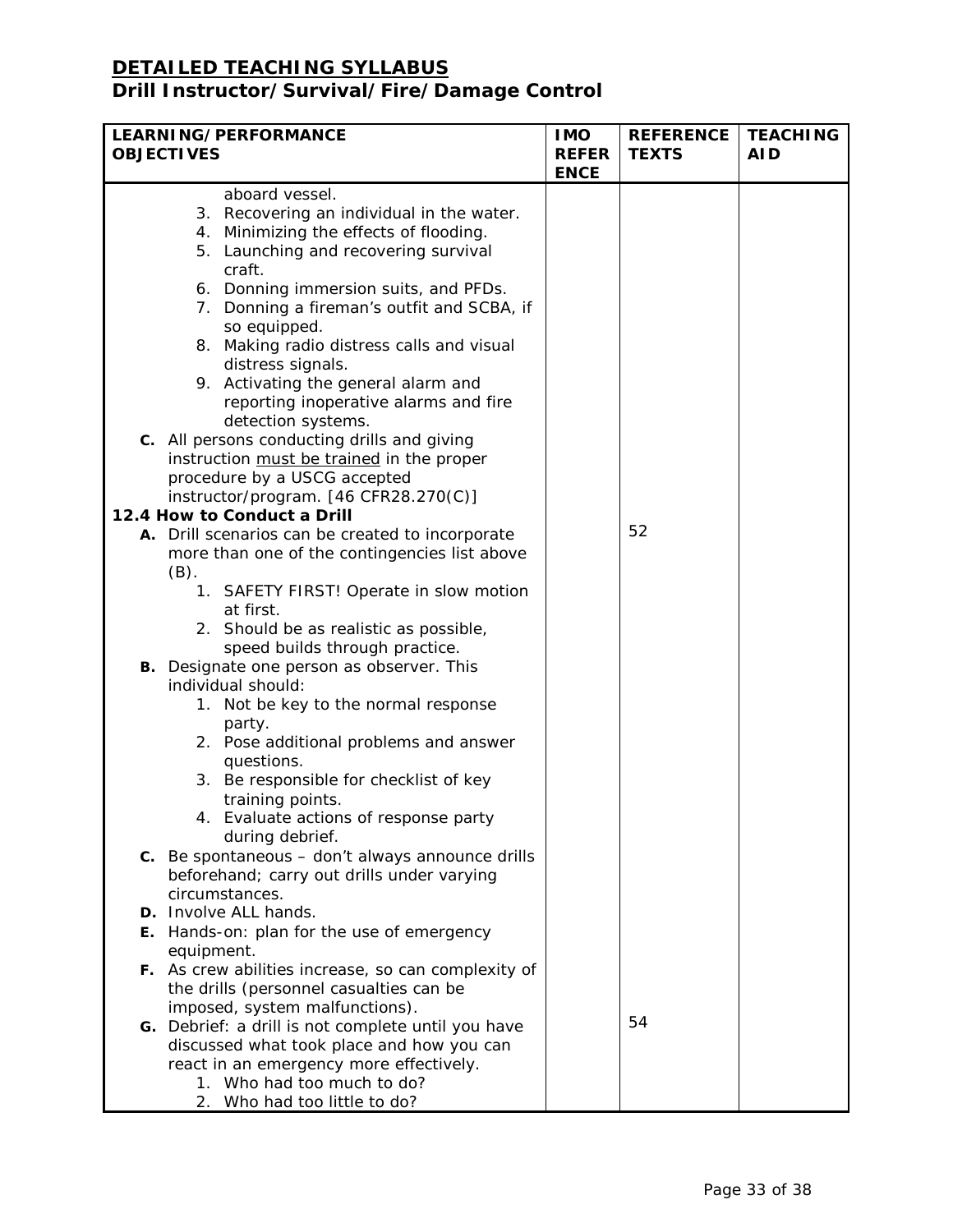| LEARNING/PERFORMANCE                                    | <b>IMO</b>                  | <b>REFERENCE</b> | <b>TEACHING</b> |
|---------------------------------------------------------|-----------------------------|------------------|-----------------|
| <b>OBJECTIVES</b>                                       | <b>REFER</b><br><b>ENCE</b> | <b>TEXTS</b>     | <b>AID</b>      |
| 3. Where were the problems?                             |                             |                  |                 |
| H. Log all drills conducted.                            |                             |                  |                 |
| 12. 5 Effective Drills                                  |                             | 49               |                 |
| A. Be safe                                              |                             |                  |                 |
| <b>B.</b> Be realistic                                  |                             |                  |                 |
| c. Build technique                                      |                             |                  |                 |
| D. Build teamwork                                       |                             |                  |                 |
| 12.6 Summary                                            |                             |                  |                 |
| A. You are required to provide orientation to new       |                             |                  |                 |
| crew members, carry emergency instructions              |                             |                  |                 |
| aboard and conduct monthly drills.                      |                             |                  |                 |
| B. In the same way that you build technique and         |                             |                  |                 |
| teamwork in your fishing operations, drills             |                             |                  |                 |
| build you crew's ability to deal with emergency         |                             |                  |                 |
| situations through practice.                            |                             |                  |                 |
| 12.7 Drill Practice                                     |                             | 53               |                 |
| A. Students will use station bills and emergency        |                             | 50               |                 |
| instruction they have developed throughout              |                             | 51               |                 |
| the course to respond to the drill scenarios            |                             |                  |                 |
| you present aboard practice vessel.                     |                             |                  |                 |
| B. Complete student skills checklist at this time.      |                             |                  |                 |
| <b>In-the-Water Practical Exercises</b>                 |                             |                  |                 |
| <b>I. Immersion Suits</b>                               |                             |                  |                 |
| E. Demonstrate                                          |                             |                  |                 |
| 1. Proper donning of immersion suit                     |                             | 20               |                 |
| Keep clothes on. Plastic bags over<br>а.                |                             |                  |                 |
| shoes.                                                  |                             |                  |                 |
| b. Sit down, insert legs first.                         |                             |                  |                 |
| Insert weaker arm, raise hood, insert<br>C <sub>1</sub> |                             |                  |                 |
| stronger arm.                                           |                             |                  |                 |
| d. Zip up completely with face flap secure.             |                             |                  |                 |
| 2. Proper entry from height (deep water)                |                             | 24               |                 |
| a. Face bow or stern, sideways to boat                  |                             |                  |                 |
| (pool or dock)                                          |                             |                  |                 |
| b. Arm nearest boat (dock) protects head                |                             |                  |                 |
| and hand holds hood in place                            |                             |                  |                 |
| c. Other holds suit hood away from face                 |                             |                  |                 |
| to let air escape, and covers mouth and                 |                             |                  |                 |
| nose.                                                   |                             |                  |                 |
| d. DO NOT inflate air bladder before                    |                             |                  |                 |
| jumping.                                                |                             |                  |                 |
| e. Check water for debris or people.                    |                             |                  |                 |
| If possible, slip slowly into water; if<br>f.           |                             |                  |                 |
| not, jump out and away, feet first.                     |                             |                  |                 |
| 3. Proper floating position and inflation of            |                             |                  |                 |
| pillows/rings.                                          |                             | 23               |                 |
| a. Float on back.                                       |                             |                  |                 |
| b. Inflate pillow or ring with mouthpiece.              |                             |                  |                 |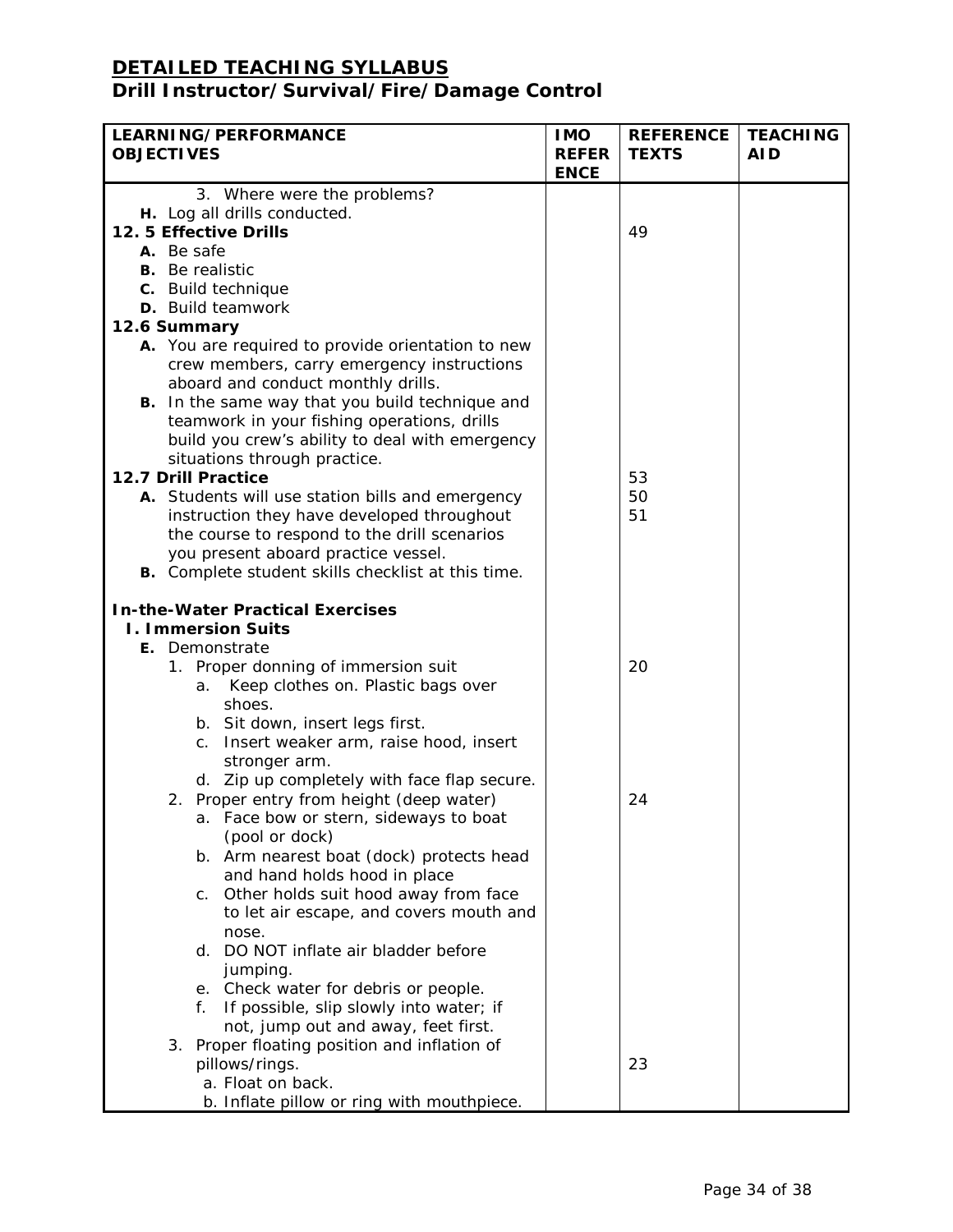| <b>LEARNING/PERFORMANCE</b> |                                                                    |                             | <b>REFERENCE</b> | <b>TEACHING</b> |
|-----------------------------|--------------------------------------------------------------------|-----------------------------|------------------|-----------------|
| <b>OBJECTIVES</b>           |                                                                    | <b>REFER</b><br><b>ENCE</b> | <b>TEXTS</b>     | AI D            |
|                             | c. Familiarize student with valve                                  |                             |                  |                 |
|                             | inspection and operation.                                          |                             |                  |                 |
|                             | 4. Proper swimming techniques                                      |                             |                  |                 |
|                             | a. On back safest and driest.                                      |                             |                  |                 |
|                             | b. Most propulsion with arms.                                      |                             |                  |                 |
|                             | c. Must always protect airway, especially                          |                             |                  |                 |
|                             | in rough seas.                                                     |                             |                  |                 |
|                             | d. Tandem swimming:                                                |                             |                  |                 |
|                             | i. Lay with head on buddy's torso and                              |                             |                  |                 |
|                             | body between his or her legs.                                      |                             |                  |                 |
|                             | ii. Energy effective and helps keep                                |                             |                  |                 |
|                             | people together.                                                   |                             |                  |                 |
|                             | 5. Proper exit - remind students that                              |                             |                  |                 |
|                             | immersion suits will float even if full of                         |                             |                  |                 |
|                             | water although exit from water is more                             |                             |                  |                 |
|                             | difficult.                                                         |                             |                  |                 |
|                             | F. Practice                                                        |                             |                  |                 |
|                             | 1. Inspection                                                      |                             |                  |                 |
|                             | a. Have students inspect their own suits.                          |                             |                  |                 |
|                             | Seams<br>İ.                                                        |                             |                  |                 |
|                             | Reflective tape<br>ii.<br>iii.<br><b>Bladder</b>                   |                             |                  |                 |
|                             |                                                                    |                             |                  |                 |
|                             | b. Lubricate zippers with products<br>recommended by manufacturer. |                             |                  |                 |
|                             | c. Provide toggles for zippers if necessary.                       |                             |                  |                 |
|                             | 2. Donning Suits                                                   |                             |                  |                 |
|                             | a. Students don suits correctly.                                   |                             |                  |                 |
|                             | b. Help each other.                                                |                             |                  |                 |
|                             | 3. Entry                                                           |                             |                  |                 |
|                             | a. Students enter from the side of the                             |                             |                  |                 |
|                             | pool.                                                              |                             |                  |                 |
|                             | b. Enter water one at a time from low                              |                             |                  |                 |
|                             | diveboard.                                                         |                             |                  |                 |
|                             | c. Watch for panic – remind students                               |                             |                  |                 |
|                             | buoyancy rings can come up over face;                              |                             |                  |                 |
|                             | students may surface feet first.                                   |                             |                  |                 |
|                             | 4. Flotation, inflation, swimming, and exit                        |                             |                  |                 |
|                             | a. Have students practice different                                |                             |                  |                 |
|                             | swimming positions.                                                |                             |                  |                 |
|                             | b. Students may need to take turns using                           |                             |                  |                 |
|                             | suits.                                                             |                             |                  |                 |
|                             | II. Emergency/Improvised Flotation                                 |                             |                  |                 |
|                             | A. Purpose                                                         |                             |                  |                 |
|                             | 1. People who fall into the water in heavy                         |                             |                  |                 |
|                             | clothes do not have to drown. Sufficient air                       |                             |                  |                 |
|                             | trapped in clothing can provide buoyancy.                          |                             |                  |                 |
|                             | 2. Demonstrate the proper technique for                            |                             |                  |                 |
|                             | floating in heavy clothing.<br><b>B.</b> Demonstrate               |                             |                  |                 |
|                             |                                                                    |                             |                  |                 |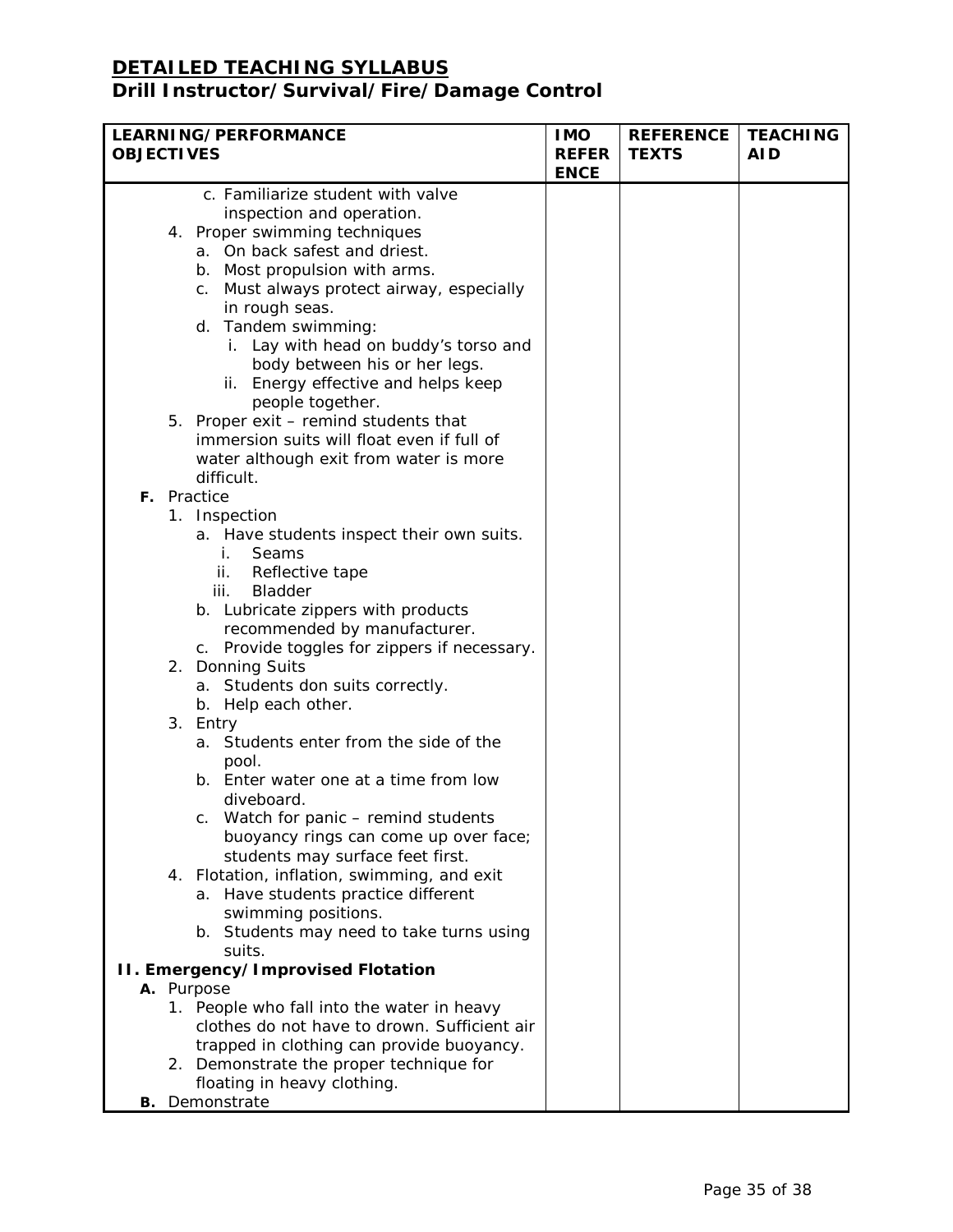| <b>OBJECTIVES</b> |    | LEARNING/PERFORMANCE                                                                 | <b>IMO</b><br><b>REFER</b> | <b>REFERENCE</b><br><b>TEXTS</b> | <b>TEACHING</b><br><b>AID</b> |
|-------------------|----|--------------------------------------------------------------------------------------|----------------------------|----------------------------------|-------------------------------|
|                   |    |                                                                                      | <b>ENCE</b>                |                                  |                               |
|                   |    | 1. Flotation in heavy clothing                                                       |                            |                                  |                               |
|                   |    | a. Have assistant don as many layers of                                              |                            |                                  |                               |
|                   |    | clothing as possible.                                                                |                            |                                  |                               |
|                   |    | b. Enter backwards with knees/feet                                                   |                            |                                  |                               |
|                   |    | slightly bent upward to trap air.                                                    |                            |                                  |                               |
|                   |    | c. Float on back motionless, or with slow,                                           |                            |                                  |                               |
|                   |    | sculling motion. Person must remain                                                  |                            |                                  |                               |
|                   |    | calm to avoid letting out trapped air.                                               |                            |                                  |                               |
|                   |    | d. Swim slowly to the side of the pool or                                            |                            |                                  |                               |
|                   |    | emergency flotation - use head up,                                                   |                            |                                  |                               |
|                   |    | underwater stroke with modified kick to                                              |                            |                                  |                               |
|                   |    | conserve heat and energy.                                                            |                            |                                  |                               |
|                   |    | e. Point out the heaviness of wet clothes                                            |                            |                                  |                               |
|                   |    | by weighing assistant before and after                                               |                            |                                  |                               |
|                   |    | getting wet.                                                                         |                            |                                  |                               |
|                   |    | <b>III. Cold water survival skills</b>                                               |                            | 22                               |                               |
|                   |    | A. Demonstrate Exercise #1                                                           |                            |                                  |                               |
|                   |    | 1. Don PFD.                                                                          |                            |                                  |                               |
|                   |    | 2. Always enter the water feet first.<br>3. Enter the water as slowly as possible to |                            |                                  |                               |
|                   |    | avoid cold water shock. Jumps here are to                                            |                            |                                  |                               |
|                   |    | simulate falls.                                                                      |                            |                                  |                               |
|                   |    | a. With one hand, hold nose and cover                                                |                            | 15                               |                               |
|                   |    | mouth.                                                                               |                            |                                  |                               |
|                   |    | b. Hold the PFD in place by crossing the                                             |                            |                                  |                               |
|                   |    | other arm over to their opposite                                                     |                            |                                  |                               |
|                   |    | shoulder of PFD.                                                                     |                            |                                  |                               |
|                   |    | 4. Assume HELP position.                                                             |                            |                                  |                               |
|                   |    | a. Slightly on back.                                                                 |                            |                                  |                               |
|                   |    | b. Hold arms tightly against sides of chest                                          |                            | 18                               |                               |
|                   |    | to protect armpits.                                                                  |                            |                                  |                               |
|                   |    | c. Bend knees; pull up legs to protect                                               |                            |                                  |                               |
|                   |    | groin.                                                                               |                            |                                  |                               |
|                   |    | d. Reminder: this can only be done with a                                            |                            |                                  |                               |
|                   |    | PFD.                                                                                 |                            |                                  |                               |
|                   |    | e. Hold HELP position for at least one                                               |                            |                                  |                               |
|                   |    | minute.                                                                              |                            |                                  |                               |
|                   | f. | After one minute, have students spread                                               |                            |                                  |                               |
|                   |    | arms and legs out to feel the difference                                             |                            |                                  |                               |
|                   |    | in temperature.<br>5. Assume huddle position.                                        |                            |                                  |                               |
|                   |    | a. Small groups should form tight huddles                                            |                            |                                  |                               |
|                   |    | so bodies work together to protect high                                              |                            |                                  |                               |
|                   |    | heat loss areas.                                                                     |                            |                                  |                               |
|                   |    | b. Use instructor aides for demonstration.                                           |                            | 16                               |                               |
|                   |    | c. Reminder: small children, injured                                                 |                            |                                  |                               |
|                   |    | people/those without PFD can huddle in                                               |                            |                                  |                               |
|                   |    | an inner circle.                                                                     |                            |                                  |                               |
|                   |    | d. After huddling for one minute, have                                               |                            |                                  |                               |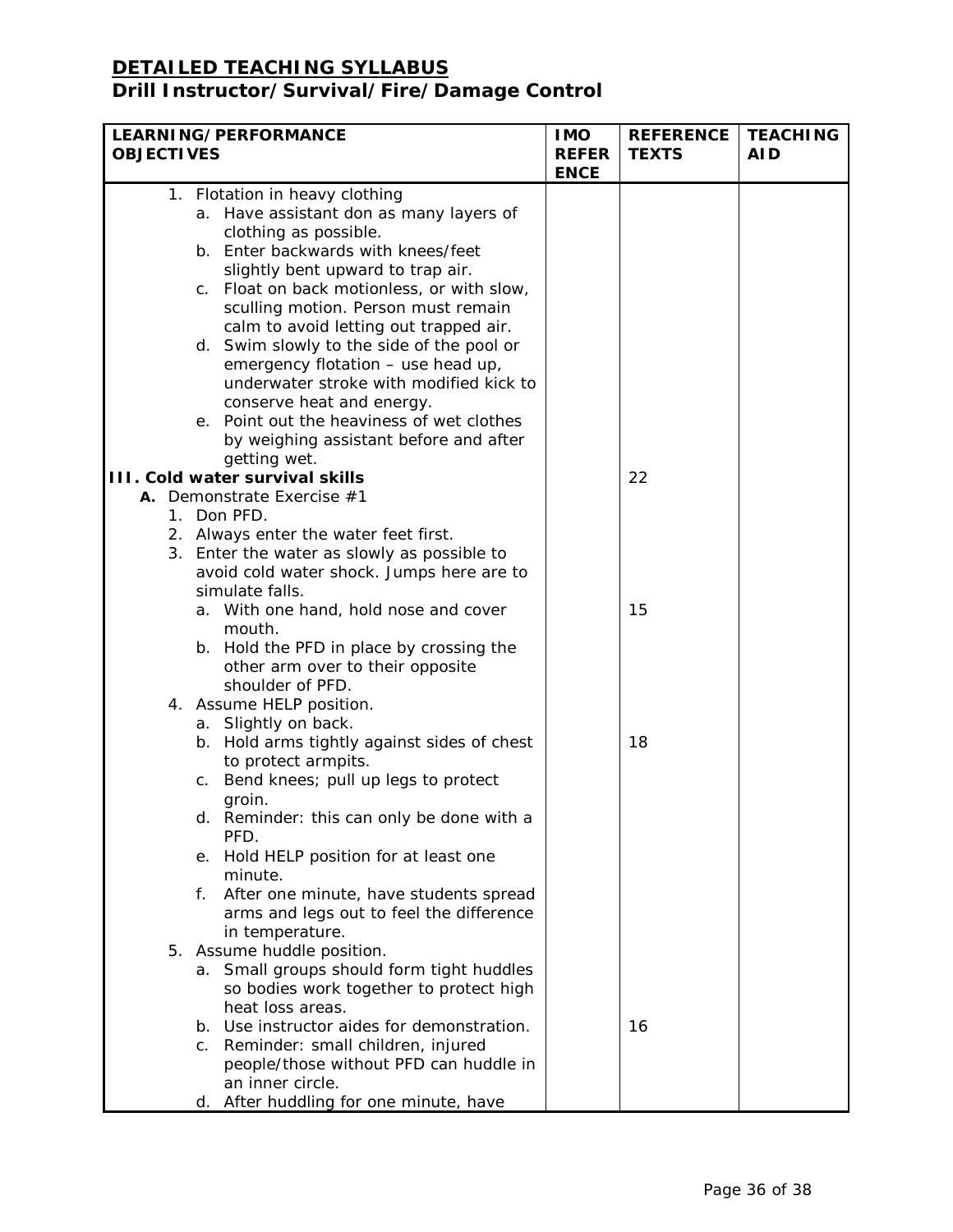| LEARNING/PERFORMANCE<br><b>OBJECTIVES</b>                                                | <b>IMO</b><br><b>REFER</b> | <b>REFERENCE</b><br><b>TEXTS</b> | <b>TEACHING</b><br><b>AID</b> |
|------------------------------------------------------------------------------------------|----------------------------|----------------------------------|-------------------------------|
|                                                                                          | <b>ENCE</b>                |                                  |                               |
| students let go and feel the difference                                                  |                            |                                  |                               |
| in temperature.                                                                          |                            |                                  |                               |
| 6. Survival swimming                                                                     |                            |                                  |                               |
| a. On back, head up, arms pressed to                                                     |                            |                                  |                               |
| sides.                                                                                   |                            |                                  |                               |
| b. Swim with modified kicks, flicking                                                    |                            |                                  |                               |
| action of hands.                                                                         |                            |                                  |                               |
| c. Swimming increases heat loss by 30%.<br>d. Swimming short distances may be            |                            |                                  |                               |
| necessary to reach assistance.                                                           |                            |                                  |                               |
| IV. Liferafts and buoyant apparatus                                                      |                            |                                  |                               |
| A. Begin with students already in immersion                                              |                            |                                  |                               |
| suits.                                                                                   |                            | 26                               |                               |
| 1. Assign a group size that meets the                                                    |                            |                                  |                               |
| specifications of the raft you are using.                                                |                            |                                  |                               |
| <b>B.</b> Liferaft righting                                                              |                            |                                  |                               |
| 1. Must be done from the $CO2$ canister side of                                          |                            | 30                               |                               |
| raft.                                                                                    |                            |                                  |                               |
| 2. Grab righting strap with open hand.                                                   |                            |                                  |                               |
| 3. Climb strap and arch backwards, pulling                                               |                            |                                  |                               |
| raft back.                                                                               |                            |                                  |                               |
| 4. Land on your back and follow the strap to                                             |                            |                                  |                               |
| outside of raft. If raft lands on top of you,<br>push up on floor to make an air pocket. |                            |                                  |                               |
| 5. Use the wind and seas to your advantage                                               |                            |                                  |                               |
| with righting a raft.                                                                    |                            |                                  |                               |
| c. Liferaft boarding                                                                     |                            |                                  |                               |
| 1. With SOLAS ramp                                                                       |                            |                                  |                               |
| a. Climb onto ramp                                                                       |                            |                                  |                               |
| b. Pull yourself into raft with inside straps.                                           |                            |                                  |                               |
| c. Get assistance from those inside                                                      |                            |                                  |                               |
| raft/provide assistance to others.                                                       |                            |                                  |                               |
| 2. Without a ramp                                                                        |                            |                                  |                               |
| a. Grab hold of buoyance tube.                                                           |                            |                                  |                               |
| b. Bob up and down and use waves to                                                      |                            |                                  |                               |
| heave your upper body on top of the                                                      |                            |                                  |                               |
| buoyancy tube.                                                                           |                            |                                  |                               |
| c. Grab the straps inside of raft and<br>pull/kick yourself in.                          |                            |                                  |                               |
| d. Get assistance from those inside                                                      |                            |                                  |                               |
| raft/provide assistance to others.                                                       |                            |                                  |                               |
| D. Life in the raft                                                                      |                            |                                  |                               |
| 1. Inflate the floor if possible.                                                        |                            | 27                               |                               |
| 2. Find safety knife.                                                                    |                            |                                  |                               |
| 3. Close doorways and viewing ports.                                                     |                            |                                  |                               |
| 4. Locate lights and survival pack.                                                      |                            |                                  |                               |
| 5. Stay in enclosed raft for 5 minutes.                                                  |                            |                                  |                               |
| 6. Find quoit and discuss use.                                                           |                            |                                  |                               |
| 7. Students outside the raft are usually more                                            |                            |                                  |                               |